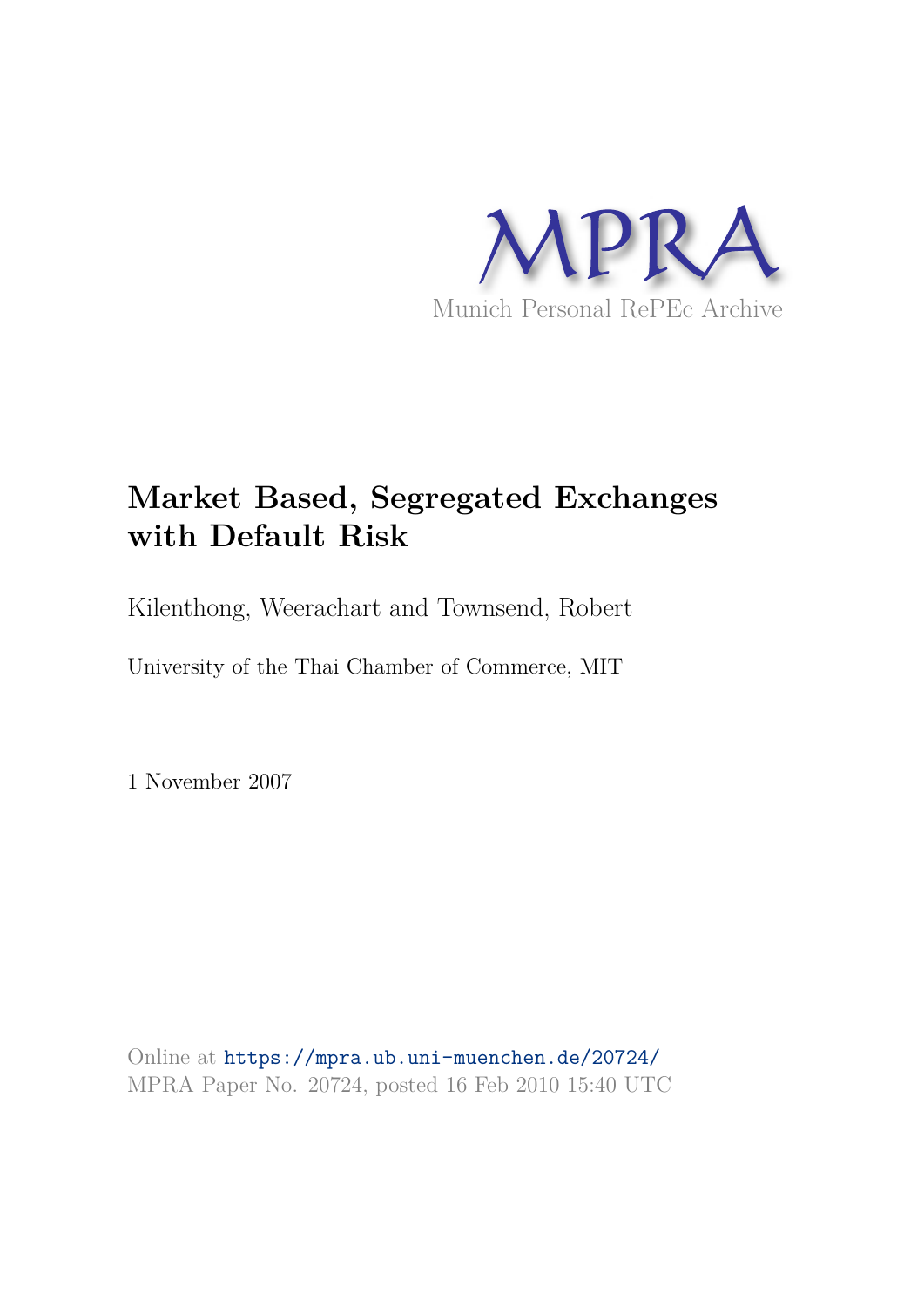# Market Based, Segregated Exchanges in Securities with Default Risk<sup> $\dot{\mathbf{x}}$ </sup>

Weerachart T. Kielnthong<sup>1</sup>, Robert Townsend<sup>1</sup>

# Abstract

This paper studies a competitive general equilibrium model with default and endogenous collateral constraints. Even though all collateralized contracts are allowed, the possibility and desirability of trade in spot markets (or the equivalent trade in ex ante asset backed securities) creates externalities, as spot prices (or security prices) and the bindingness of collateral constraints interact. We show that if agents are allowed to contract ex ante on market fundamentals determining the state-contingent spot price, over and above contracting on true underlying states of the world, then competitive equilibria with bundled securities and commodities and with endogenous collateral constraints are equivalent with Pareto optima. Examples show that it is possible to have multiple market fundamentals in equilibrium. Equivalently, it is possible for there to be segregation into distinct competitive securities exchanges with endogenous (positive and negative) entry fees. Fees accrue to borrowers who are otherwise collateral constrained.

Keywords: default; endogenous collateral; externalities; segregated exchanges; Walrasian equilibrium; limited commitment

# 1. Introduction

This paper uses a competitive general equilibrium with directly-collateralized and assetbacked securities to analyze the interaction between the endogenous valuation of collateral and corresponding default decisions. The interaction creates an "externality", which causes a collateral-constrained equilibrium to be inefficient. The externality exists because the consumption feasibility set of an agent directly depends on the decisions of other agents in the contracting period through the spot prices and the prices of asset backed securities. The impact on the feasible set in turn affects the allocations of all agents whenever the collateral or borrowing constraints of some agents are binding.

The primary contribution of this paper is not the discovery of the externality, as this is clear from the literature, (e.g., Geanakoplos and Polemarchakis, 1986; Geanakoplos, 2003;

<sup>✩</sup>This draft is November 12, 2009. This paper previously circulated under the title "Endogenous Valuation of Collateral and Contingent Trade in Price Fundamentals." We would like to thank seminar participants at MIT, UCSB, 2008 SED conference, Bewley conference, and LAFE conference. Tee Kilenthong is grateful to financial support from David Marshall-Merrill Lynch Faculty Fellowship. Robert Townsend is grateful to financial support from NSF, NICHD, the John Templeton Foundation, and the Consortium on Financial Systems and Poverty at the University of Chicago through a grant from the Bill & Melinda Gates Foundation. The findings and conclusions contained in the report are those of the author(s) and do not necessarily represent the views of the funders.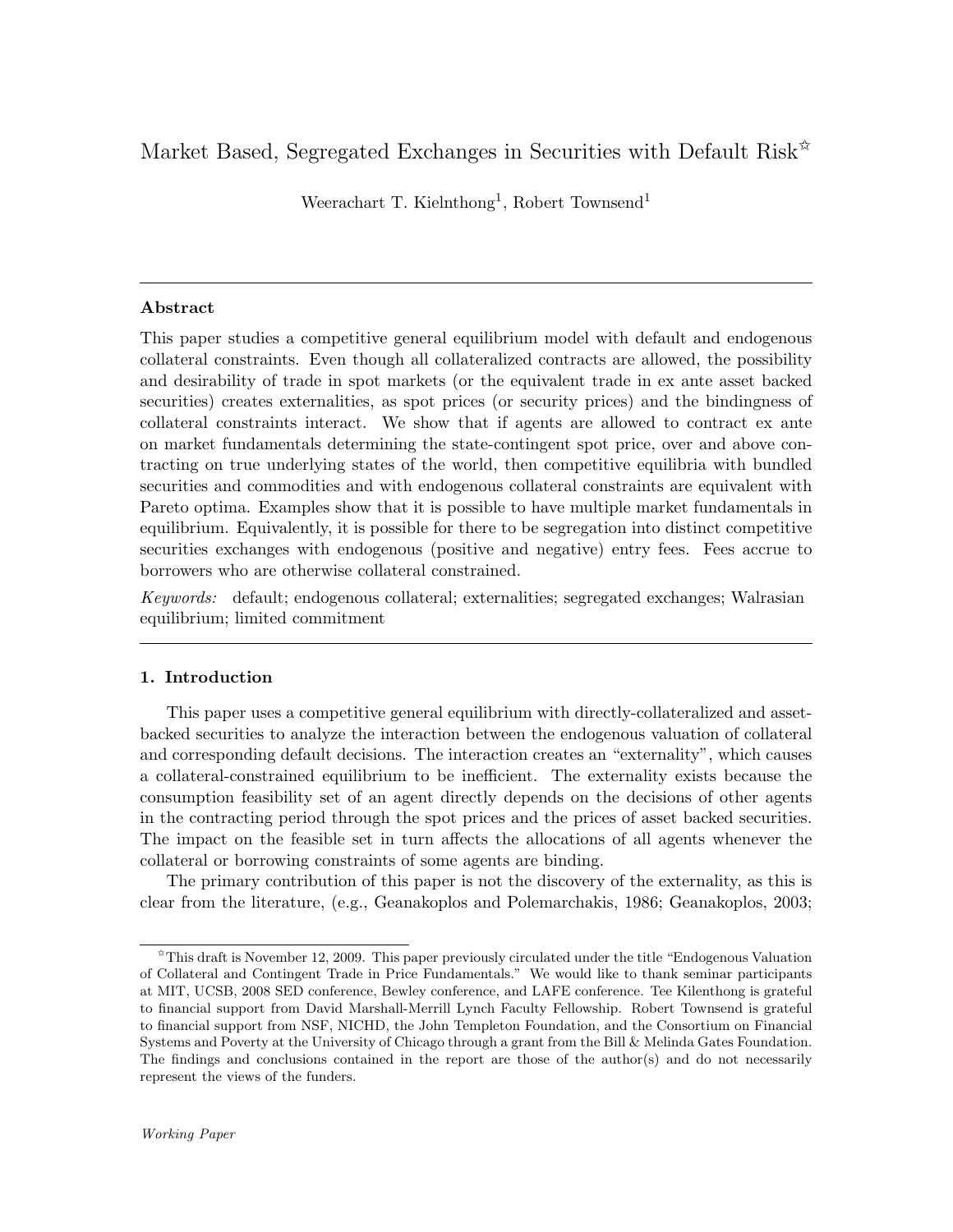Caballero and Krishnamurthy, 2001; Lorenzoni, 2008), but rather a solution to the problem using market-based, segregated exchanges in securities. This approach should be applicable more generally to problems in which the inefficiency of competitive equilibrium is a result of frictions depending on future spot prices or terms-of-trade, a pecuniary externality, e.g., moral hazard with retrading.

We take it as a primitive that default is possible or equivalently that collateral is required to make borrowers (or issuers of securities) repay their loans. A borrower may choose to default on a particular loan, or a particular state-contingent promise, and in doing so would lose the value of collateral backing that particular loan or security. A rational borrower will base her default decision security by security on the value of the collateral backing each liability, compared to the original promise to pay. Of course the value of the collateral good at the time of repayment decisions (called the execution period) and in the market for asset backed securities (in the contract period) is an equilibrium phenomenon. Yet this market-clearing price of collateral determines whether borrowers default or not and the overall amount of debt.

A contract or security consists of two items, a state-contingent promise and the collateral backing that promise. Contracts which do not default have to be backed by a sufficient, minimum level of collateral, again depending on the promise and the value of collateral. Likewise asset backed securities which are issued have to be backed in collateral by an equivalent value of asset backed securities acquired. For every set of securities which actually default, handing over collateral, there is another set which is equivalent, with the same overall payoff and no default. Adding up all such promises, over state-contingent security promises directed backed by collateral and over state-contingent securities backed by the promises of others, generates a state-contingent collateral constraint on trades in the ex ante contract market. But contracts which do default also require collateral that is to be handed over when the borrower does not repay. That is, partially collateralized securities are still intimately associated with the exactly amount of collateral which serves a backing. Again, by rescaling contracts, these constraints can be shown to be equivalent. We label such constraints collateral constraints, for brevity.

The externality problem is considered as a missing-market problem; that is, the markets for contracts over the "market fundamentals", those aspects of the environment which determine the spot-market-clearing price, are missing. The market fundamentals are, in general, defined by the distribution of the resources across types of agents. In this paper, with identical homothetic preferences, the market fundamental is simply the aggregate ratio of a pair of physical commodities. Note again that a market fundamental is endogenous; that is, it depends on aggregate saving, which is a result of the actions in the trading period of all agents as a group.

In this paper, we extend the commodity space so that contracts are contingent on these market fundamentals and contingent contracts can be bought or sold, over and above contracts contingent on true underlying states of the world, though securities contingent on underlying states and market fundamentals are bundled together. Allowing agents to contract ex-ante on market fundamentals determining the state-contingent spot-marketclearing price in effect allows them to contract on the price, and internalizes the externality. We thus prove that the competitive equilibria with endogenous collateral constraints in the extended commodity space are equivalent with Pareto optima. One could view these results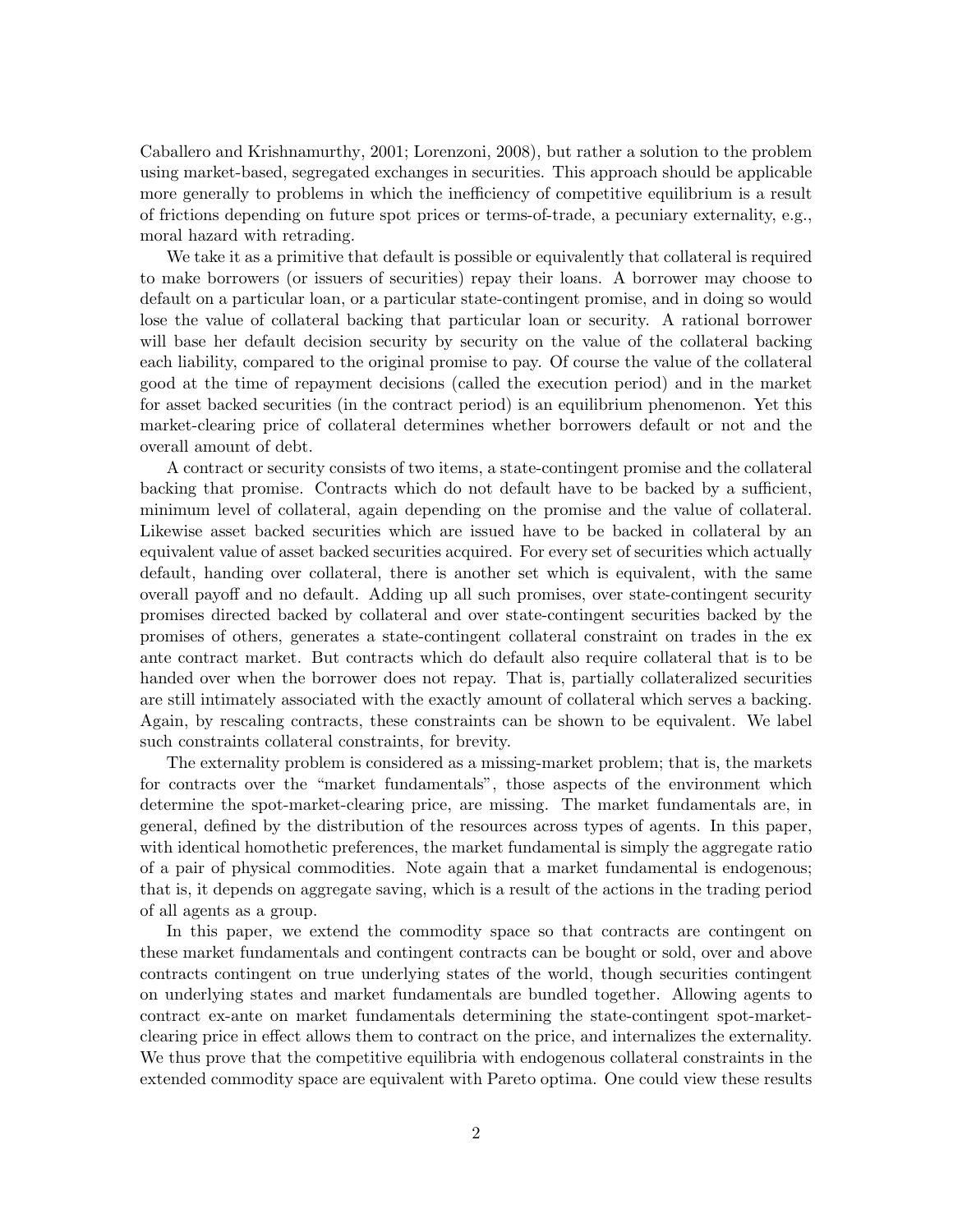as normative, indicative of the need for a systematic but market-determined way for traders to unwind commitments.

A price island is a way to conceptualize the consistent execution of the contingencies on fundamentals. That is, a price island specifies the spot price, and the set of agents that end up there have to support that price. This is like a club constraint in other literature, e.g., Prescott and Townsend (2006). Agents can carry in goods in such a way that their pre-trade ratio of endowments in a spot market deviates from the market fundamental, but the sum of the deviations must, by the definition of consistency, be zero. Lotteries are then a way to assign agents to price islands jointly with other decisions such as security holdings and end-of-trading-period collateral. In a decentralized equilibrium, in which prices are taken as given, all price islands including out-of-equilibrium price islands are available for agents to purchase. Specifically, we internalize the externality by making household types pay or be paid for their influence on the spot market prices, when the pre-trade endowment ratio is different from the market fundamental. On another interpretation, ex post spot trades are replaced by ex ante trade in asset backed securities. In this interpretation, a household has to pay or be paid for the rights to trade in a particular security exchange. This is related to the consumption right in Bisin and Gottardi (2006). Here the coupling of asset backed securities with directly backed securities is even more natural.

We do not require that the markets keep track of individual trades and contracts, only that the over all composition of traders be such as to deliver the contracted price. This takes a certain commitment to prevent retrading across the "price islands." In other words, trades are segregated across mutually-distinct security markets. With these institutions in place, prices will direct trade and traders efficiently.

More generally, endogenous collateral constraints generate a non-convexity problem, as prices reflecting assignments and collateral decisions interact multiplicatively. As Prescott and Townsend (1984b); Hansen (1985); Rogerson (1988) have shown, lotteries can (weakly) improve on deterministic allocations when feasible sets are not convex. For computational purposes, we allow each variable to take only finite values (finite grids).

Importantly, the amount a household pays (or receives) in unit of account in the contract market does depend on its type, its individual endowment position relative to the market fundamental. Again, the amount that an agent will pay (or receive) depends on the difference between the market fundamental and endowment ratio of good-1 to good-2 (including collateral holding). If her endowment ratio is exactly equal to the market fundamental, then she does not pay (nor is paid). On the other hand, if she comes with a low (high) endowment ratio relative to the market fundamental, i.e., holding little of good-1 and lots of good-2 relative to the market fundamental, so that with good 1 as the numeraire, the spot price of her abundantly held good 2 is high (as in the market there is much of good-1), then she will pay (will be paid) for the right to trade at the specified market fundamental.

The collateralization structure in this model incorporates both "tranching" and "pyramiding" (see also Geanakoplos, 1997). With "tranching", a specific piece of collateral can be used to back up several contracts as long as their promises to pay are in different states, i.e., no conflicting claims. With"pyramiding", agents are allowed to use financial assets, the contracts for promises to receive goods of others, as collateral for their own promises. One could interpret these contracts as the asset-backed securities which are much in the news these days, e.g., the set of securitized mortgage obligations, promises ultimately but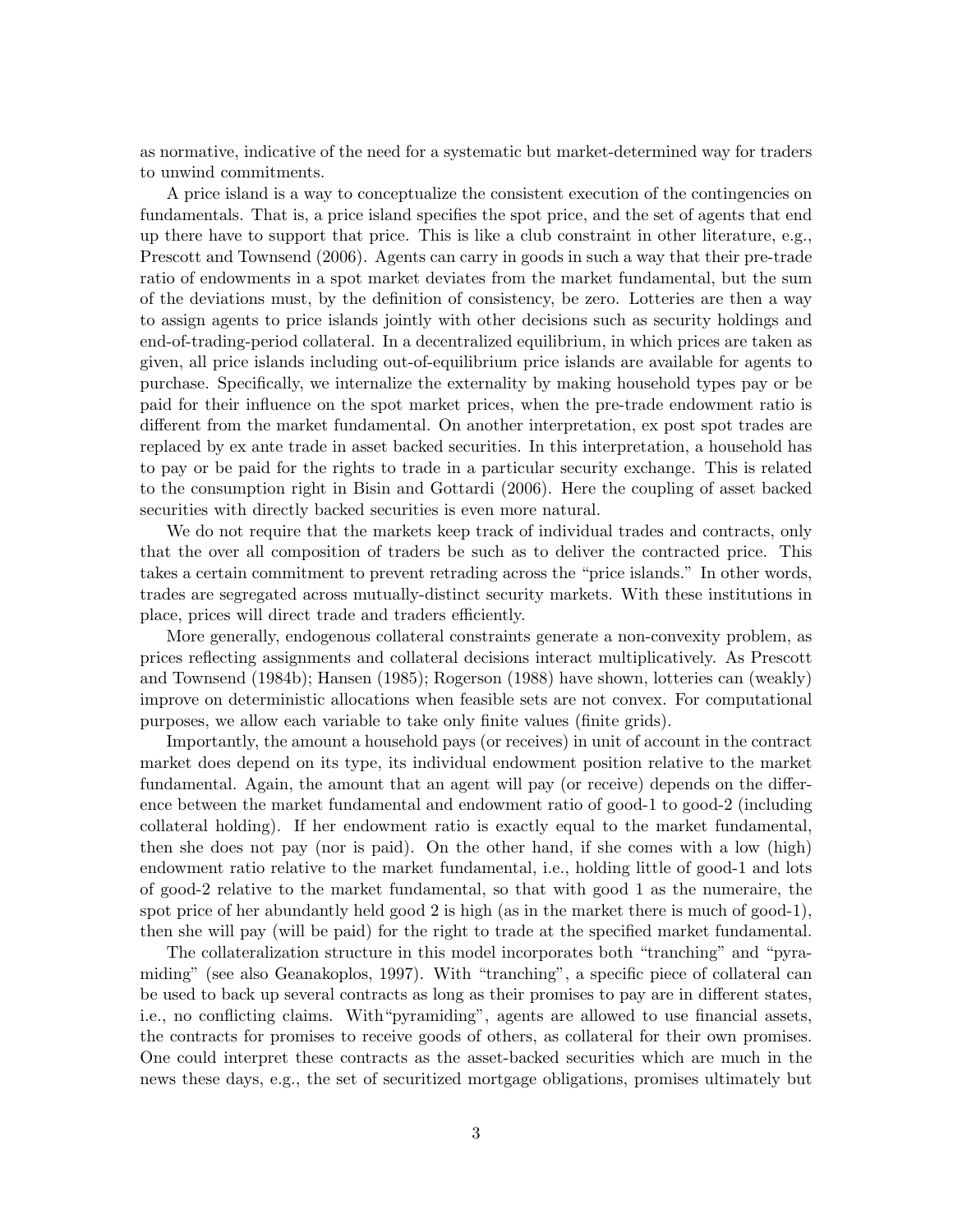indirectly backed by underlying collateral asset, e.g., houses. What actually gets traded is an equilibrium phenomenon. This is different from the contract-specific collateralization structure as in Geanakoplos (2003), among others, where the collateral of a contract cannot be used as collateral for any other contract. On the other hand, our structure is similar to that of Lustig (2007), where several state-contingent contracts can be backed by the same collateral.

Of course agents are allowed to retrade in spot markets, and that is what delivers the spot-market-clearing prices. However, with pyramiding, agents are indifferent between exante contracting versus retrading in spot markets. This is because anything which can be done in the spot market, trading one good for another, can be done in the ex ante contract market, with promises to receive one good backing promises to surrender the other. Agents do not need to retrade in spot markets, but they may well do so. It is worth noting, however, that most of results in this paper would obtain even without the "pyramiding" assumption. We do so to allow for realism and generality. Even without pyramiding, state-contingent collateral constraints generate an externality. This externality is what we seek to remedy.

#### Related Literature

This paper is related to the literature on decentralization with autarky as the penalty for reneging, e.g., Kehoe and Levine (1993); Kocherlakota (1996); Alvarez and Jermann (2000). Similar to our model, they allow ex ante complete contracts, and focus on decentralization of constrained optimal allocations. On the other hand, the punishment mechanism is different from ours, as for us defaulting agents will only lose their collateral.

The second class of related literature is on limited borrowing with assets or capital as collateral. Our environment is similar to the environment of Geanakoplos (1997, 2003); Kiyotaki and Moore (1997); Geanakoplos and Zame (2002); Lustig (2007); Kilenthong (2008), among others, but our contractual structure is different. These papers assume a contractspecific collateralization structure while we allow for both "tranching" and "pyramiding". These papers, except Lustig (2007); Kilenthong (2008), follow the tradition of Bewley (1986) and assumes exogenously incomplete markets as part of the specification. Our paper allows for all state-contingent contracts, but with limited collateral, so in this sense our contracts are endogenously incomplete.

This paper also relates to financial accelerator and crises literature, e.g., Bernanke and Gertler (1989); Lamont (1995); Bernanke et al. (1996); Kiyotaki and Moore (1997); Aghion et al. (1999); Krishnamurthy (2003); Cooley et al. (2004); Rampini (2004); Ranciere et al. (2008). These papers use endogenous borrowing constraints as amplification mechanisms. Our paper is closely related to Kiyotaki and Moore (1997) and Krishnamurthy (2003) in that they also focus on collateral constraints. The difference is that our focuses are the efficiency property of a competitive equilibrium and the decentralization of constrained optimal allocations.

There is also a related literature on a pecuniary externality that results from retrading in spot markets or from anonymous trading, when there is some impediment to exchange, (e.g., Jacklin, 1987; Geanakoplos and Polemarchakis, 1986; Greenwald and Stiglitz, 1986; Bisin et al., 2001; Caballero and Krishnamurthy, 2001, 2004; Allen and Gale, 2004; Golosov and Tsyvinski, 2007; Farhi et al., 2009; Lorenzoni, 2008). Similarly to Geanakoplos and Polemarchakis (1986); Caballero and Krishnamurthy (2001); Farhi et al. (2009); Lorenzoni (2008),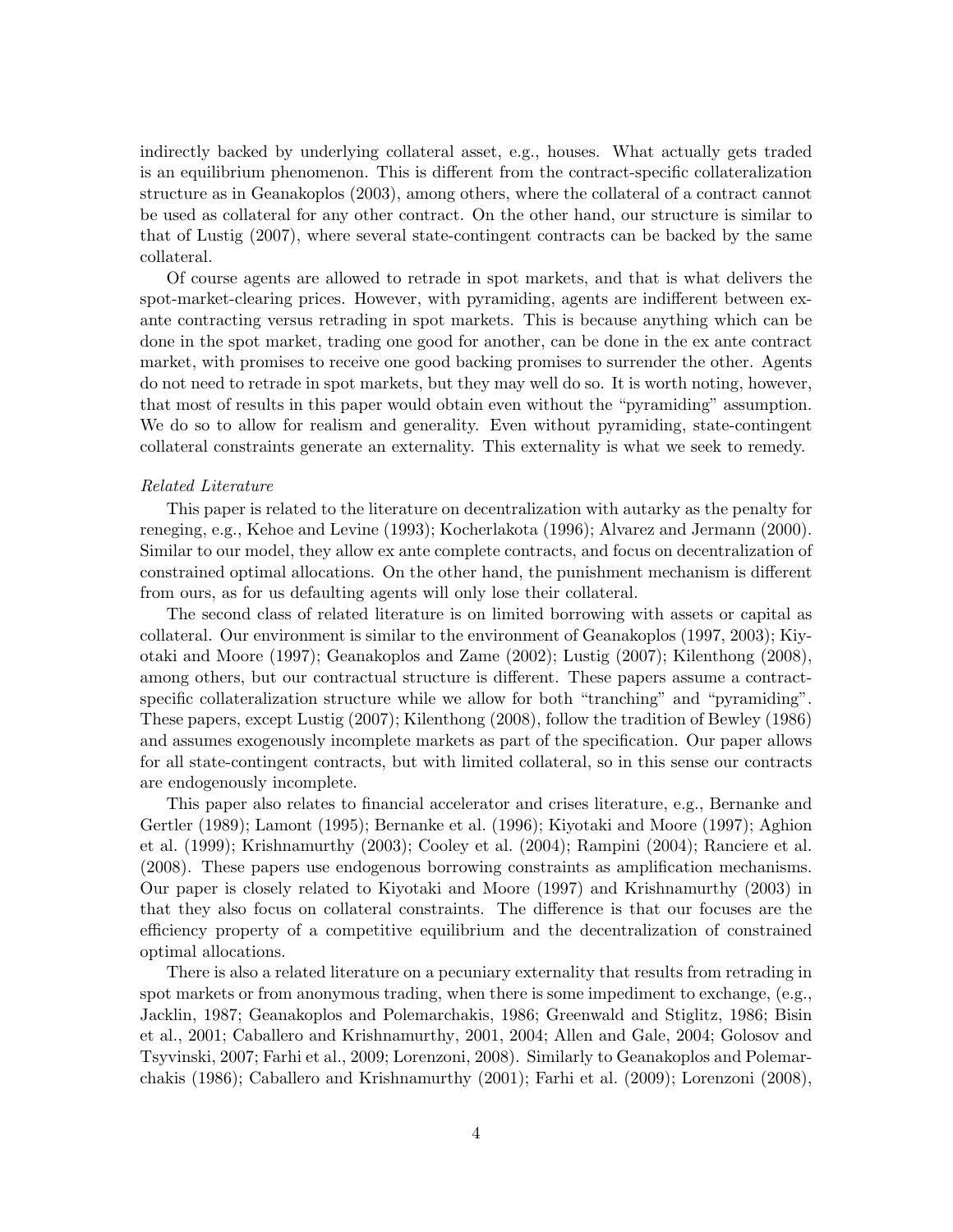we are explicit about the source of the externality in our context, but we go on to propose a market-based solution to the problem. This is also related to Makowski (1980); Pesendorfer (1995); Acemoglu and Zilibotti (1997) showing that interaction among firms/intermediaries may not create an efficient set of securities because they do not necessarily internalize complementarities in innovating securities. On the other hand, competitive broker dealers in our model solve an externality problem by creating new securities/commodities costlessly. Our results are robust to the presence of marginal or unit costs, however.

The remaining of the paper proceeds as follows. Section 2 describes the primitive ingredients of the model. We establish the existence of the externality in section 3. Section 4 defines the extended commodity space with lotteries. The constrained feasible allocation and the Pareto program are formulated in this section. Section 5 introduces a competitive equilibrium with lotteries and contracts over market fundamentals. In section 6, the first and second welfare theorems, and the existence theorem, are proved. The collateralization structure, namely tranching and pyramiding, is articulated in section 7. Some properties of equilibrium prices are discussed in section 8. Numerical examples are shown in section 9. Section 10 concludes the paper. Appendix A contain proofs. With limited space, some theoretical results and derivations that are omitted from the main text are presented in the supplementary materials.

#### 2. The Model Economy

This is a two-period economy,  $t = 0, 1$ . All contracts are traded in period-0, henceforth called the "contracting period". In addition, in period-0, both of two consumption goods can be traded and consumed, and one of them can be saved. All contracts will be executed in period-1, henceforth called the "execution period". There are a finite number  $S$  of possible states of nature in period-1, i.e.,  $s = 1, 2, ..., S$ . This allows  $S = 1$  so there is only intertemporal trade. Let  $0 < \pi_s < 1$  be the objective and commonly assessed probability of state s occurring, where  $\sum_{s} \pi_{s} = 1$ . The two goods can be traded and consumed in each state  $s$ . We refer to these as spot markets.

Again there are two goods, called good-1 and good-2. Good-1 cannot be stored (is completely perishable) from  $t = 0$  to  $t = 1$ , while good-2 is storable. The good-2 that can be stored is collateralizable, i.e., can serve as collateral to back promises. Henceforth, good-2 and collateral good will be used interchangeably. Furthermore, good-1 will be the numeraire good in every date and state.

There is a continuum of agents of measure one. The agents are divided into  $H$  types, each of which is indexed by  $h = \{1, 2, \dots, H\}$ . Each type h consists of  $\alpha^h \in (0, 1)$  fraction of the population such that  $\sum_h \alpha^h = 1$ . Each agent type h is endowed with good-1 and good-2,  $\mathbf{e}_0^h = (e_{10}^h, e_{20}^h)$  in period-0 and  $\mathbf{e}_s^h = (e_{1s}^h, e_{2s}^h)$ , in each state  $s = 1, \dots, S$ . Let  $\mathbf{e}^{h} = (\mathbf{e}_0^h, \dots, \mathbf{e}_S^h)$  be the endowment profile of agent type h over period-0 and all states s in period-1. Heterogeneity of agents originates in part from the endowment profiles  $e^{h}$ . As a notational convention, vectors or matrices will be represented by bold letters.

Let  $k^h \in \mathbb{R}_+$  denote the collateral holding (equivalent to the holding of good-2) of an agent type  $h$  at the end of period-0. Note that this collateral allocation does not need to be equal to his initial endowment of good-2. In particular, since good-2 can be exchanged in the contracting period (at date  $t = 0$ ),  $k<sup>h</sup>$  will be equal to the net-position in the collateral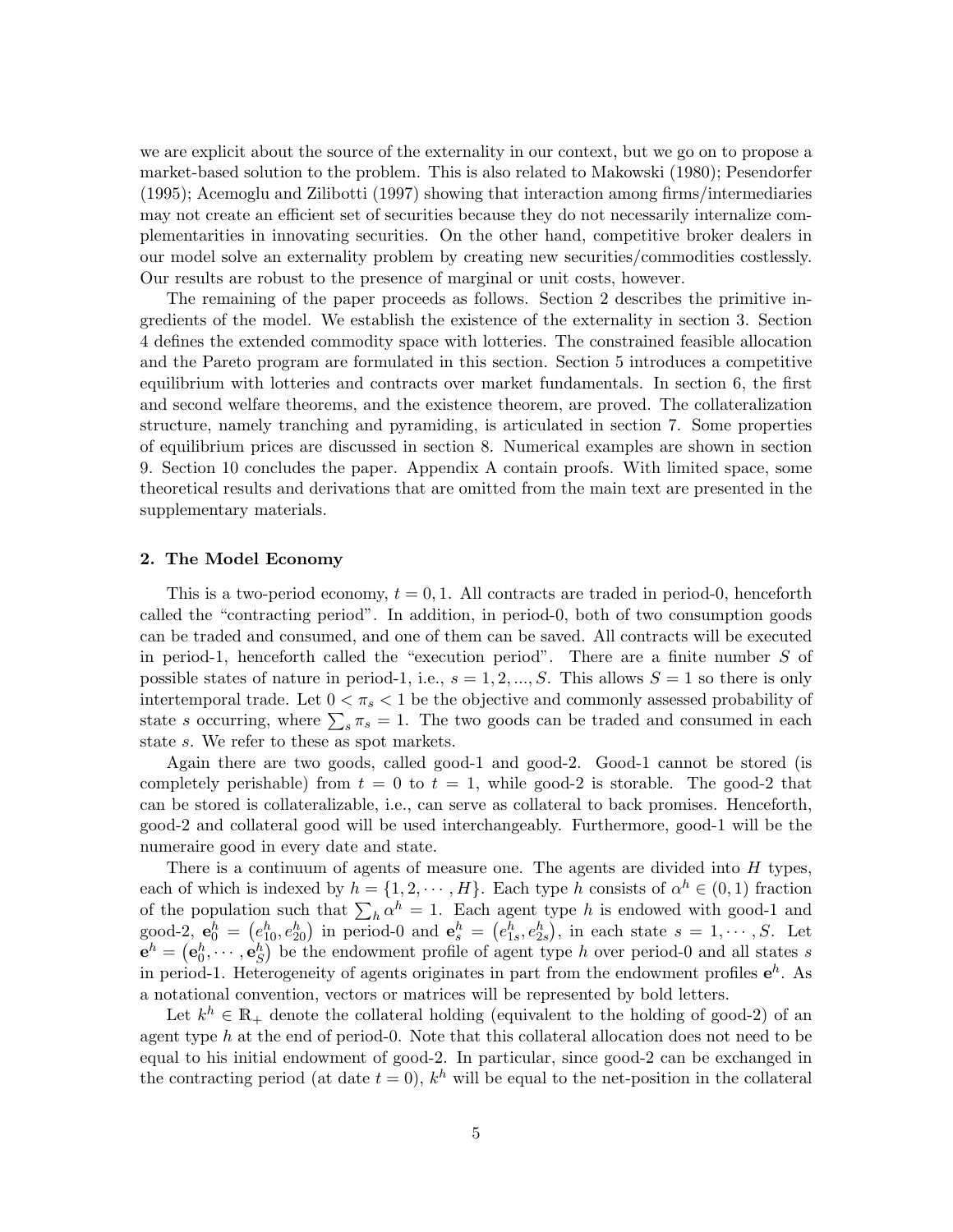good after trading in period-0. The collateral good as legal collateral backing claims is assumed to be kept in escrow, and cannot be taken away either by borrowers or lenders. However, the holding of good-2 can also include normal saving. The storage technology of good-2 whether in collateral or normal saving is linear but potentially with a random return. In some applications, it is natural to treat the returns as a constant, and focus on how collateral interacts with intertemporal trade. In other applications, the risk is in the collateral itself, i.e., what happens if housing values could fall (as if in a small open economy). Each unit of good-2 stored will become  $R_s$  units of good-2 in state  $s = 1, \dots, S$ . Specifically, storing I units of good-2 at date-0 will deliver  $R_sI$  units of good-2 in state s. It is noteworthy that the results in this paper are valid even if the technology  $R$  is not random. In most of the exposition, uncertainty originates in the endowment, primarily.

Preferences are identically homothetic. The preferences of agent type  $h$  are represented by the utility function  $U(c_1^h, c_2^h) : \mathbb{R}_+^2 \to \mathbb{R}$ , where  $(c_1^h, c_2^h)$  are the consumption of good-1 and good-2 of agent h, respectively. Let  $0 < \beta \leq 1$  be the common discount factor. The discounted von Neumann-Morgenstern expected utility of h is thus

$$
\mathscr{U}^h\left(\mathbf{c}^h\right) \equiv U\left(c_{10}^h, c_{20}^h\right) + \beta \sum_{s=1}^S \pi_s U\left(c_{1s}^h, c_{2s}^h\right)
$$

where, as with the notation for endowments,  $\mathbf{c}^h = (\mathbf{c}^h_0, \cdots, \mathbf{c}^h_S)$  is the consumption allocation with  $\mathbf{c}_0^h \equiv (c_{10}^h, c_{20}^h) \in \mathbb{R}^2_+$  and  $\mathbf{c}_s^h \equiv (c_{1s}^h, c_{2s}^h) \in \mathbb{R}^2_+$  for  $s = 1, \ldots, S$  as the consumption of good-1 and good-2 in period-0, in state  $s$ , respectively. The utility function satisfies

**Assumption 1.** For each agent type h, common utility function  $U(c_1^h, c_2^h)$  is homothetic, continuous, strictly concave, strictly increasing in both arguments, and satisfies the usual Inada conditions.

Homotheticity will allow us closed form solutions in the determination of spot prices. Risk aversion with random endowments motivates trade in state-contingent securities. Heterogeneous intertemporal endowments motivates trade in bonds. We will on occasion put superscript  $h$  on the utility function for clarity, but preference heterogeneity is not an essential part of what we do here.

#### 2.1. Market Fundamentals

Agents can trade in spot markets in each state  $s$ . In principle, the market-clearing prices in these spot markets depend on the distribution of pre-trade (before ex-post spot trade) endowments or the composition of agents. To be precise, let  $z_s$  be a market fundamental that determines the spot-market-clearing price in state  $s$ , and accordingly the *spot-price* function is defined by  $p(z_s)$ .

With identical homothetic preferences, the aggregate ratio of good-1 to good-2 in state s is the market fundamental in state s; that is,  $z_s = \frac{\sum_h \alpha^h e_{1s}^h}{R_s K + \sum_h \alpha^h e_{2s}^h}$ , where  $K = \sum_h \alpha^h k^h$  is the aggregate (endogenous) saving including collateral. Here then the spot price function can be represented by a single-valued function  $p(z_s)$  such that  $p(z_s) = p(z'_s)$  implies that  $z_s = z'_s$ . In other words, the market fundamental is necessary and sufficient to pin down the spot price. This ensures that working with spot prices is equivalent to working with market fundamentals. We summarize: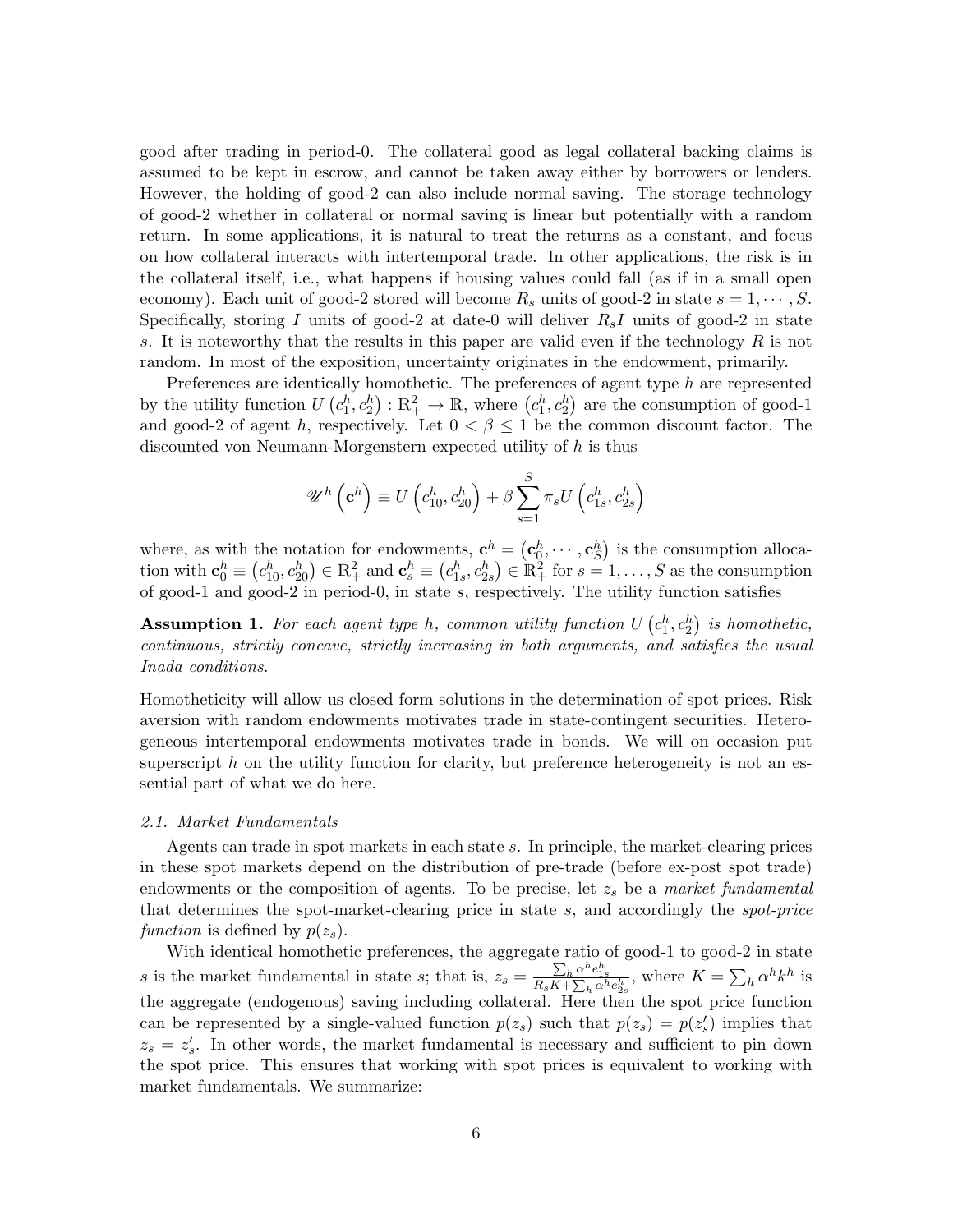**Lemma 1.** With identical homothetic preferences, the market fundamental in state  $s$  is given by

$$
z_s = \frac{\sum_h \alpha^h e_{1s}^h}{R_s K + \sum_h \alpha^h e_{2s}^h} \tag{1}
$$

Market clearing price  $p(z_s)$  is a one-to-one function, i.e.  $p(z_s)$  is a single-valued, and  $p(z_s) = p(z'_s)$  implies that  $z_s = z'_s$ . In addition, with strictly concavity of  $U(\cdot)$ ,  $p(z_s)$  is strictly monotone increasing.

Condition (1) is called a *consistency constraint*. It ensures that the market fundamental is consistently well-defined. That is,  $p(z<sub>s</sub>)$  is exactly the spot price that constitutes a spot market equilibrium. This is an implication of the homotheticity assumption.

#### 2.2. Collateralization Structure

A specific piece of collateral can be used to back up several contracts as long as their promises to pay are in different states. Thus, there is no conflict in a given state  $s$ . This is known as *tranching*. This is distinct from the contract-specific collateralization structure (in Geanakoplos, 2003, among others), in which the collateral of a given security cannot be used as collateral for any other security. For full generality here, we will consider state-contingent securities as the primitives and otherwise let the security structure be endogenous. Accordingly, we focus on securities paying in each state  $s$  with market fundamental  $z_s$ , one at a time.

A (contingent) security promising to pay one unit of good 1 in period-1 and state  $s$  with  $\hat{C}$  units of good 2 as collateral is a promise to pay a unit of good 1 if the state of nature is s and nothing otherwise. For notational convenience, we use  $\hat{}$  to distinguish securities paying in good 1, the numeraire, from securities paying in good 2. With limited commitment, that is, allowing default, the payoff of this security is given by

$$
\widehat{D} = \begin{cases}\n\min\left(1, \widehat{C}R_s p(z_s)\right) & \text{if state is } s \\
0 & \text{otherwise}\n\end{cases}
$$
\n(2)

where this payoff is in units of good 1 in period  $t = 1$ , and  $p(z_s)$  is the price of good 2 (in units of good  $1$ ) in state  $s$ . Note that this defaulting condition depends on the spot price  $p(z_s)$ .

Equation (2) captures the essence of limited commitment problem in this model. The issuer or "borrower" in period  $t = 0$  may not wish to honor the state-contingent obligation. This creates the limited commitment problem; that is, she will keep the promise if that promise is no larger than the value of the collateral, i.e.,  $1 \leq \widehat{C} R_s p(z_s)$ , and will "default" otherwise,  $\widehat{C}R_s p(z_s) < 1$ . In case of default, the payoff of the contract in state s is equal to the value of its collateral in that state,  $CR_s p(z_s)$  units of good 1.

We will first show that there is no loss of generality in restricting attention to securities without default, and also in excluding over-collateralized securities, whose collateral value is strictly larger than the promise. We prove the result for a security paying in good 1 in state  $s$  with good 2 as collateral. Then, we will argue that the same logic applies for all other types of securities.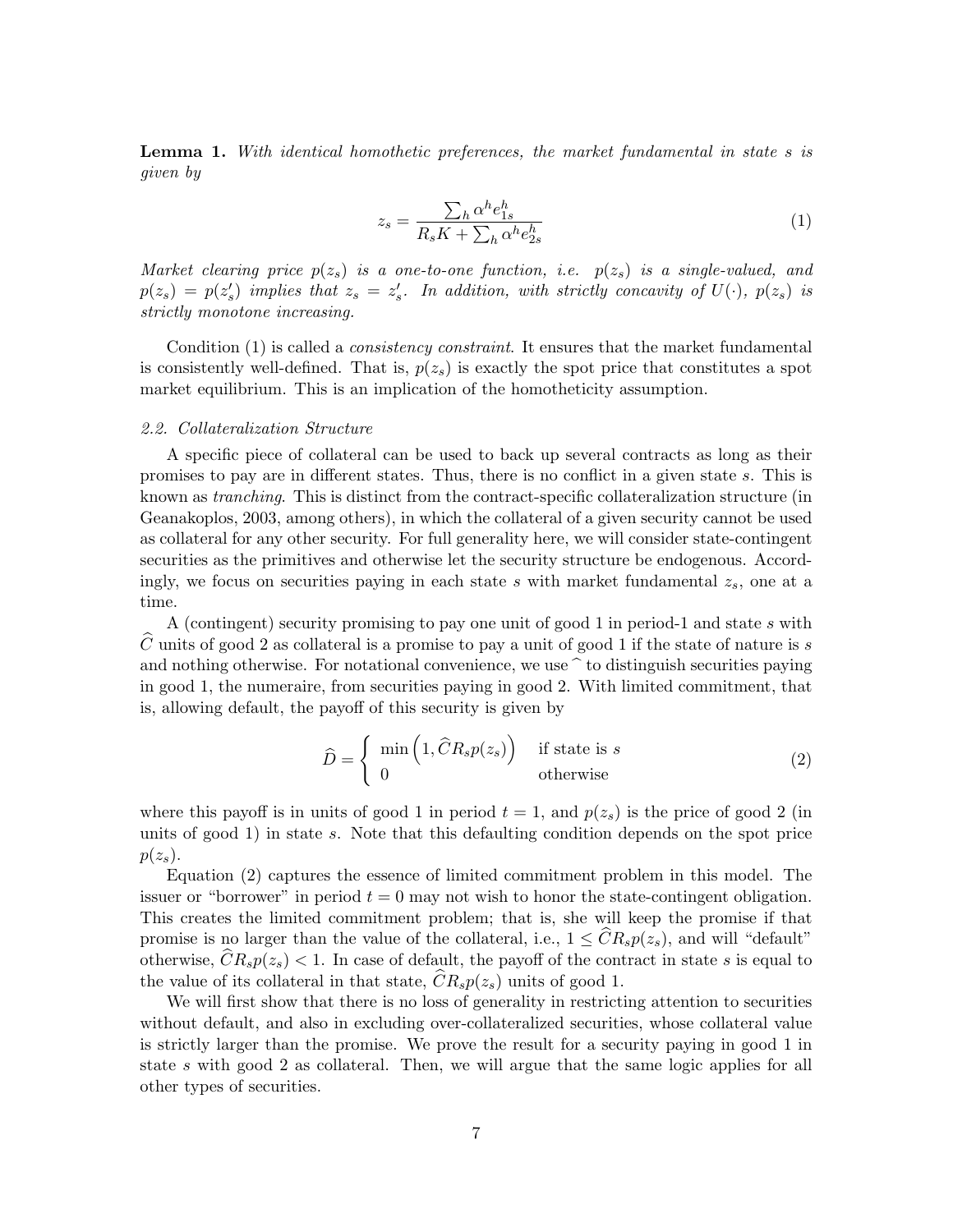Now consider a contingent security that will be in default in state  $s$ , with collateral  $\hat{C} < \frac{1}{R_s p(z_s)}$ . That is, an issuer of this security will "default" in state s. Hence, according to condition  $(2)$ , the payoff of this security (in units of good 1) in state s is

$$
\min\left(1,\widehat{C}R_s p(z_s)\right) = \widehat{C}R_s p(z_s) < 1\tag{3}
$$

We now argue that there is an alternative security that does not default but generates exactly the same total payoffs using the same amount of collateral overall. Consider a states contingent security with collateral amount  $\widetilde{C} = \frac{1}{R_s p}$  $\frac{1}{R_s p(z_s)}$ . This security will not default. It is straightforward to show that the payoff of this security is one unit of good 1 in state  $s$ . Now consider  $CR_s p(z_s)$  units of the *alternative* security. That collection of securities pays in state s one per unit or  $CR_s p(z_s)$  in total. This is exactly the same as the payoff of the original security with default: see (3). In addition, the total collateral for  $CR_s p(z_s)$  units of the alternative security with  $\frac{1}{R_s p(z_s)}$  collateral per unit is  $\widehat{C}$ , which is exactly the same as the collateral level of the original security. Therefore, the alternative security can generate the same payoffs using the same total amount of collateral but without default.

A similar argument also applies to all other types of securities, including directlycollateralized securities paying in good-2 rather than good-1, and asset-backed securities, which will be precisely defined later. For now define an asset-backed security as a contract backed by promises to receive goods of others. This is termed pyramiding. The details of asset-backed securities will be discussed in Section 7.

The discussion is summarized in the following lemma.

Lemma 2. For any state-contingent security, there exists a security with no default that can generate the same total payoffs using the same amount of collateral.

Thus, there is no loss of generality in restricting attention to no-default securities only. Further, issuing securities that do default requires no less collateral than (an equivalent set of) securities that do not. In other words and this may seem counterintuitive, securities with default, i.e., with little collateral, do not economize on collateral. In addition, we also show in the supplementary materials that default cannot make collateral constraints, formally defined below, less binding.

In addition, with perfectly divisible collateral, there is no loss of generality in excluding over-collateralized securities, whose collateral value is strictly larger than the promise. More precisely, an over-collateralized security paying in good-1 in state  $s$  is a contract with a collateral C such that  $CR_s p(z_s) > 1$ . The payoff of this security in state s is 1. This security is equivalent to a no-default security with  $\frac{1}{R_s p(z_s)} < \hat{C}$  units of good-2 as collateral, whose payoff in state  $s$  is also 1. A similar result applies to other types of securities as well.

It is worthy of emphasis, however, that own saving should not be interpreted as overcollateralization, as no securities are acquired from others; that is, each agent can save. This saving will result in the slackness of the collateral constraint (4) defined below. In particular, an agent may hold at the end of period-0 more collateral good than the (minimum) amount needed to collateralize all securities issued.

# 3. Collateral Constraints and Externality

As will be proved in Section 7 (see Lemma 4), there is no loss of generality in considering only two classes of securities; (*i*)  $\hat{\theta}_s^h$  - securities paying in good 1 in state *s*, (*ii*)  $\theta_s^h$  - securities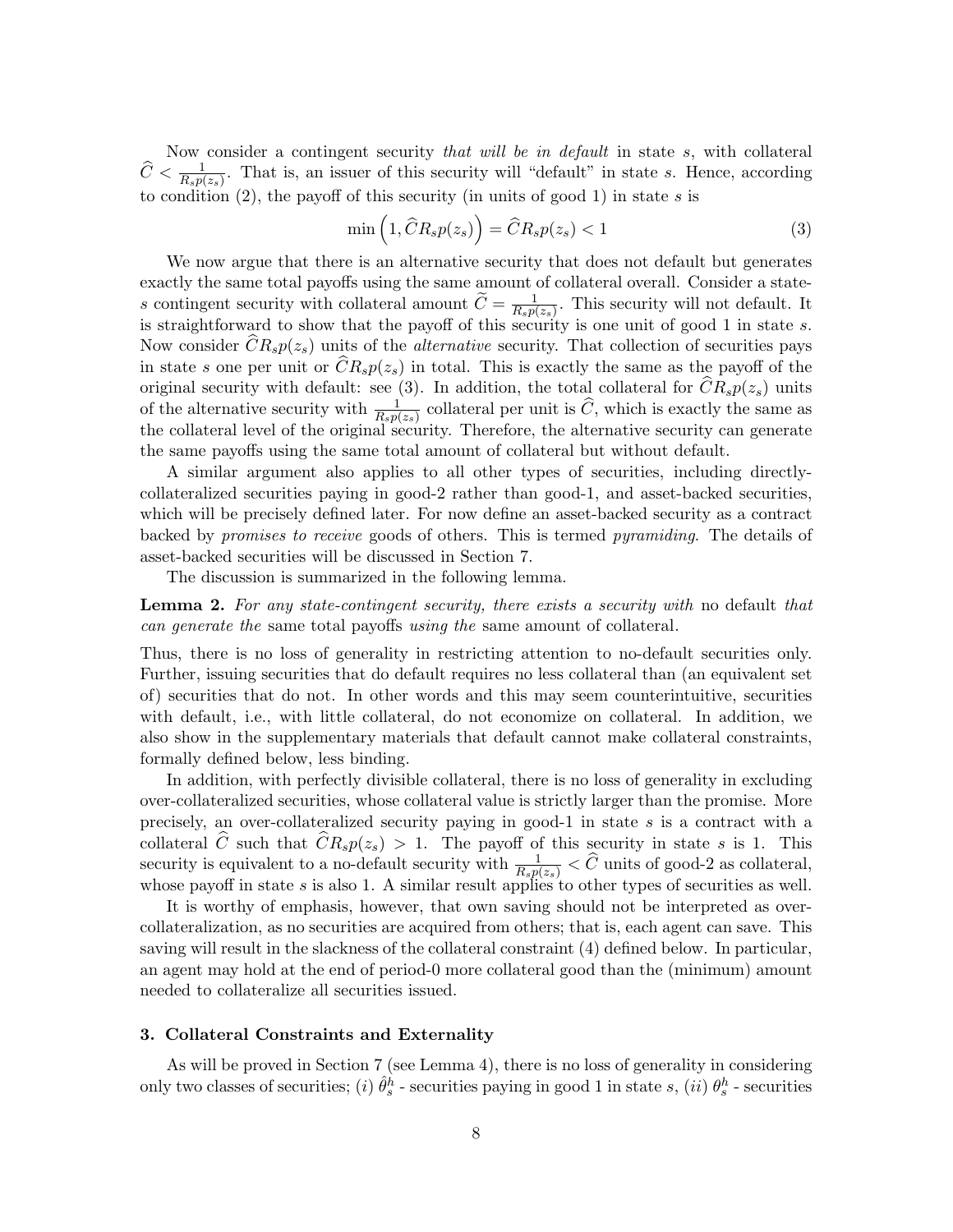paying in good 2 in state s. Here a positive number denotes the purchaser or holder, and negative the issuer. When negative, each of the state-contingent securities must be backed by the issuer either by good-2 or by purchased assets (other people's promises). In other words,  $\hat{\theta}_s^h$  and  $\theta_s^h$  include both directly collateralized and asset-backed securities. As well be established in Section 7, the collateral constraints for an agent type  $h$  take the intuitive form

$$
p(z_s)R_sk^h + \hat{\theta}_s^h + p(z_s)\theta_s^h \geq 0, \ \forall s \tag{4}
$$

The collateral constraint  $(4)$  states that, for each state s, the net-value of all assets, including collateral good and securities, must be non-negative. If  $\hat{\theta}_s^h$  and  $\theta_s^h$  were negative, we could write this as  $p(z_s)R_sk^h \ge -\hat{\theta}_s^h - p(z_s)\theta_s^h$ . That is, there is sufficient collateral in value in state s to honor the value of all promises. Since  $\hat{\theta}_{s}^{h}$  and  $\theta_{s}^{h}$  include asset-backed and directly backed securities, collateral types per se do not matter. In addition, we can show that the markets economize on collateral; that is, there is no gain from pooling collateral across agents type h (see Lemma 9 in Appendix A).

The collateral constraints (4) can be written in consumption space as follows. Suppose for the moment that securities are such that there is no spot trade in equilibrium (see Lemma 5). The consumption for an agent type  $h$  in state  $s$  is given by

$$
c_{1s}^h = e_{1s}^h + \hat{\theta}_s^h \tag{5}
$$

$$
c_{2s}^h = e_{2s}^h + R_s k^h + \theta_s^h \tag{6}
$$

Substituting these two equations into the collateral constraint (4) yields

$$
c_{1s}^h + p(z_s)c_{2s}^h \geq e_{1s}^h + p(z_s)e_{2s}^h \tag{7}
$$

This condition implies that, due to limited commitment and the possibility of default, the market value of consumption in a state  $s$  of an agent cannot be lower than the market value of her endowment (without collateral  $k^h$ ) in the same state (related to Kehoe and Levine, 1993; Golosov and Tsyvinski, 2007, among others). Intuitively, if this constraint were to be violated, an agent type h would have promised to deliver some part of the value of her endowments, over and above her consumption, but such promises require collateral.

The interaction between the bindingness of collateral constraints and spot prices generates an externality. Technically, there is an externality because the consumption feasibility set of an agent type h depends on other agents' choices of saving  $k^{\tilde{h}}$  through the spot price. This dependency results from the collateral constraints<sup>1</sup> (7), or borrowing constraints in general. If there were no collateral constraint, the consumption feasibility set would be independent of other agents' choices (and therefore there would be no externality). Intuitively, an infinitesimal agent has no influence on aggregate saving. On the other hand, a

$$
\tau_{1s}^h + p(z_s)\tau_{2s}^h = 0
$$

<sup>&</sup>lt;sup>1</sup>This is true even we allow for directly-collateralized securities paying in good 2,  $\psi_s^h$  only. As precisely described in Section 7, each agent will also face a spot trade constraint:

where  $\tau_{is}^h$  is the amount of good i an agent h received from trading in the spot market in state s. Combining this spot trade constraint with  $(4)$ ,  $(5)$ , and  $(6)$  leads to the collateral constraint  $(7)$ .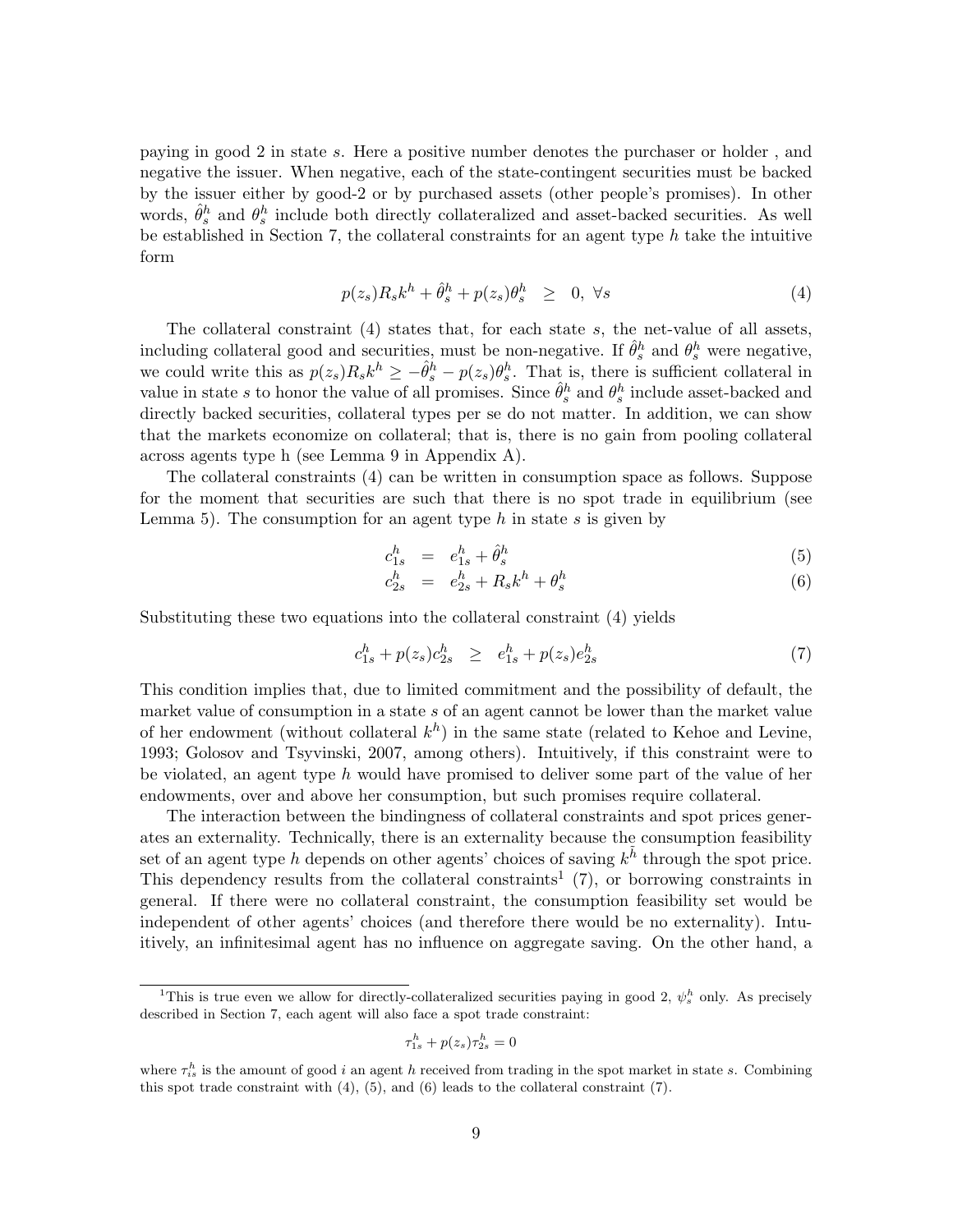constrained planner knows she can influence the resource allocation in period 1 through period 0 assignments, namely saving. The asymmetry between the influence of the planner versus induced agents generates an inefficiency when a collateral constraint is binding. We now present the formal statement below. For simplicity, we focus on identical allocations for each type.

#### 3.1. Collateral Constrained Optimality

Attainable allocations are those that can be achieved by exchanges of securities and collateral in date 0 and exchanges of consumption goods in date 1 at state  $s$ , respecting spot prices  $p(z_s)$ . Accordingly, attainable allocations are defined using the spot-price function  $p(z_s)$ . As will be later proved in this section (see Lemma 5), the asset-backed securities in this model are simply substitutes for spot markets. Henceforth, we let asset-backed securities play this role and shut down active trade in spot markets.

**Definition 1.** An allocation  $\left(\mathbf{c}_0^h, k^h, \hat{\theta}_s^h, \theta_s^h\right)$ is *attainable* if

(i) it satisfies resource constraints:

$$
\sum_{h} \alpha^h c_{10}^h \leq \sum_{h} \alpha^h e_{10}^h \tag{8}
$$

$$
\sum_{h} \alpha^{h} \left[ c_{20}^{h} + k^{h} \right] \leq \sum_{h} \alpha^{h} e_{20}^{h} \tag{9}
$$

$$
\sum_{h} \alpha^{h} \hat{\theta}_{s}^{h} = 0, \forall s \tag{10}
$$

$$
\sum_{h} \alpha^{h} \theta_{s}^{h} = 0, \forall s \tag{11}
$$

- (ii) for each  $h$ , it satisfies the collateral constraints  $(4)$ ,
- (iii) the consistency constraints  $(1)$  hold for all  $s$ .

With non-constant, s-contingent spot-price function, the attainable set is non-convex. The non-constant price condition is typical. For instance, this is the case with identical homothetic and strictly concave preferences. The main source of the non-convexity is the product of spot-price function and the sum of collateral and contract allocations,  $p(z_s)$   $(R_s k^h + \theta_s^h)$ , in the collateral constraints (4).

**Lemma 3.** With identical homothetic and concave preferences, the attainable set is nonconvex.

A constrained optimal allocation is characterized using the following planner's problem. Let  $\overline{\mathscr{U}}^h$  be the reservation utility level for an agent type h.

Definition 2. The Pareto Program without Lotteries:

$$
\max_{\left(\mathbf{c}_0^h, k^h, \hat{\theta}^h, \theta^h\right)_h} U\left(c_{10}^1, c_{20}^1\right) + \beta \sum_s \pi_s U\left(e_{1s}^1 + \hat{\theta}_s^1, e_{2s}^1 + R_s k^1 + \theta_s^1\right) \tag{12}
$$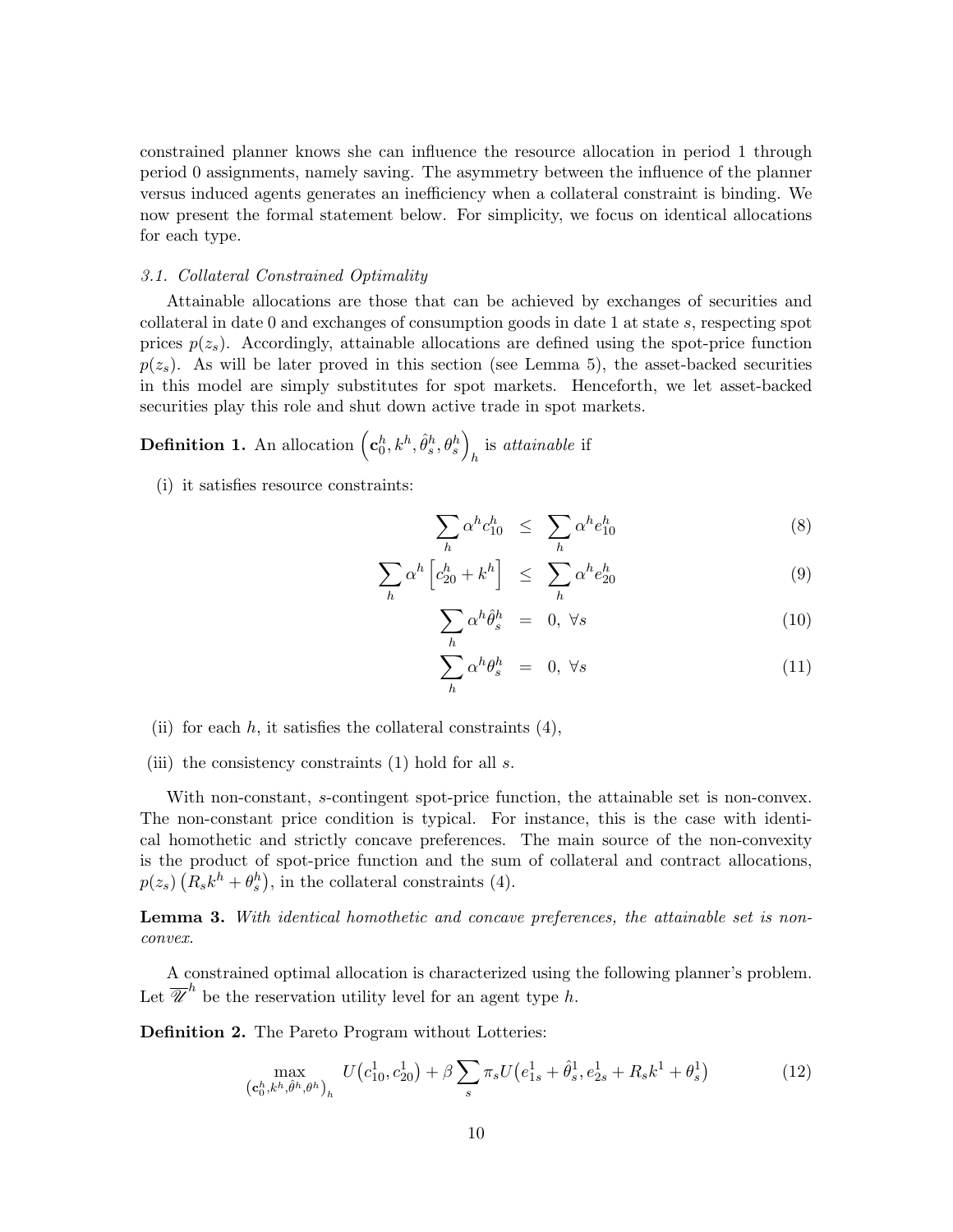subject to (1), (4), (8)-(11), the participation constraint for each  $h = 2, \dots, H$ ,

$$
U\big(c_{10}^h, c_{20}^h\big) + \beta \sum_s \pi_s U\big(e_{1s}^h + \hat{\theta}_s^h, e_{2s}^h + R_s k^h + \theta_s^h\big) \geq \overline{\mathscr{U}}^h,
$$
\n(13)

and non-negativity constraints for consumption and collateral allocations.

For expositional reasons, we focus only on interior solutions; that is, the non-negativity constraint for  $k^h$  is neglected without loss of generality here. Let  $\mu_{cc-s}^h$ , and  $\mu_{\bar{u}}^h$  denote the Lagrange multipliers for the collateral constraint  $(4)$  for agent  $h$  in state  $s$ , and for the participation constraint  $(13)$  for agent  $h$ , respectively. For notational convenience, let  $\mu_{\bar{u}}^1 = 1$ . A necessary condition<sup>2</sup> for constrained optimality related to collateral allocation  $k^h$  is given by, for any h,

$$
\frac{U_{20}^h}{U_{10}^h} = \sum_s \pi_s \beta \frac{U_{2s}^h}{U_{10}^h} R_s + \sum_s \frac{\mu_{cc-s}^h}{\mu_{\bar{u}}^h U_{10}^h} p(z_s) R_s - \sum_s \frac{\alpha^h}{\mu_{\bar{u}}^h U_{10}^h} \frac{p'(z_s)}{p(z_s)} \frac{\partial z_s}{\partial K} \sum_{\tilde{h}} \mu_{cc-s}^{\tilde{h}} \hat{\theta}_s^{\tilde{h}} \tag{14}
$$

where  $U_{i0}^h = \frac{\partial U^h(c_{10}^h, c_{20}^h)}{\partial c_{i0}}$  $\frac{\left(c_{10}^{h}, c_{20}^{h}\right)}{\partial c_{i0}}, \, U_{is}^{h} = \frac{\partial U^{h}\left(c_{1s}^{h}, c_{2s}^{h}\right)}{\partial c_{is}}$  $\frac{(c_{1s}^n, c_{2s}^n)}{\partial c_{is}}$  for  $i = 1, 2$ ,  $p'(z_s) = \frac{\partial p(z_s)}{\partial z_s}$ , and  $K = \sum_h \alpha^h k^h$ . See the derivation in the proof of Lemma 10 in the supplementary materials.

Of special interest, the last term depends not only on the bindingness of collateral constraints for h but also the bindingness of other agents' collateral constraints. This implies that if an agent's collateral constraint is binding, it will impact everyone. This is the source of the externality.

#### 3.2. Collateral Equilibrium

 $\overline{c}$ 

Let  $\hat{P}_{as}$  and  $P_{as}$  be the prices of securities paying in good 1 and in good 2 in state s, respectively. For notational convenience, we denote the vectors of security prices by  $\hat{P}_a = (\hat{P}_{as})_s$  and  $P_a = (P_{as})_s$ . A collateral equilibrium is defined:

**Definition 3.** A collateral equilibrium is a specification of prices of good 2 in period-0,  $P_{20}$ , the prices of securities paying in good 1,  $\hat{P}_a$ , and the prices of securities paying in good 2,  $P_a$ , the spot price of good 2 in each state s,  $p(z_s)$ , and an allocation  $\left(\mathbf{c}_0^h, k^h, \hat{\theta}^h, \theta^h\right)$  $h$  such that

(i) taking prices as given, for any h,  $(\mathbf{c}_0^h, k^h, \hat{\theta}^h, \theta^h)$  solves

$$
\max_{\mathbf{c}_0^h, k^h, \hat{\theta}^h, \theta^h} U\left(c_{10}^h, c_{20}^h\right) + \beta \sum_s \pi_s U\left(e_{1s}^h + \hat{\theta}_s^h, e_{2s}^h + R_s k^h + \theta_s^h\right) \tag{15}
$$

subject to the collateral constraints (4), and the budget constraint at  $t = 0$ :

$$
c_{10}^h + P_{20} \left( c_{20}^h + k^h \right) + \hat{P}_a \cdot \hat{\theta}^h + P_a \cdot \theta^h \leq e_{10}^h + P_{20} e_{20}^h \tag{16}
$$

 ${}^{2}$ Given that the constraint set is not convex (Lemma 3), this optimality condition is necessary but may not be sufficient. Nevertheless, this does not cause any problem to our externality argument, as we simply need to show that a collateral equilibrium cannot be constrained optimal, i.e. does not satisfy the necessary optimal condition (14).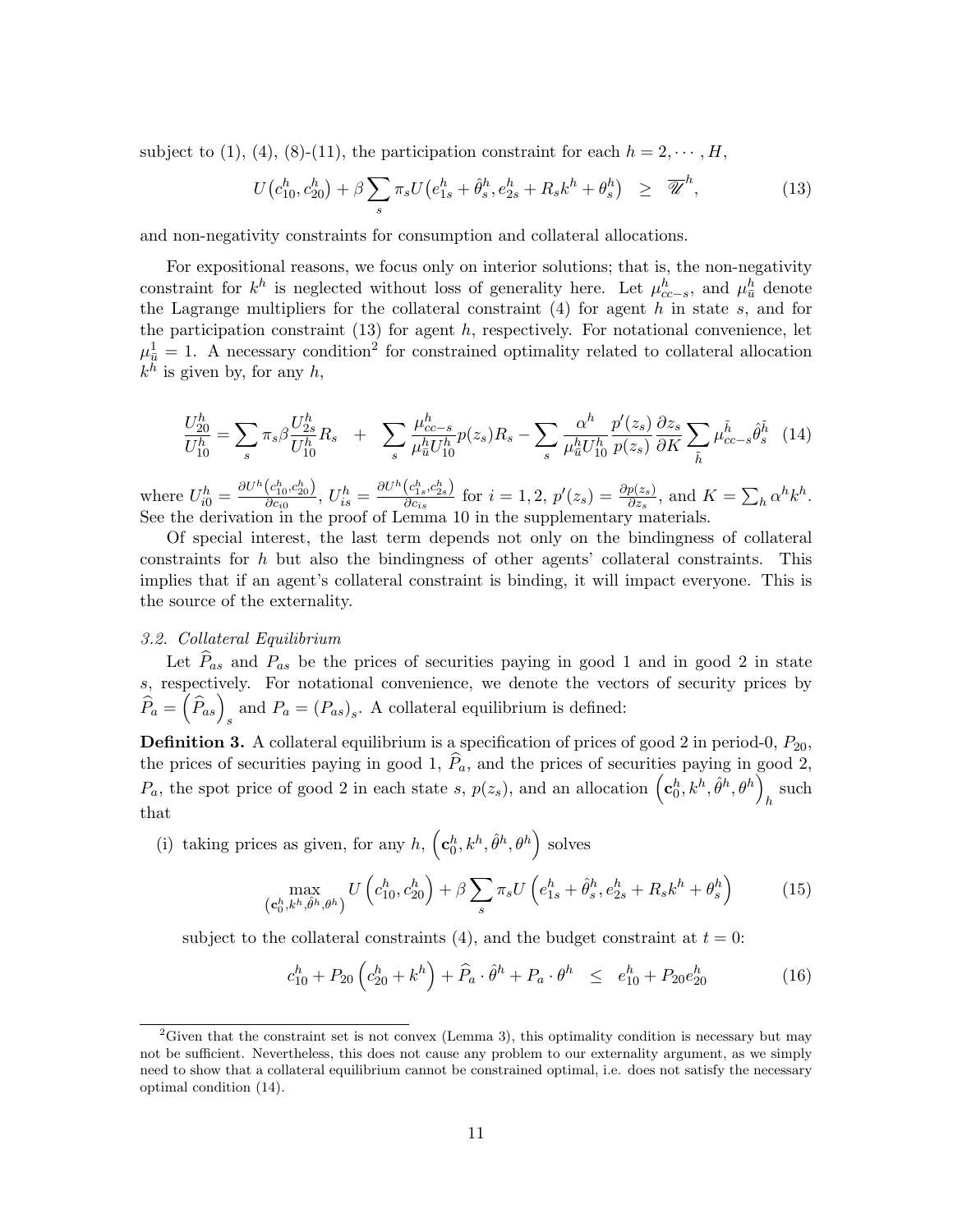- (ii) all markets clear:  $(8)-(11)$  hold,
- (iii) the consistency constraints  $(1)$  hold for all s.

The necessary optimal condition for a collateral equilibrium that is comparable to the optimal condition for a constrained optimality  $(14)$  is given by, for any h,

$$
P_{20} = \frac{U_{20}^h}{U_{10}^h} = \sum_s \pi_s \beta \frac{U_{2s}^h}{U_{10}^h} R_s + \sum_s \frac{\gamma_{cc-s}^h}{U_{10}^h} p(z_s) R_s \tag{17}
$$

where  $\gamma_{cc-s}^h$  is the Lagrange multiplier for the collateral constraint of contracts paying in state s for agent  $h$ . See the derivation in the proof of Lemma 10 in the supplementary materials.

#### 3.3. The Externality

Note that an infinitesimal agent takes a spot price,  $p(z_s)$ , as invariant. To the contrary, the constrained planner can influence the spot prices  $p(z_s)$  through collateral assignments,  $k^h$ , for the agents of type h in period-0, which affect the market fundamentals  $z_s$ . This key influence is the term in  $\frac{p'(z_s)}{p(z_s)}$  $p(z_{s})$  $\frac{\partial z_s}{\partial K}$ . The difference between the impact of the planner and that of the agents creates the externality and causes an inefficiency.

Note that if the last term in (14) is zero and we set  $\gamma_{cc-s}^h = \frac{\mu_{cc-s}^h}{\mu_a^h}$  $\frac{cc-s}{\mu_a^h}$ , then condition (17) is exactly the same as (14). On the other hand, if the last term in (14),  $\sum_s \frac{\alpha^h}{\mu_s^h U}$  $\overline{\mu^h_{\bar{u}} U^h_{10}}$  $p'(z_s)$  $p(z_{s})$  $\frac{\partial z_{s}}{\partial K}\sum_{\tilde{h}}\mu_{cc-s}^{\tilde{h}}\hat{\theta}_{s}^{\tilde{h}},$ is positive, as in all numerical examples in this paper, the equilibrium price of good-2 in period-0 will be too high in the collateral equilibrium relative to the (constrained) optimal one. Intuitively, the planner can do better by lowering the aggregate saving or collateral (see Example 1).

The last term in (14) could be zero if either  $\mu_{cc-s}^{\tilde{h}} = 0$  for all  $\tilde{h}$  or  $\frac{p'(z_s)}{p(z_s)}$  $p(z_{s})$  $\frac{\partial z_s}{\partial K} = 0$ . With a strictly concave utility function, the spot price varies with the market fundamental<sup>3</sup> (is not constant), i.e.  $\frac{p'(z_s)}{p(z_s)}$  $p(z_{s})$  $\frac{\partial z_s}{\partial K} \neq 0$ . As a result, when the collateral constraints are binding, i.e.,  $\mu_{cc-s}^{\tilde{h}} > 0$  for some  $\tilde{h}$ , the last term in (14) will be non-zero in general. With this non-zero term, a collateral equilibrium will not be constrained efficient. It is the interaction between the bindingness of collateral constraints and spot prices that is the key. As an exceptional case, a collateral equilibrium could be a full first-best optimum. That is, the environment could be such that despite the focus of the paper we could ignore the collateral constraint. But, otherwise, the collateral equilibrium must be constrained *suboptimal*. The result is summarized in the following theorem. The proof is in the supplementary materials. In particular, we argue that a collateral equilibrium is first-best optimal when all collateral constraints are slack.

<sup>&</sup>lt;sup>3</sup>If the utility function is linear in both goods, then the spot price is constant, i.e.  $\frac{p'(z_s)}{p(z_s)} \frac{\partial z_s}{\partial K} = 0$ . This clearly results in constrained efficiency. Similarly, if the amount of aggregate saving is fixed exogenously, then the market fundamental (the ratio of good-1 to good-2) is fixed. This also implies that the last term is zero, and so constrained efficiency.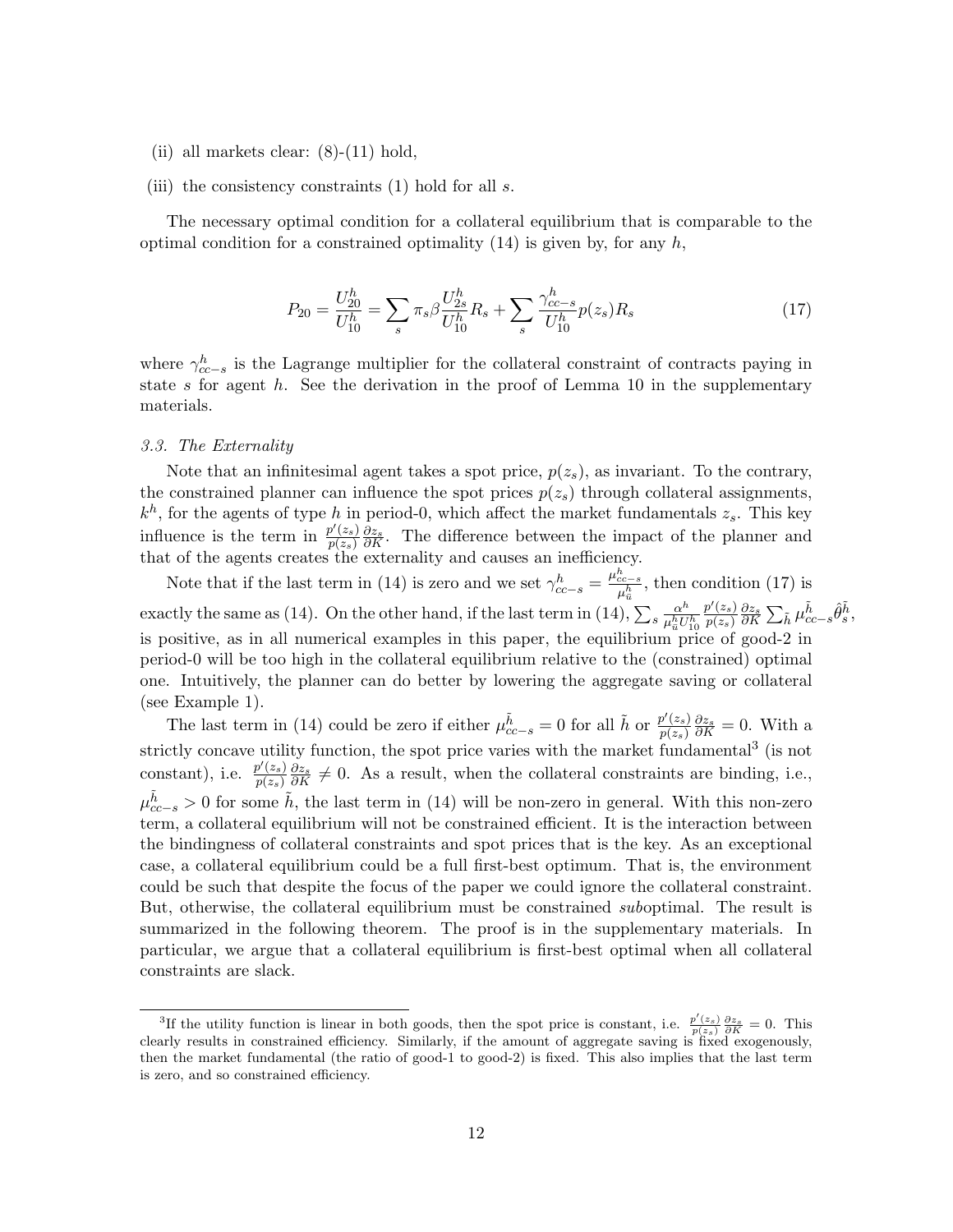Theorem 3.1. If a collateral equilibrium is not first-best optimal, then it is constrained suboptimal.

Intuitively, consider an economy with two representative agents. Let  $K = k^1 + k^2$  be the total saving. See figure 1a as an example of an attainable set in state *s*.  $E_s^h = (e_{1s}^h, e_{2s}^h)$ is the endowment of agent h in state s. Note that when  $K > 0$ , the endowments points of the two agents will not coincide, and the vertical distance between them is  $R_s K$ . Indeed, it is as if agent 2 were holding all the collateral. The collateral-constrained attainable set is represented by the area between the parallel lines. The lower (upper) border of the attainable set corresponds to the bindingness of agent 1's (agent 2's) collateral constraint (7). As a result, when agent 1's collateral constraint is binding, the resulting consumption allocation will be on the lower border (e.g., point A in figure 1b), and vice versa.



Figure 1: Collateral-constrained attainable sets. (a) Attainable allocations (the shaded area) depends on the spot price  $p(z_s)$  which depends on total saving K. (b) The resulting consumption allocation will be on the lower border of the attainable set when agent 1's collateral constraint is binding.

Figure 2a illustrates that different spot prices lead to different attainable sets. Note that lower total saving  $(K < K)$  implies lower slope of the boundaries of the attainable set. This is because lower total saving implies higher spot price of good 2 relative to good 1, which in turn implies that the slope,  $-\frac{1}{n(z)}$  $\frac{1}{p(z_s)}$ , is lower in absolute value. As shown in the figure, when two attainable sets with different spot prices are overlapped, they are not contained in one another. Hence, when agent 1's collateral constraint is binding, the marginal change in total saving (say, from  $K$  to  $K$ ) could lead to a consumption allocation that is not attainable under the original level of total saving (the graph features a discrete change moving from point A to new point B which is not attainable with the overall total saving  $K$ ). This marginal effect, therefore, is not priced in the collateral equilibrium considered thus far. That is, there is an externality.

On the other hand, if none of the collateral constraints were binding, this dependency on the spot price will not generate the externality. See figure 2b. With no binding collateral constraints, the resulting consumption allocations will be strictly inside (interior of) the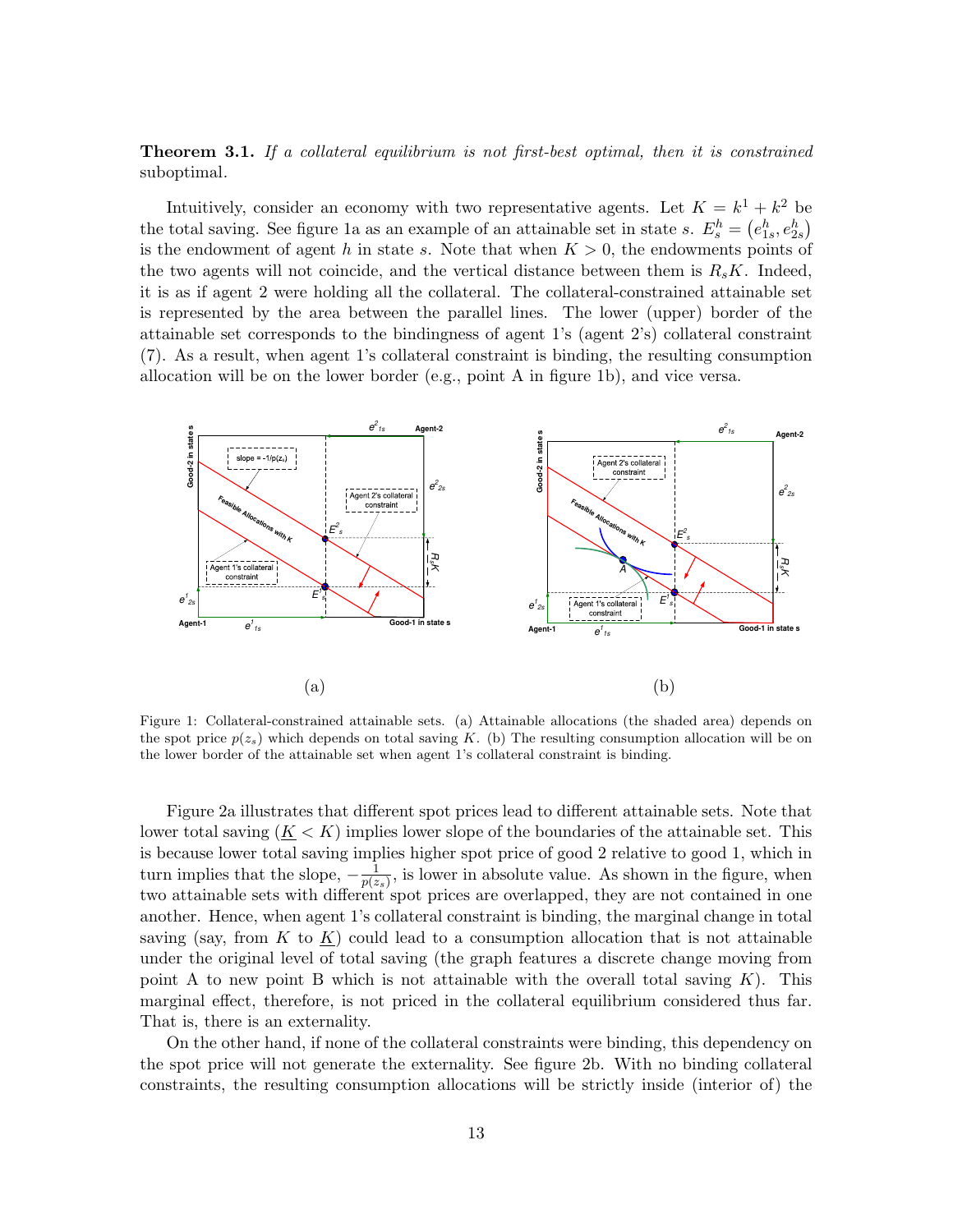

Figure 2: Collateral-constrained feasible sets. (a) Different levels of (endogenous) aggregate saving imply different (overlapped) feasible sets. When agent 1's collateral constraint is binding, changing total saving from  $K$  to  $K$  moves the resulting consumption from A to B which is not feasible with  $K$ . (b) When none of the collateral constraints is binding, changing total saving from  $K$  to  $K$  moves the resulting consumption from A to B, which is feasible with  $K$ .

attainable set. This implies that its neighborhood is also in the attainable set. As a result, the marginal change in total saving will lead to the resulting consumption allocation that is still feasible under the original level of total saving (A and B are both feasible with total saving  $K$ ). This implies that the collateral equilibrium prices out this marginal effect. Hence, there is no externality in this case.

#### 4. Internalizing The Externality: The Economy with "Price-Islands"

Let  $z = (z_s)_{s=1}^S$  denotes a vector of the market fundamentals in all states, each of which is called a  $price\text{-}island$  in state s. The composition of agents determines the market fundamental. We can go further and interpret a price-island  $z_s$  as a segregated exchange institution in which the composition of agents forms in such a way as to deliver the market fundamental  $z_s$ .

Being in island- $z_s$  in state s means that an agent h can trade in spot markets at spot price  $p(z_s)$ , as determined by the market fundamental  $z_s$ . Equivalently, even if the spot markets were shut down<sup>4</sup>, an agent on an island  $z_s$  can accomplish the same thing by trading in ex-ante securities  $(\hat{\theta}_s, \theta_s)$ , that is, trading in segregated security exchanges, in which the prices depend on  $z_s$ .

<sup>4</sup>As proved in Lemma 5 in Section 7, the spot markets are redundant in that agents are indifferent between trading in ex-ante contracts or in spot markets. Importantly, the spot markets are opened.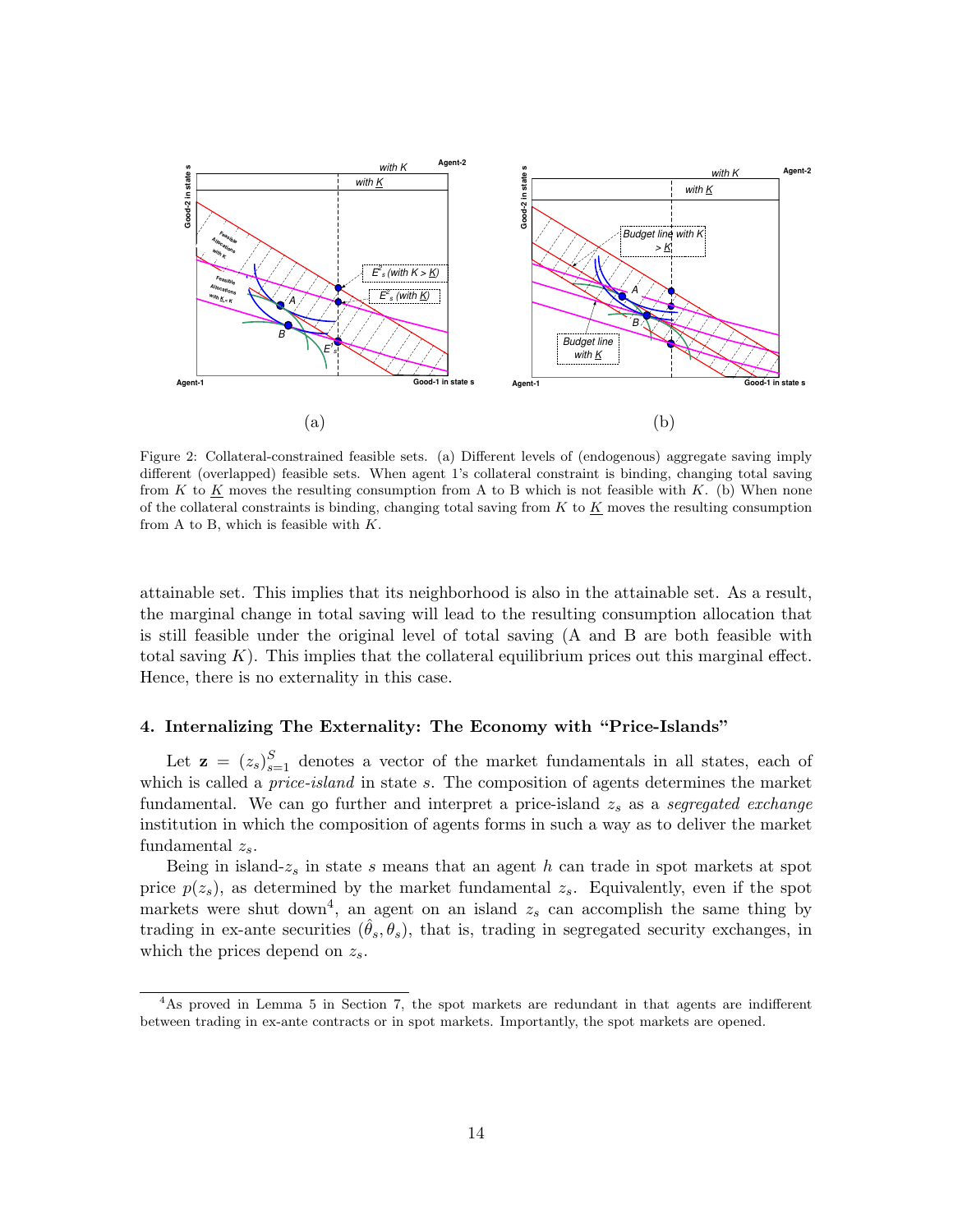Let  $\Delta_s \in \mathbb{R}$  define "type *h*'s *deviation from the market fundamental*<sup>5"</sup> in state *s*.

$$
\Delta_s = z_s \left( e_{2s}^h + R_s k^h \right) - e_{1s}^h = \left( e_{2s}^h + R_s k^h \right) \left( z_s - \frac{e_{1s}^h}{e_{2s}^h + R_s k^h} \right), \ \forall s \tag{18}
$$

Note that if  $\Delta_s = 0$ , then  $\frac{e_{1s}^h}{e_{2s}^h + R_s k^h} = z_s$  and type h's pre-trade endowment is exactly equal to the market fundamental. If  $\Delta_s > 0$ , then type h holds a relative low amount of good-1 and abundant amount of good-2, that is, relative to  $z_s$ . Adding one unit of good-2 (via collateral k) adds to the deviation  $\Delta_s$  by exactly  $z_s R_s$  (see Eq.(18)). This is the same for all agent types. But note also that there is a part of  $\Delta_s$  over which h has no control, namely her endowments. The "type  $h$  deviation from the fundamental" will be priced in a competitive equilibrium. In addition, the price of the right to trade in each island will be proportional to the "type  $h$  deviation from the fundamental".

Now suppose it were possible to assign agents to different islands even in state  $s$  as if by a lottery. Security trades are also bundled into this potentially random assignment. Island assignments, by lottery or not, are still state-contingent. Importantly, a resident of an island- $z_s$  can trade securities with other residents in the same island only. Securities are executed at spot prices within each island only.

Thus, for each agent type h, let  $x^h(\mathbf{c}_0, k, \hat{\theta}, \theta, \mathbf{z}, \Delta) \ge 0$  denote a probability measure on  $(c_0, k, \hat{\theta}, \theta, \mathbf{z}, \Delta)$ , where  $\Delta_s$  satisfies (18) for all s. In other words,  $x^h(c_0, k, \hat{\theta}, \theta, \mathbf{z}, \Delta)$  is the probability of receiving period-0 consumption,  $\mathbf{c}_0 \equiv (c_{10}, c_{20})$ , collateral, k, securities paying in good-1,  $\theta_s$ , securities paying in good-2,  $\theta_s$ , and being in island- $z_s$  in state s where all securities are executed and all spot-trade takes place also. Recall that a positive (negative) amount of trade means receiving (transferring out) the specified good.

As a probability measure, a lottery of an agent type  $h$  satisfies

$$
\sum_{(\mathbf{c}_0,k,\hat{\theta},\theta,\mathbf{z},\Delta)} x^h\left(\mathbf{c}_0,k,\hat{\theta},\theta,\mathbf{z},\Delta\right) = 1
$$
\n(19)

With a continuum of agents,  $x^h\left(\mathbf{c}_0, k, \hat{\theta}, \theta, \mathbf{z}, \Delta\right)$  can be interpreted as the fraction of agents type h assigned to a bundle  $(c_0, k, \hat{\theta}, \theta, \mathbf{z}, \Delta)$ . More formally, with all choice object gridded up as an approximation, the commodity space  $L$  is assumed to be a finite *n*-dimensional  $linear space<sup>6</sup>.$ 

For notational purposes, let  $b = (\mathbf{c}_0, k, \hat{\theta}, \theta, \mathbf{z}, \Delta)$  be a typical commodity, called a bundle. We will use b and  $(c_0, k, \hat{\theta}, \theta, z, \Delta)$  interchangeably. Accordingly, we can write  $\mathbf{x}^h \equiv [x^h(b)]_b \in \mathbb{R}_+^n$  as a typical lottery for an agent type h.

<sup>&</sup>lt;sup>5</sup>If we were in the underlying spaces of  $k$  and  $z_s$ , they would enter multiplicatively, hence and so we would have a non convexity problem. This is not a problem with lotteries, however.

<sup>&</sup>lt;sup>6</sup>The limiting arguments under weak-topology used in Prescott and Townsend (1984a) can be applied to establish the results if  $L$  is not finite.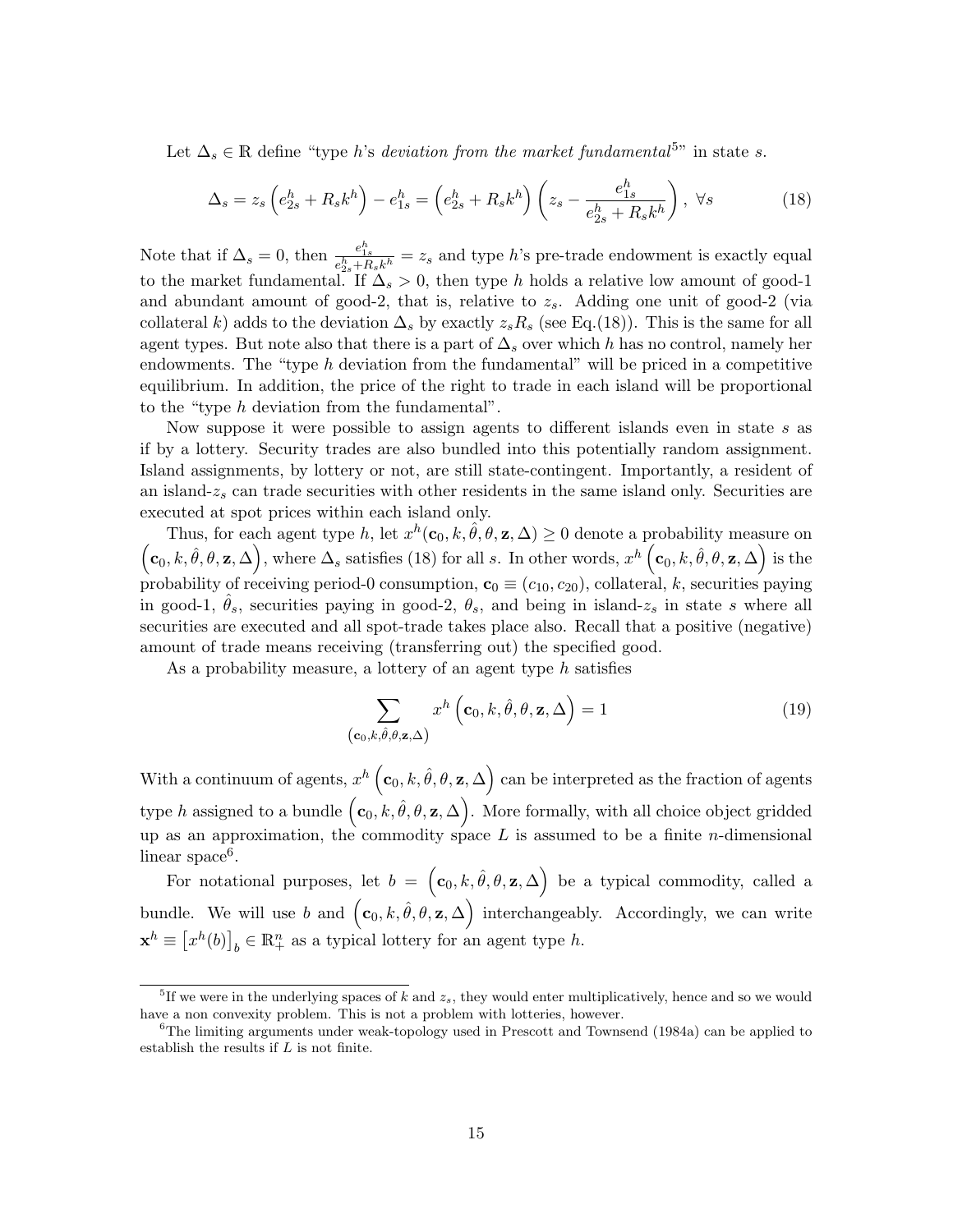# 4.1. Consumption Possibility Set

A holder of a bundle  $b = (\mathbf{c}_0, k, \hat{\theta}, \theta, \mathbf{z}, \Delta)$  will receive k units of collateral and hold portfolio of securities  $(\hat{\theta}, \theta)$ . With limited commitment, each bundle b will be feasible only if the collateral and security assignments satisfy the collateral constraint (4) which we repeat here:

$$
p(z_s) R_s k + \hat{\theta}_s + p(z_s) \theta_s \ge 0, \ \forall s \tag{20}
$$

Accordingly, we impose the following condition on a probability measure  $x^h(b)$ .

$$
x^{h}\left(\mathbf{c}_{0}, k, \hat{\theta}, \theta, \mathbf{z}, \Delta\right) \geq 0 \text{ if }\left(\mathbf{c}_{0}, k, \hat{\theta}, \theta, \mathbf{z}, \Delta\right) \text{ satisfies (18) and (20)}= 0 \text{ if otherwise}
$$
 (21)

In words, a positive measure can be defined only on feasible bundles, which have to satisfy conditions (18) and (20). More formally, the consumption possibility set of an agent type  $h$  is defined by

$$
X^{h} = \left\{ \mathbf{x}^{h} \in \mathbb{R}_{+}^{n} : \sum_{b} x^{h} (b) = 1, \text{ and for any } b, x^{h} (b) \text{ satisfies (21)} \right\}
$$
 (22)

Let  $\mathbf{x}^h$  be a typical element of  $X^h$ . Note that  $X^h \subset L$  is compact and convex. In addition, the non-emptiness of  $X^h$  is guaranteed by assigning mass one on each agent's endowment.

#### 4.2. Attainable Allocations

An attainable allocation with lotteries is defined in an analogous manner to the ones without lotteries. In particular, an allocation  $\mathbf{x} \equiv (\mathbf{x}^h)_h$  is attainable if  $\mathbf{x}^h \in X^h$  for all h, and it satisfies the following feasibility constraints.

Recall that good-1 cannot be stored; only good-2 is storable. The aggregate endowment of good-1 in period-0 is  $\sum_h \alpha^h e_{10}^h$ . Therefore, the resource constraint for good-1 in period-0 is given by

$$
\sum_{h} \sum_{(\mathbf{c}_0, k, \hat{\theta}, \theta, \mathbf{z}, \Delta)} \alpha^h x^h \left(\mathbf{c}_0, k, \hat{\theta}, \theta, \mathbf{z}, \Delta\right) c_{10} \le \sum_{h} \alpha^h e_{10}^h \tag{23}
$$

Similarly, the feasibility constraint for good-2 in period-0 is given by

$$
\sum_{h} \sum_{(\mathbf{c}_0, k, \hat{\theta}, \theta, \mathbf{z}, \Delta)} \alpha^h x^h \left(\mathbf{c}_0, k, \hat{\theta}, \theta, \mathbf{z}, \Delta\right) [c_{20} + k] \le \sum_{h} \alpha^h e_{20}^h \tag{24}
$$

Note that the nonnegativity constraint on  $k$  guarantees that the aggregate saving is nonnegative.

Recall that all securities are executed within each assigned island only. In particular, for an island- $z_s$  in state s, the net supply of a security paying in good-1 in state s,  $\hat{\theta}_s$  must be zero

$$
\sum_{h} \sum_{(\mathbf{c}_0, k, \hat{\theta}, \theta, \mathbf{z}_{-s}, \Delta)} \alpha^h x^h \left(\mathbf{c}_0, k, \hat{\theta}, \theta, \mathbf{z}_{-s}, z_s, \Delta\right) \hat{\theta}_s = 0 \ , \forall s, z_s \tag{25}
$$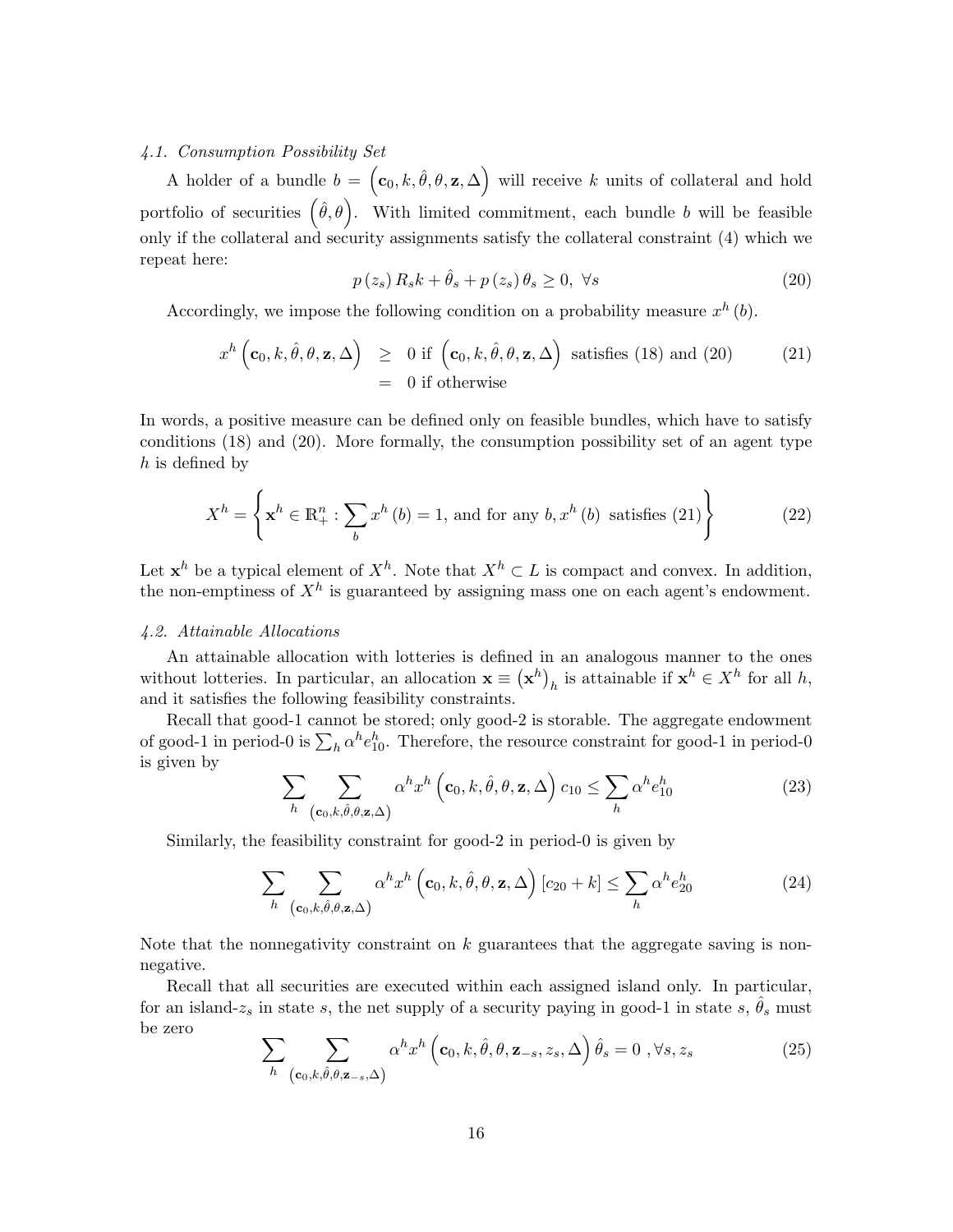where  $\mathbf{z}_{-s} = (z_1, \ldots, z_{s-1}, z_{s+1}, \ldots, z_S)$  is a vector of market fundamentals in all states but state s. This feasibility condition holds for every state s and every island  $z_s$ . Similarly, the feasibility or market-clearing constraint for a security paying in good-2 is given by

$$
\sum_{h} \sum_{(\mathbf{c}_0, k, \hat{\theta}, \theta, \mathbf{z}_{-s}, \Delta)} \alpha^h x^h \left(\mathbf{c}_0, k, \hat{\theta}, \theta, \mathbf{z}_{-s}, z_s, \Delta\right) \theta_s = 0 \ , \forall s, z_s \tag{26}
$$

Similar to the economy without lotteries, the market fundamental in each island must be consistent. In other words, the planner will choose the composition of agents to set the market fundamental for each island to its specified level. With identical homothetic preferences, the consistency constraint for an island- $z<sub>s</sub>$  is that the aggregate ratio of good-1 to good-2 within the island- $z_s$  be exactly  $z_s$ :

$$
z_{s} = \frac{\sum_{h} \sum_{(\mathbf{c}_{0},k,\hat{\theta},\theta,\mathbf{z}_{-s},\Delta)} \alpha^{h} x^{h} (\mathbf{c}_{0},k,\hat{\theta},\theta,\mathbf{z}_{-s},z_{s},\Delta) (e_{1s}^{h} + \hat{\theta}_{s})}{\sum_{h} \sum_{(\mathbf{c}_{0},k,\hat{\theta},\theta,\mathbf{z}_{-s},\Delta)} \alpha^{h} x^{h} (\mathbf{c}_{0},k,\hat{\theta},\theta,\mathbf{z}_{-s},z_{s},\Delta) (e_{2s}^{h} + R_{s}k + \theta_{s})}
$$
(27)

Using the feasibility conditions for securities within each island,  $(25)-(26)$  and the definition of "type  $h$  deviation from the fundamental"  $(18)$ , these consistency constraints can be rewritten as

$$
\sum_{h} \sum_{(\mathbf{c}_0, k, \hat{\theta}, \theta, \mathbf{z}_{-s}, \Delta)} \alpha^h x^h \left(\mathbf{c}_0, k, \hat{\theta}, \theta, \mathbf{z}_{-s}, z_s, \Delta\right) \Delta_s = 0, \forall s, z_s \tag{28}
$$

where the last equation follows the definition of  $\Delta_s$ .

**Definition 4.** An allocation  $\mathbf{x} \equiv (\mathbf{x}^h)_{h=1}^H \in X^1 \times \ldots \times X^H$  is said to be *attainable* if  $\mathbf{x}^h \in X^h$  for every h, and it satisfies (23)-(26) and (28).

Let  $X$  denote the set of all attainable allocations. With finite linear weak-inequality constraints, the attainable set  $X$  is compact and convex. In addition, the assumption that the endowment is on the grids also ensures that  $X$  is nonempty.

#### 4.3. Constrained Optimal Allocations

A constrained optimal allocation is an attainable allocation such that there is no other attainable allocation that can make at least one agent type strictly better off without making any other agent type worse off. To be precise, the expected utility of an agent type h, holding a lottery  $\mathbf{x}^h$ , is given by

$$
\mathscr{U}^{h}\left(\mathbf{x}^{h}\right) = \sum_{\left(\mathbf{c}_{0},k,\hat{\theta},\theta,\mathbf{z},\Delta\right)} x^{h}\left(\mathbf{c}_{0},k,\hat{\theta},\theta,\mathbf{z},\Delta\right) \left\{ U\left(c_{10},c_{20}\right) + \beta V^{h}\left(k,\hat{\theta},\theta,\mathbf{z}\right) \right\}
$$

where  $V^h\left(k, \hat{\theta}, \theta, \mathbf{z}\right) = \sum_s \pi_s U\left(e_{1s}^h + \hat{\theta}_s, e_{2s}^h + R_s k + \theta_s\right)$  is the "indirect" utility of agent h that is derived from a bundle  $(c_0, k, \hat{\theta}, \theta, \mathbf{z}, \Delta)$ . This indirect utility is the result of the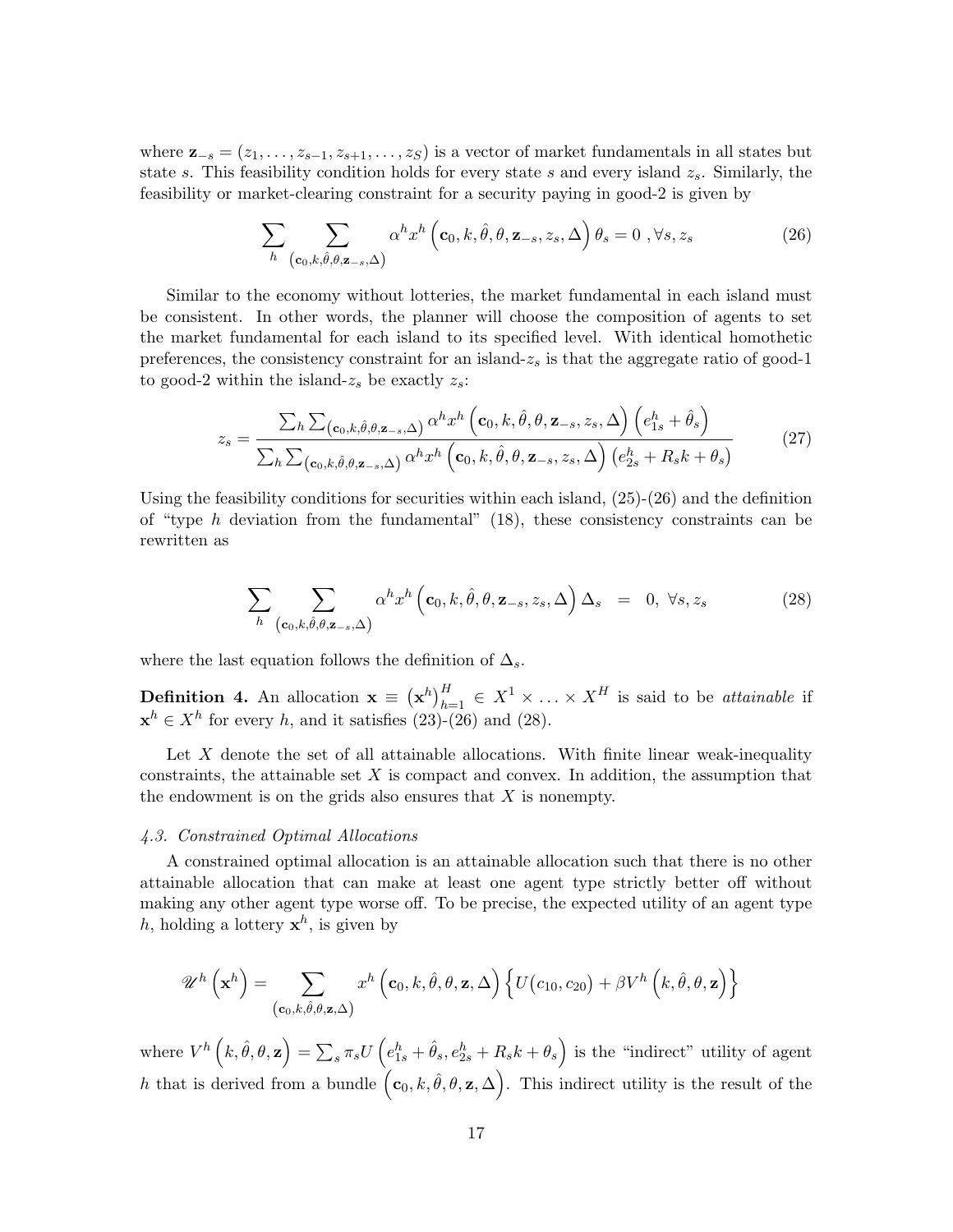assignment of the bundle that is executed in period-1 over state  $s$ . In other words, it summarizes all actions happening to the holder of the bundle in period-1. In each state  $s$ , a holder type h receives  $\theta_s$  units of good-1 as the net-payment from portfolio  $\theta$ ,  $\theta_s$  units of good-2 as the net-payment from portfolio  $\theta$ ,  $R_s k$  units of good-2 from the collateral good, and also  $e_{1s}^h$  units of good-1 and  $e_{2s}^h$  units of good-2 as endowments.

**Definition 5.** An attainable allocation  $\mathbf{x}^* \in X$  is said to be a *constrained optimal* allocation if there is no another attainable allocation  $\mathbf{x} \in X$  such that

$$
\mathscr{U}^h\left(\mathbf{x}^h\right) \ge \mathscr{U}^h\left(\mathbf{x}^{*h}\right) \text{ for every } h, \text{ and } \mathscr{U}^{\bar{h}}\left(\mathbf{x}^{\bar{h}}\right) > \mathscr{U}^{\bar{h}}\left(\mathbf{x}^{*\bar{h}}\right) \text{ for some } \bar{h}
$$

We characterize constrained optimality using the following Pareto program. Let  $\lambda^h \geq 0$ be the Pareto weight of agent type  $h$ . There is no loss of generality to normalize the weights such that  $\sum_h \lambda^h = 1$ . A constrained Pareto optimal allocation  $\mathbf{x}^*$  solves the following Pareto program.

Definition 6. The Pareto Program with Lotteries:

$$
\max_{\left(\mathbf{x}^{h}\in X^{h}\right)_{h}}\sum_{h}\lambda^{h}\alpha^{h}\sum_{\left(\mathbf{c}_{0},k,\hat{\theta},\theta,\mathbf{z},\Delta\right)}x^{h}\left(b\right)\left\{U^{h}\left(c_{10},c_{20}\right)+\beta V^{h}\left(k,\hat{\theta},\theta,\mathbf{z}\right)\right\}\n\tag{29}
$$

subject to (23)-(26), (28).

Note again that we already embedded the collateral constraints (20) and the "individual deviations from the fundamental" (18) into the consumption possibility sets  $X<sup>h</sup>$ .

It is clear that the objective function now is linear in  $x^h$ . Thereby it is continuous and weakly concave. As discussed earlier, the feasible set  $X$  is non-empty, compact, and convex. Therefore, a solution to the Pareto program for given positive Pareto weights exists and is a global maximum. The proof of the equivalence between Pareto optimal allocations and the solutions to the program is omitted for brevity (see Prescott and Townsend, 1984b, for a similar proof).

#### 5. Decentralized Equilibrium

Let  $P_{20}$  be the price of good-2 in period-0, and  $P(\mathbf{c}_0, k, \hat{\theta}, \theta, \mathbf{z}, \Delta)$  be the price of a bundle  $(c_0, k, \hat{\theta}, \theta, \mathbf{z}, \Delta)$ . Note that the price of good-1 in period-0 is  $P_{10} = 1$  as good-1 is the numeraire good. Each agent is infinitesimally small relative to the entire economy and will take all prices as given. The broker-dealers introduced below will also act competitively. Note as well that  $\Delta$  is also priced.

**Consumers:** Each agent h, taking prices,  $P_{20}$ ,  $P\left(c_0, k, \hat{\theta}, \theta, \mathbf{z}, \Delta\right)$ , as given, chooses  $\mathbf{x}^h$  in period  $t = 0$  to maximize its expected utility:

$$
\max_{\mathbf{x}^h} \sum_{(\mathbf{c}_0, k, \hat{\theta}, \theta, \mathbf{z}, \Delta)} x^h\left(\mathbf{c}_0, k, \hat{\theta}, \theta, \mathbf{z}, \Delta\right) \left\{ U(c_{10}, c_{20}) + \beta V^h\left(k, \hat{\theta}, \theta, \mathbf{z}\right) \right\} \tag{30}
$$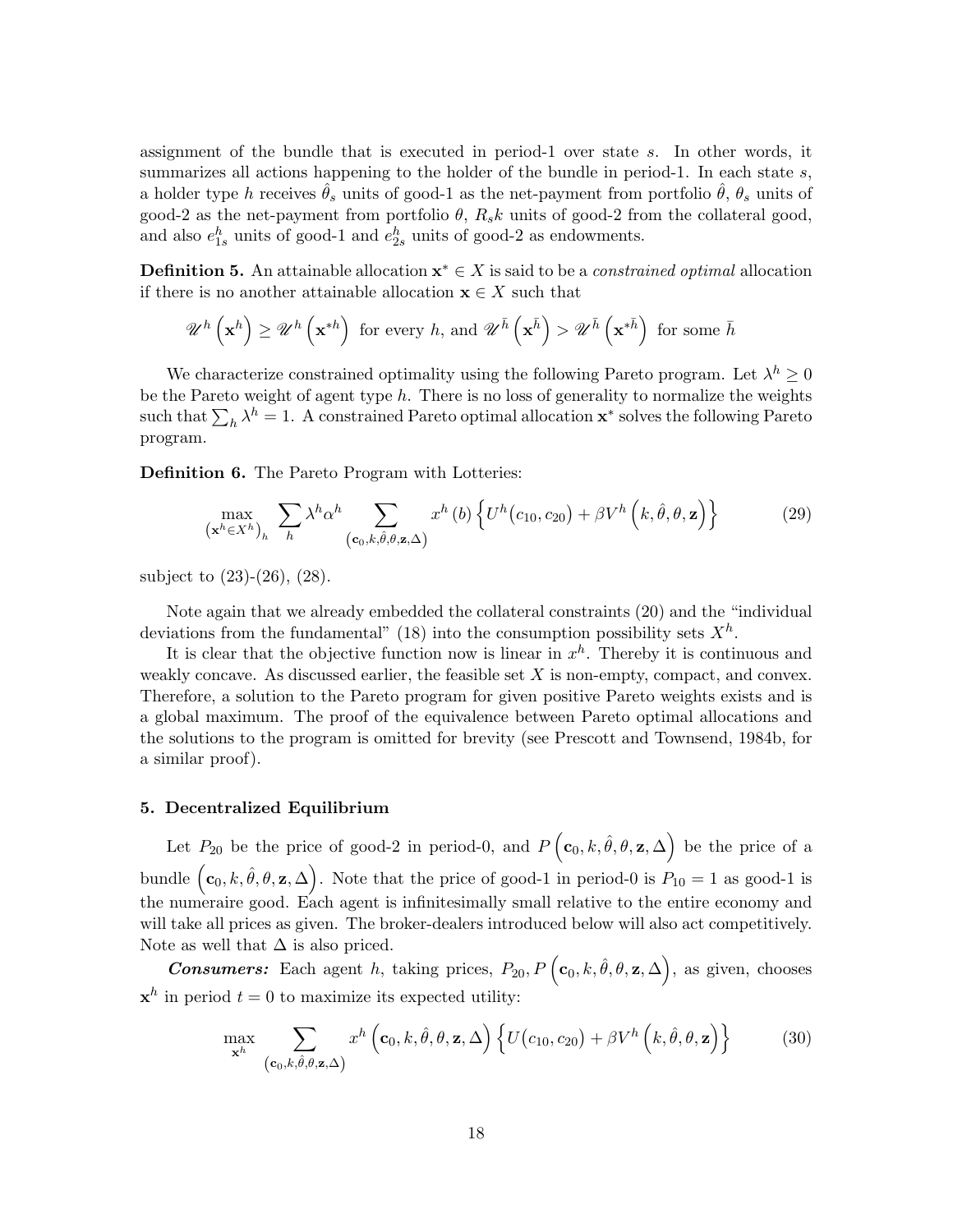subject to  $\mathbf{x}^h \in X^h$ , and period-0 budget constraint

$$
e_{10}^h + P_{20}e_{20}^h \ge \sum_{\left(\mathbf{c}_0, k, \hat{\theta}, \theta, \mathbf{z}, \Delta\right)} P\left(\mathbf{c}_0, k, \hat{\theta}, \theta, \mathbf{z}, \Delta\right) x^h\left(\mathbf{c}_0, k, \hat{\theta}, \theta, \mathbf{z}, \Delta\right)
$$
(31)

The period-0 budget constraint  $(31)$  states that the agent sells all her endowments<sup>7</sup> including good-2 at price  $P_{20}$  and uses this income to buy lotteries  $\mathbf{x}^h$ , which includes consumption in period-0,  $(c_{10}^h, c_{20}^h)$ .

In state-s, a type-h holder of bundle  $(c_0, k, \hat{\theta}, \theta, \mathbf{z}, \Delta)$  receives in addition to her endowments of good-1 and good-2,  $(e_{1s}^h, e_{2s}^h), \hat{\theta}_s$  units of good-1 as the net-payment of portfolio  $\hat{\theta}$ ,  $R_s k$  units of good-2 from the collateral good,  $\theta_s$  units of good-2 as the net-payment of portfolio  $\theta$ . Of course, if  $\hat{\theta}_s$  and  $\theta_s$  are negative, these are promise to pay. Again, the result of the actions in period-1 is summarized in  $V^h\left(k, \hat{\theta}, \theta, \mathbf{z}\right)$ . It is worthy of emphasis that the agent will reside in island  $z_s$ , where she can in principle trade good-1 and good-2 at price  $p(z_s)$  in spot markets. (Again in the equilibrium under consideration it will not be necessary to trade even though they believe they could.)

**Broker-Dealers:** The primary role of a broker-dealer is to put together deals, i.e., buying consumption goods and collateral and selling the bundle, including securities backed by collateral. In order to do so, the broker-dealer issues (sells)  $y(b) \in \mathbb{R}_+$  units of each bundle  $b = (\mathbf{c}_0, k, \hat{\theta}, \theta, \mathbf{z}, \Delta)$ , at the unit price  $P(b)$ . Note that the broker-dealer can issue any non-negative number of a bundle  $b$ ; that is, the number of bundles issued does not have to be between zero and one and is not a lottery. It is simply the number of bundles, a real number. Let  $y \in L$  be the vector of the number of bundles issued as one move across b. With constant returns to scale, the profit of a broker-dealer must be zero and the number of broker-dealers becomes irrelevant. Therefore, without loss of generality, we assume there is one representative broker-dealer, which takes prices as given.

By issuing or selling bundle  $b = (\mathbf{c}_0, k, \hat{\theta}, \theta, \mathbf{z}, \Delta)$ , the broker-dealer promises to deliver  $k$  units of collateral good to a holder, i.e., provide collateral to back promises. In order to do so, the broker-dealer needs to acquire a sufficient amount of collateral. In particular, it buys I units of good-2 at price  $P_{20}$  (in terms of good-1) in period-0, and distributes it according to y.

$$
\sum_{\left(\mathbf{c}_0,k,\hat{\theta},\theta,\mathbf{z},\Delta\right)} y\left(\mathbf{c}_0,k,\hat{\theta},\theta,\mathbf{z},\Delta\right) k = I
$$
\n(32)

This constraint states that the broker-dealer uses  $I$  as collateral for the promises to deliver the collateral good.

Similarly, the broker-dealer will also deliver  $(c_{10}, c_{20})$  units of good-1 and good-2 to a holder of a bundle  $b = (\mathbf{c}_0, k, \hat{\theta}, \theta, \mathbf{z}, \Delta)$ . In order to do so, the broker-dealer acquires  $C_1$ 

<sup>7</sup> It is worthy of emphasis that we can write an equivalent problem specifying consumption transfers in period-0, instead of consumption allocation. By doing so, agents do not need to sell their entire endowments but simply buy and sell consumption transfers. In other words, it is not restrictive that we make agents sell their entire endowments and buy consumption allocation through lotteries.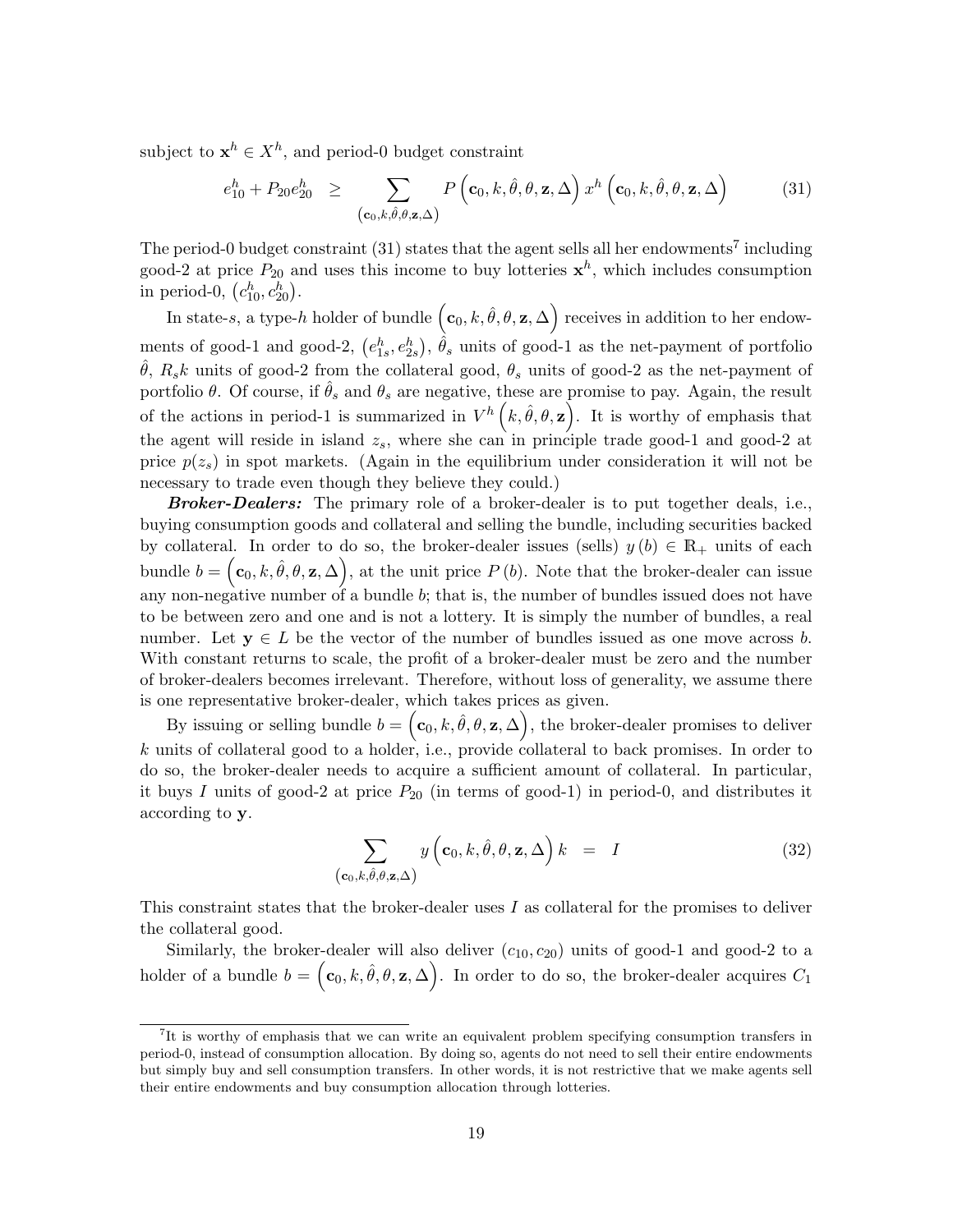units of good-1 and  $C_2$  units of good-2, and distributes them according to  $y$ :

$$
\sum_{\left(\mathbf{c}_0,k,\hat{\theta},\theta,\mathbf{z},\Delta\right)} y\left(\mathbf{c}_0,k,\hat{\theta},\theta,\mathbf{z},\Delta\right) c_{10} = C_1
$$
\n(33)

$$
\sum_{(\mathbf{c}_0,k,\hat{\theta},\theta,\mathbf{z},\Delta)} y\left(\mathbf{c}_0,k,\hat{\theta},\theta,\mathbf{z},\Delta\right) c_{20} = C_2 \tag{34}
$$

In conclusion, the total (market) cost to the broker-dealer from buying good-1 and good-2 for collateral backing and consumption is equal to  $C_1 + P_{20}C_2 + P_{20}I$ .

Furthermore, it also delivers or assigns a portfolio of claims or securities  $(\hat{\theta}, \theta)$  to the holder. We do not require the broker-dealer to offer collateral backing for securities delivered to consumers,  $\ddot{\theta}, \theta \leq 0$ , and done with collateral k as that is up to the consumers themselves. Neither does the broker-dealer itself hold any securities or net position, but simply distributes securities according to y. Hence, the net-supply of each contract from the broker-dealer must be zero:

$$
\sum_{(\mathbf{c}_0,k,\hat{\theta},\theta,\mathbf{z}_{-s},\Delta)} y\left(\mathbf{c}_0,k,\hat{\theta},\theta,\mathbf{z}_{-s},z_s,\Delta\right)\hat{\theta}_s = 0, \forall s, z_s
$$
\n(35)

$$
\sum_{(\mathbf{c}_0,k,\hat{\theta},\theta,\mathbf{z}_{-s},\Delta)} y\left(\mathbf{c}_0,k,\hat{\theta},\theta,\mathbf{z}_{-s},z_s,\Delta\right)\theta_s = 0, \forall s,z_s
$$
 (36)

As we shall see below, these constraints will be equivalent to the market-clearing constraints for contracts in the competitive equilibrium with  $y\left(\mathbf{c}_0, k, \hat{\theta}, \theta, \mathbf{z}, \Delta\right) = \sum_h \alpha^h x^h \left(\mathbf{c}_0, k, \hat{\theta}, \theta, \mathbf{z}, \Delta\right),$ essential the market-clearing condition for lotteries.

The broker-dealer's technology also requires that the sum of all "type  $h$  deviations from the fundamental" must be zero in each island- $z_s$  for every state  $s$ :

$$
\sum_{(\mathbf{c}_0,k,\hat{\theta},\theta,\mathbf{z}_{-s},\Delta)} y\left(\mathbf{c}_0,k,\hat{\theta},\theta,\mathbf{z}_{-s},z_s,\Delta\right)\Delta_s = 0, \forall s, z_s
$$
 (37)

This constraint is the counter part of the consistency constraint (28) in the Pareto program. In particular, using the market-clearing condition for lotteries, we can show that this consistency constraint is identical to (28). Hence, it is also called the consistency constraint for an island- $z<sub>s</sub>$  for every state s.

The objective of the broker-dealer is to maximize its profit by choosing  $(\mathbf{y}, C_1, C_2, I)$ , taking prices,  $P_{20}, P(\mathbf{c}_0, k, \hat{\theta}, \theta, \mathbf{z}, \Delta)$ , as given:

$$
\max_{(\mathbf{y}, C_1, C_2, I)} \quad \sum_b y(b) P(b) - [C_1 + P_{20}C_2 + P_{20}I] \tag{38}
$$
\n
$$
\text{s.t.} \quad (32) - (37)
$$

where the first term is the total revenue of the broker-dealer and the bracketed term denotes its total (market) cost.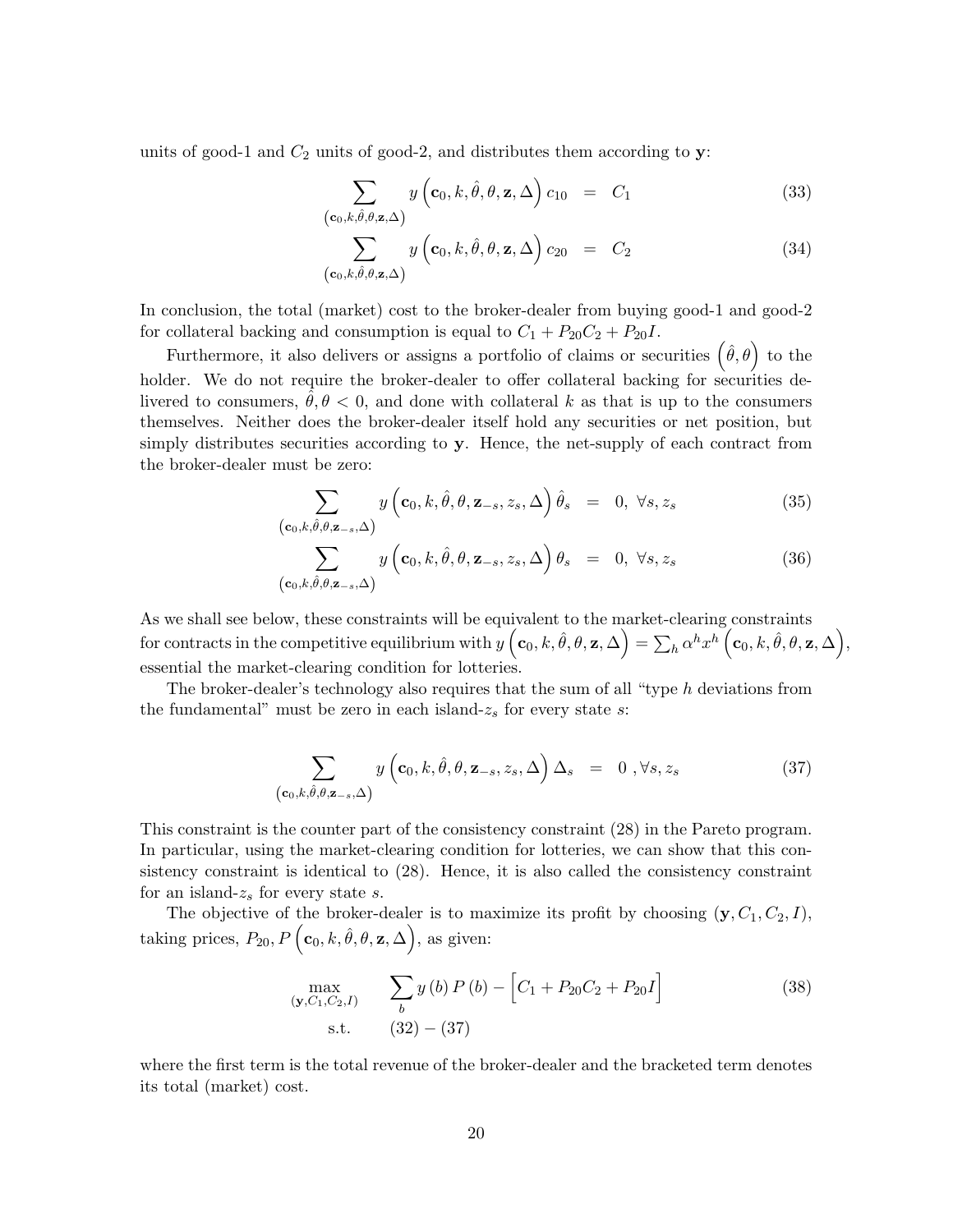The existence of an optimum to the broker-dealer's problem requires, that for any bundle  $(c_0, k, \hat{\theta}, \theta, \mathbf{z}, \Delta),$ 

$$
P\left(\mathbf{c}_0, k, \hat{\theta}, \theta, \mathbf{z}, \Delta\right) \le c_{10} + P_{20}c_{20} + P_{20}k + \hat{P}_a(\mathbf{z}) \cdot \hat{\theta} + P_a(\mathbf{z}) \cdot \theta + P_\Delta(\mathbf{z}) \cdot \Delta \tag{39}
$$

where  $\widehat{P}_a(\mathbf{z}) \equiv \left( \widehat{P}_a(z_s, s) \right)^S$  $S_{s=1}$ ,  $P_a(\mathbf{z}) \equiv (P_a(z_s, s))_{s=1}^S$ , and  $P_{\Delta}(\mathbf{z}) \equiv (P_{\Delta}(z_s, s))_{s=1}^S$  are the vectors of Lagrange multipliers for the market-clearing constraints for contracts paying in good-1 (35), for the market-clearing constraints for contracts paying in good-2 (36), and for consistency constraints (37), respectively. In particular, for an island  $z_s$  in state s,  $P_a(z_s, s)$ ,  $P_a(z_s, s)$ , and  $P_{\Delta}(z_s, s)$  are the shadow prices of a contract paying in good-1 and good-2, respectively, and the shadow price of "type  $h$  deviations from the fundamental" in the islandz<sub>s</sub>. Condition (39) holds with equality if  $y\left(c_0, k, \hat{\theta}, \theta, \mathbf{z}, \Delta\right) > 0$ . Here  $P\left(c_0, k, \hat{\theta}, \theta, \mathbf{z}, \Delta\right)$ is the revenue from the sale of one unit of bundle  $(c_0, k, \hat{\theta}, \theta, \mathbf{z}, \Delta)$ . This condition is in fact the necessary and sufficient condition for the saddle-point profit maximization problem.

Define  $c_{10} + P_{20}c_{20} + P_{20}k$  as the market cost of the bundle, and  $\hat{P}_a(\mathbf{z}) \cdot \hat{\theta} + P_a(\mathbf{z}) \cdot \theta +$  $P_{\Delta}(\mathbf{z}) \cdot \Delta$  as its shadow cost. The broker-dealer considers the sum of both market cost and shadow cost as its total cost for issuing a bundle. The optimal condition (39) states that the broker-dealer will issue a bundle only if it does not cause a total loss (the revenue is strictly less than the sum of market cost and shadow cost). On the other hand, the revenue of a bundle cannot be strictly larger than the total cost. Otherwise, the broker-dealer will issue an unbounded number of such a bundle, which cannot be an equilibrium. In addition, the total market profit of the broker-dealer in equilibrium is zero.

**Market Clearing:** In period-0, the market-clearing condition for good-1 is

$$
\sum_{(\mathbf{c}_0,k,\hat{\theta},\theta,\mathbf{z},\Delta)} y\left(\mathbf{c}_0,k,\hat{\theta},\theta,\mathbf{z},\Delta\right) c_{10} = \sum_h \alpha^h e_{10}^h \tag{40}
$$

Similarly, the market-clearing condition for good-2 in period-0 is

$$
\sum_{(\mathbf{c}_0,k,\hat{\theta},\theta,\mathbf{z},\Delta)} y\left(\mathbf{c}_0,k,\hat{\theta},\theta,\mathbf{z},\Delta\right) [c_{20}+k] = \sum_h \alpha^h e_{20}^h \tag{41}
$$

The market-clearing conditions for lotteries in period-0 are

$$
\sum_{h} \alpha^{h} x^{h} \left( \mathbf{c}_{0}, k, \hat{\theta}, \theta, \mathbf{z}, \Delta \right) = y \left( \mathbf{c}_{0}, k, \hat{\theta}, \theta, \mathbf{z}, \Delta \right), \ \forall \left( \mathbf{c}_{0}, k, \hat{\theta}, \theta, \mathbf{z}, \Delta \right)
$$
(42)

**Definition 7.** A competitive equilibrium is a specification of allocation  $(x, y)$ , and the prices  $P_{20}, P\left(\mathbf{c}_0, k, \hat{\theta}, \theta, \mathbf{z}, \Delta\right)$  such that

- (i) for each  $h, x^h \in X^h$  solves (30) subject to (31), taking prices as given,
- (ii) for the broker-dealer,  $\left\{ \mathbf{y}, \widehat{P}_a(\mathbf{z}), P_a(\mathbf{z}), P_{\Delta}(\mathbf{z}) \right\}$  solves (38), taking prices as given,
- (iii) in period-0, markets for good-1, good-2 and lotteries clear, i.e.,  $(40)-(42)$  hold,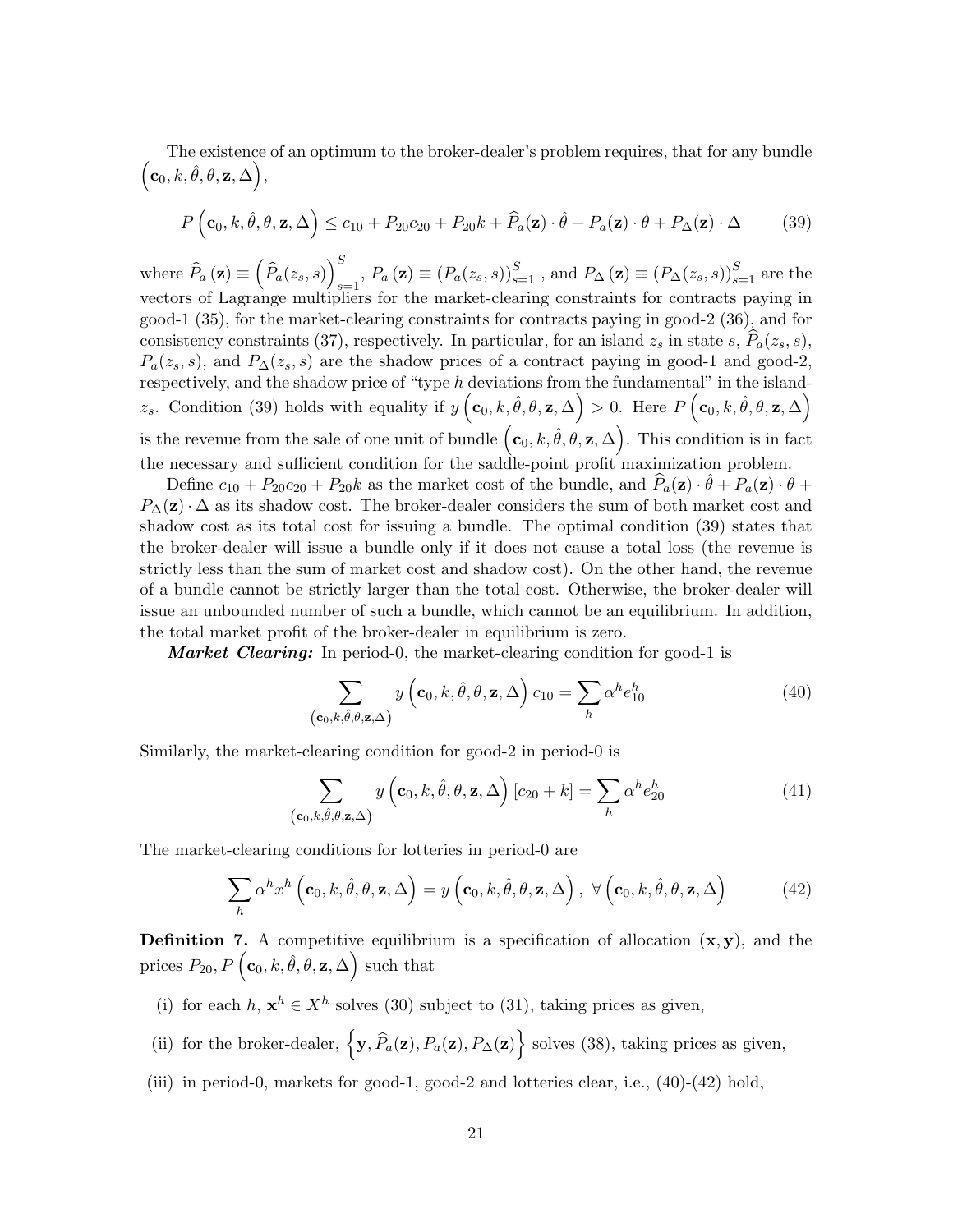#### 6. Existence and Welfare Theorems

As in the classical general equilibrium model, the economy is a well-defined convex economy, i.e., the commodity space is Euclidean, the consumption set is compact and convex, the utility function is linear. As a result, the first and second welfare theorems hold, and a competitive equilibrium exists. In particular, this section proves that the competitive equilibrium is constrained optimal and any constrained optimal allocation can be supported by a competitive equilibrium with transfers. Then, we will use Negishi's method to prove the existence of a competitive equilibrium. Since all the proofs in this section are quite standard, we put them in the supplementary materials.

The standard contradiction argument will be used to prove the following first welfare theorem. We also assume that there is no local satiation point in the consumption set.

**Assumption 2.** For any  $x^h \in X^h$ , there exists  $\tilde{x}^h \in X^h$  such that

$$
\mathscr{U}^h\left(\tilde{\mathbf{x}}^h\right) > \mathscr{U}^h\left(\mathbf{x}^h\right) \tag{43}
$$

where  $\mathscr{U}^h(\mathbf{x}^h)$  is the expected utility of agent h derived from allocation  $\mathbf{x}^h$ .

This assumption is easily satisfied using reasonable specifications of the grid of consumption allocation in period-0. For example, with a strictly increasing utility function, if we include a very large consumption allocation in period-0 into the grid (larger than what can be attained with endowments and storage), then the local nonsatiation assumption will be satisfied.

**Theorem 6.1.** With local nonsatiation of preferences (Assumption 2), a competitive equilibrium allocation is (constrained) Pareto optimal.

The Second Welfare theorem states that any Pareto optimal allocation, corresponding to strictly positive Pareto weights, can be supported as a competitive equilibrium with transfers, precisely defined in the supplementary materials. The standard approach applies here. In particular, we will first prove that any constrained optimal allocation can be decentralized as a compensated equilibrium (precisely defined in the supplementary materials). Then, we will use a standard cheaper-point argument (see Debreu, 1954) to show that any compensated equilibrium is a competitive equilibrium with transfers.

Theorem 6.2. With Assumption 1, any Pareto optimal allocation corresponding with strictly positive Pareto weights  $\lambda^h > 0$ ,  $\forall h$  can be supported as a competitive equilibrium with transfers.

We will use Negishi's mapping method (Negishi, 1960) to prove the existence of competitive equilibrium. The proof benefits from the second welfare theorem. Specifically, a part of the mapping applies the theorem in that the solution to the Pareto program is a competitive equilibrium with transfers. We will show that a fixed-point of the mapping exists and it represents a competitive equilibrium without transfers.

**Theorem 6.3.** For any positive endowments, with Assumption 1, a competitive equilibrium exists.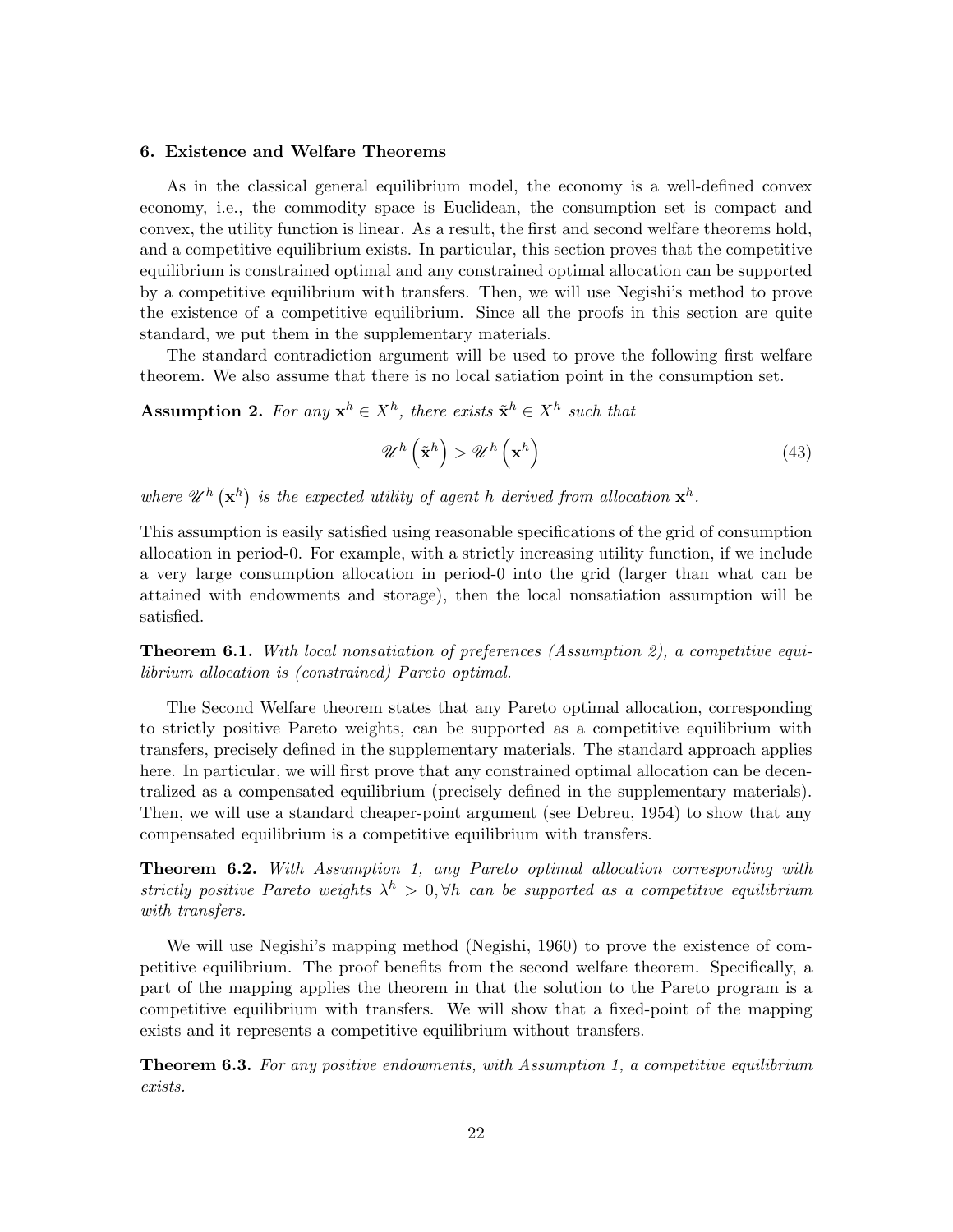# 7. Details of the Building Blocks: Asset-Backed Securities, Collateral Constraints, and Spot Markets

This section precisely defines asset-back securities (pyramiding), and derives the unified collateral constraints (4) by considering the collateral constraints of each type of securities one at a time and adding them up (and disaggregating back down). In addition, we also prove that the spot markets are equivalent to ex-ante asset-backed securities.

#### 7.1. Collateral Constraints on Directly Collateralized Securities

To generalize a bit, let  $\hat{\psi}^h \equiv (\hat{\psi}^h_s)_{s=1}^S \in \mathbb{R}^S$  and  $\psi^h \equiv (\psi^h_s)_{s=1}^S \in \mathbb{R}^S$  denote agent  $h$ 's portfolios of securities demanded, held at the end of period-0 paying in good-1 and in good-2, both with good-2 as collateral directly, respectively. Again, we adopt the convention that positive means demand and negative means sale. So, holding a positive amount of a security paying good 2 in state s,  $max(0, \psi_s^h) = \psi_s^h$ , a positive number, is equivalent to buying that security (or lending) while holding a negative amount of a security,  $min(0, \psi_s^h) = \psi_s^h$ , a negative number, is equivalent to selling that security (or borrowing). In short, the max and min operators pick off demand and supply, respectively. A wedge is created by the need to back the supply by collateral but not the demand.

More generally, a security paying a unit of good-1 in state  $s$  backed by good-2 pays the minimum of 1 unit of good-1 or the value of its collateral in state s. By an argument similar to the one given earlier, the minimum no-default collateral is  $\frac{1}{p(z_s)R_s}$  per unit. Similarly, with no-default and no-over-collateralization, a security paying in good-2 in state  $s$  requires  $\frac{1}{R_s}$  units of good-2 as collateral. The results so far are summarized in the first two rows of the Table 1 with collateral requirement in the last column.

|                        | payment  | collateral                                      | issued                                | purchased assets            | total collateral                                                         |
|------------------------|----------|-------------------------------------------------|---------------------------------------|-----------------------------|--------------------------------------------------------------------------|
|                        | unit     | unit                                            | liabilities                           | available                   | requirement for                                                          |
|                        |          |                                                 |                                       | as collateral               | no default securities                                                    |
| $\hat{\psi}^h_s$       | good-1   | $good-2$                                        | $-\min\left(0, \hat{\psi}^h_s\right)$ | $\max(0, \hat{\psi}^h_s)$   | $-\left(\frac{1}{R_s p(z_s)}\right) \min \left(0, \hat{\psi}^h_s\right)$ |
| $\psi^h_s$             | good-2   | good-2                                          | $-\min(0,\psi_s^h)$                   | $\max(0, \psi_s^h)$         | $-\left(\frac{1}{R_s}\right) \min\left(0, \psi_s^h\right)$               |
| $\hat{\sigma}_{s}^{h}$ | good-1   | securities paying                               | $-\min(0,\hat{\sigma}_{s}^{h})$       | $\max(0, \hat{\sigma}_s^h)$ | $-\left(\frac{1}{p(z_s)}\right)$ min $\left(0, \hat{\sigma}_s^h\right)$  |
| $\sigma_s^h$           | good-2   | in $good-2$<br>securities paying<br>in $good-1$ | $-\min(0, \sigma_s^h)$                | $\max(0, \sigma_s^h)$       | $-p(z_s)$ min $(0, \sigma_s^h)$                                          |
| $\hat{\nu}_s^h$        | good-1   | securities paying                               | $-\min(0,\hat{\nu}_s^h)$              | $\max(0, \hat{\nu}_s^h)$    | $-\min(0, \hat{\nu}_s^h)$                                                |
| $\nu_s^h$              | $good-2$ | in $good-1$<br>securities paying<br>in $good-2$ | $-\min(0,\nu_s^h)$                    | $\max(0,\nu_s^h)$           | $-\min(0,\nu_s^h)$                                                       |

Table  $1$ : Collateral requirements for each type of securities.

For securities  $(\hat{\psi}_s^h, \psi_s^h)$  with good-2 as collateral, paying in good-1 and good-2, respectively, agent  $h$  must hold good-2 at the end of period-0 no less than the collateral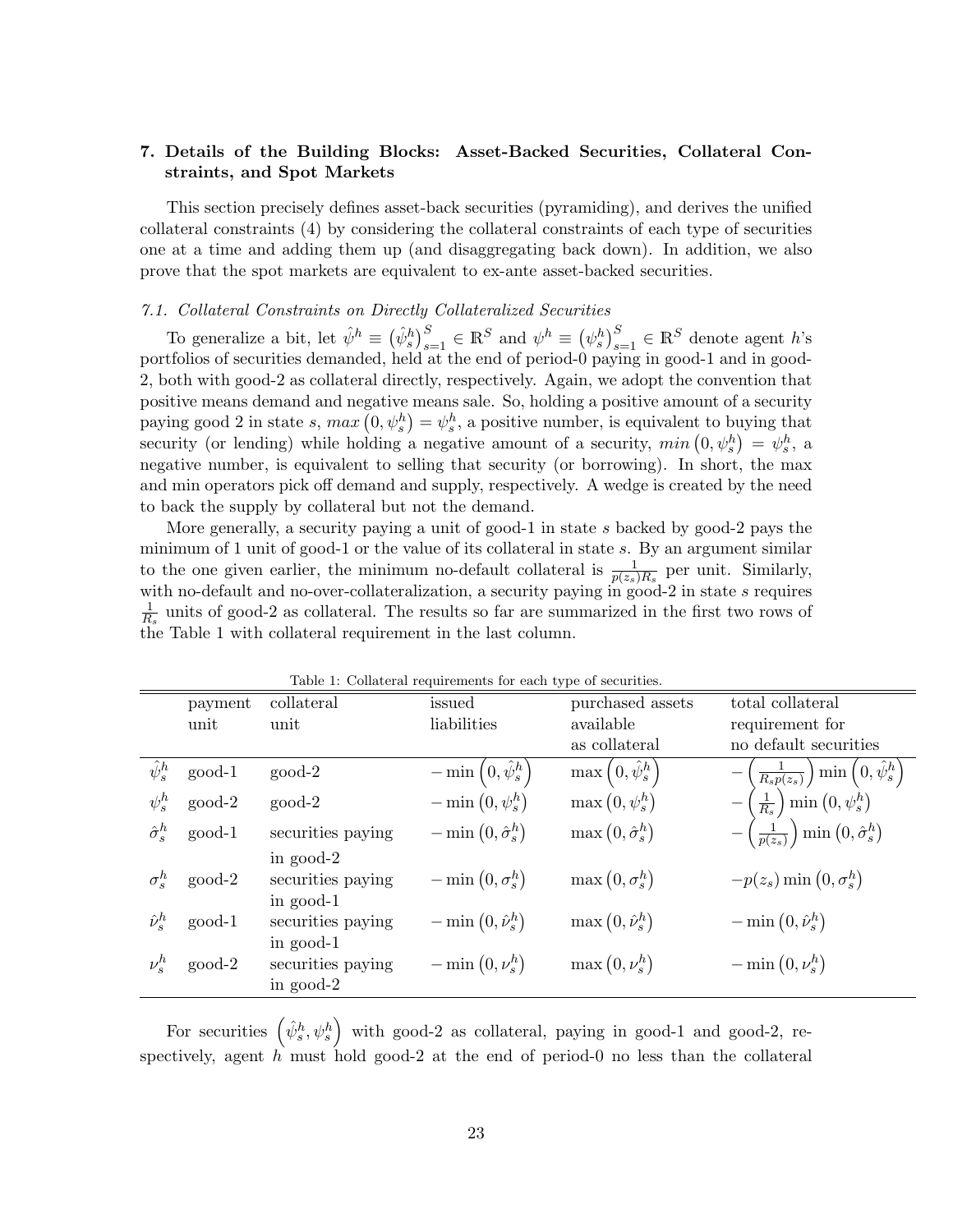requirement in any state (shown in Table 1):

$$
k^{h} \geq -\min\left(0, \hat{\psi}_{s}^{h}\right) \left(\frac{1}{R_{s}p(z_{s})}\right) - \min\left(0, \psi_{s}^{h}\right) \left(\frac{1}{R_{s}}\right), \ \forall s \tag{44}
$$

which can be rewritten as

$$
p(z_s)R_sk^h + \min\left(0,\hat{\psi}_s^h\right) + p(z_s)\min\left(0,\psi_s^h\right) \geq 0, \forall s \tag{45}
$$

These are state-contingent collateral requirement constraints with directly collateralized contracts. We incorporate asset-backed securities in the next section.

Note that when an agent  $h$ 's collateral requirement constraints  $(44)$  are not binding for every state s (i.e., the LHS of  $(44)$  exceeds its RHS or  $(44)$  holds with strict inequality for every state s), then the agent h holds collateral  $k^h$  more than needed to back issued securities. The extra part of collateral is normal saving.

#### 7.2. Pyramiding: Asset-Backed Securities

In real world economies, agents are allowed to use the promises to receive goods of others as collateral to back their own promises. This is termed *pyramiding*. In other words, there are two types of collateral, good-2 itself (described in the preceding section) and "assets" backed by such collateral. The prototypical example of an asset-backed promise in this paper is an ex-ante agreement for an agent to give up good-1 in the spot market in state  $s$ backed by someone else's promise, a receipt of good-2, or vice versa. The promise of receipt is the asset, and this backs the promise to pay. Indeed, if the planned spot-market trade is at equilibrium price of  $p(z<sub>s</sub>)$ , then one is moving along a budget line and so the value of collateral, the good to be recovered, exactly equals the promise and there is no need for additional underlying collateral.

With two physical commodities, there are four possible types of asset-backed securities, summarized in the last four rows of Table 1. For example, a unit of an asset-backed security  $\hat{\sigma}_s$  paying in good-1 in state s needs  $\frac{1}{p(z_s)}$  units of assets paying in good-2 as collateral. The value of the payoff of  $\frac{1}{p(z_s)}$  units of securities paying in good-2 in state s equals  $p(z_s) \times \frac{1}{p(z_s)} = 1$  unit of good-1, which is exactly the face-value promise to pay. These collateral requirements are minimum no-default levels.

As shown in the third row of Table 1 (see the column titled total collateral requirement), an asset-backed security paying a unit of good-1 in state s,  $\hat{\sigma}_s^h$ , requires that the total amount of purchased assets paying in good-2 in state s is no less than  $-\left(\frac{1}{n(s)}\right)$  $p(z_{s})$  $\Big)$  min  $(0, \hat{\sigma}_{s}^{h}).$ Similarly, an asset-backed security  $\nu_s^h$  requires that the total amount of purchased assets paying in good-2 in state s is no less than  $-\min(0, \nu_s^h)$  (see the last row of Table 1). On the other hand, the total amount of purchased assets paying in good-2 is max  $(0, \psi_s^h)$  +  $\max(0, \sigma_s^h) + \max(0, \nu_s^h)$ , as shown in the second, fourth and last rows of Table 1 (see the next-to-last column titled purchased assets). Hence, the collateral requirement condition regarding issued securities  $\hat{\sigma}_s^h$  and  $\nu_s^h$  that require financial assets paying in good 2 as collateral can be written as, for any state  $s$ ,

$$
\max\left(0, \psi_s^h\right) + \max\left(0, \sigma_s^h\right) + \max\left(0, \nu_s^h\right) \ge -\left(\frac{1}{p(z_s)}\right) \min\left(0, \hat{\sigma}_s^h\right) - \min\left(0, \nu_s^h\right)
$$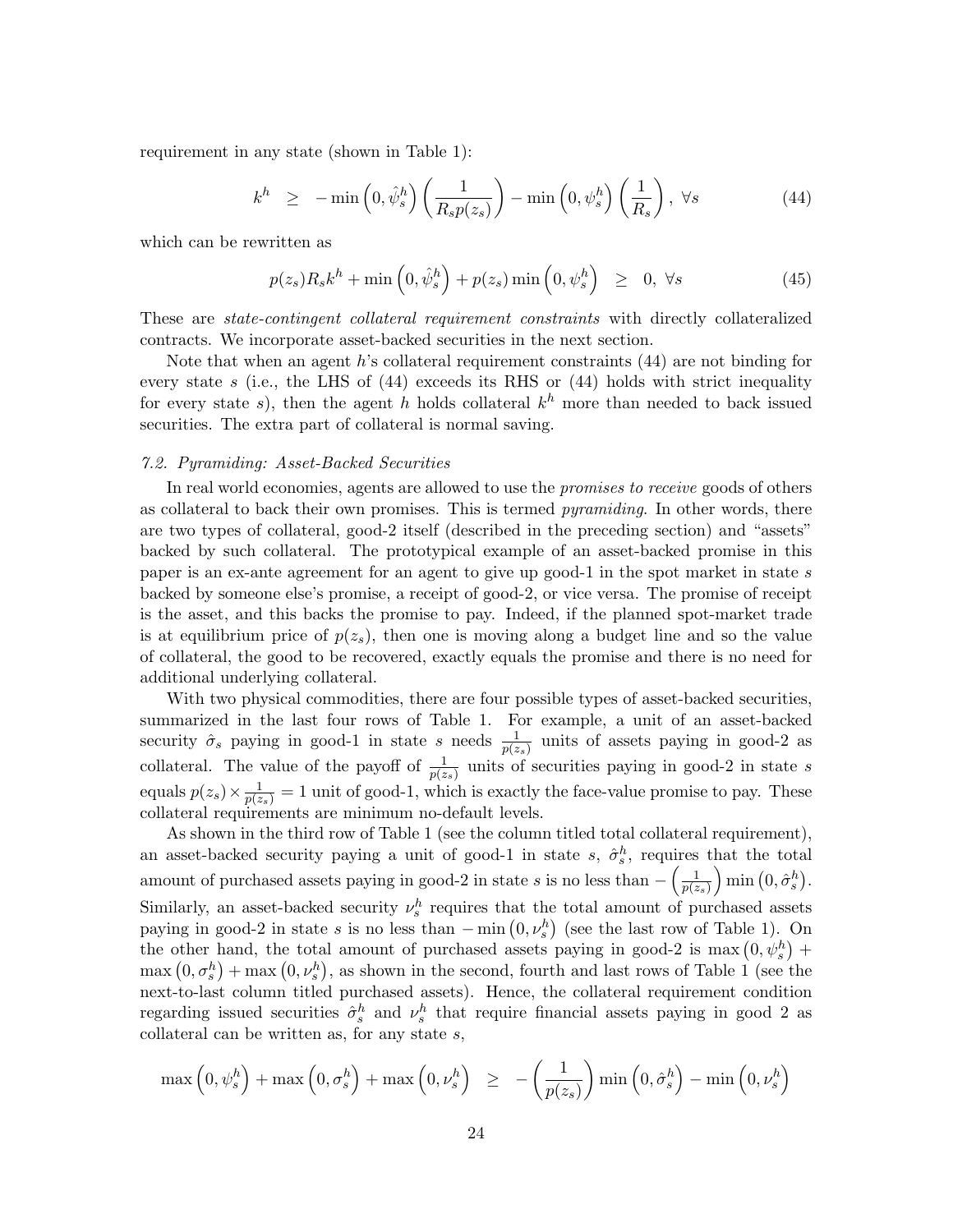This states that the agent purchases enough assets or promises paying in good-2,  $\theta_s^h$ ,  $\sigma_s^h$ ,  $\nu_s^h$ , to back up her own asset-backed securities or issued promises  $\hat{\sigma}_s^h, \nu_s^h$ . The above condition can be rearranged as

$$
p(z_s) \max\left(0, \psi_s^h\right) + p(z_s) \max\left(0, \sigma_s^h\right) + p(z_s) \nu_s^h \geq -\min\left(0, \hat{\sigma}_s^h\right) \tag{46}
$$

where we applies the fact that  $\max(0, \nu_s^h) + \min(0, \nu_s^h) = \nu_s^h$ .

Similarly, the collateral requirement condition for issued securities that require financial assets paying in good 1 as collateral is given by

$$
\max\left(0, \hat{\psi}_s^h\right) + \max\left(0, \hat{\sigma}_s^h\right) + \hat{\nu}_s^h \ge -p(z_s)\min\left(0, \sigma_s^h\right), \ \forall s \tag{47}
$$

where the right-hand-side comes from the fourth and fifth rows of Table 1.

# 7.3. The Derivation of The Collateral Constraints

We now show that the collateral constraints  $(4)$  are equivalent to collateral requirement conditions (with three types of collateral), (45), (46), and (47). In other words, there is no loss of generality to use the collateral constraints (4); an allocation is attainable under (4) if and only if it is so under  $(45)$ ,  $(46)$ , and  $(47)$ .

To be more precise, let  $\hat{\theta}_s^h = \hat{\psi}_s^h + \hat{\sigma}_s^h + \hat{\nu}_s^h$  and  $\theta_s^h = \psi_s^h + \sigma_s^h + \nu_s^h$  be state-s contingent securities paying in good-1 and in good-2, respectively, which can be backed either by good-2 or purchased assets (other people's promises). Note that  $\hat{\theta}_s^h$  and  $\theta_s^h$  include both directly collateralized and asset-backed securities. An attainable allocation under (45), (46), and  $(47)$  can be defined similarly to the one under  $(4)$  by replacing  $(10)-(11)$  the following resource constraints:

$$
\sum_{h} \alpha^{h} \hat{\psi}_{s}^{h} = \sum_{h} \alpha^{h} \psi_{s}^{h} = \sum_{h} \alpha^{h} \hat{\sigma}_{s}^{h} = \sum_{h} \alpha^{h} \sigma_{s}^{h} = \sum_{h} \alpha^{h} \hat{\nu}_{s}^{h} = \sum_{h} \alpha^{h} \nu_{s}^{h} = 0, \ \forall s \tag{48}
$$

The collateral constraint (4) results from summing (45), (46), and (47) altogether, and then applying  $\max(0, x) + \min(0, x) = x$  to get rid of max and min operators. In addition, the proof of this lemma in Appendix A also shows how to recover contract allocation  $\left( \hat{\psi}^h_s, \psi^h_s, \hat{\sigma}^h_s, \sigma^h_s, \hat{\nu}^h_s, \nu^h_s \right)$  $h \mod \left( \hat{\theta}_{s}^{h}, \hat{\theta}_{s}^{h} \right).$ 

Lemma 4. The following statements are true:

- (i) if  $\left(c_0^h, k^h, \hat{\psi}_s^h, \psi_s^h, \hat{\sigma}_s^h, \sigma_s^h, \hat{\psi}_s^h, \psi_s^h\right)_k$  is attainable, then the collateral constraint (4) and the market-clearing conditions  $(10)-(11)$  hold, and
- (ii) if  $(k^h, \hat{\theta}^h_s, \theta^h_s)$ is attainable, then there exists a collateral and security allocation  $h$  $\left(k^h,\hat{\psi}^h_s,\psi^h_s,\hat{\sigma}^h_s,\sigma^h_s,\hat{\nu}^h_s,\nu^h_s\right)$ that satisfies collateral requirement conditions  $(45)$ ,  $(46)$ ,  $(47)$  and the market-clearing conditions  $(48)$ .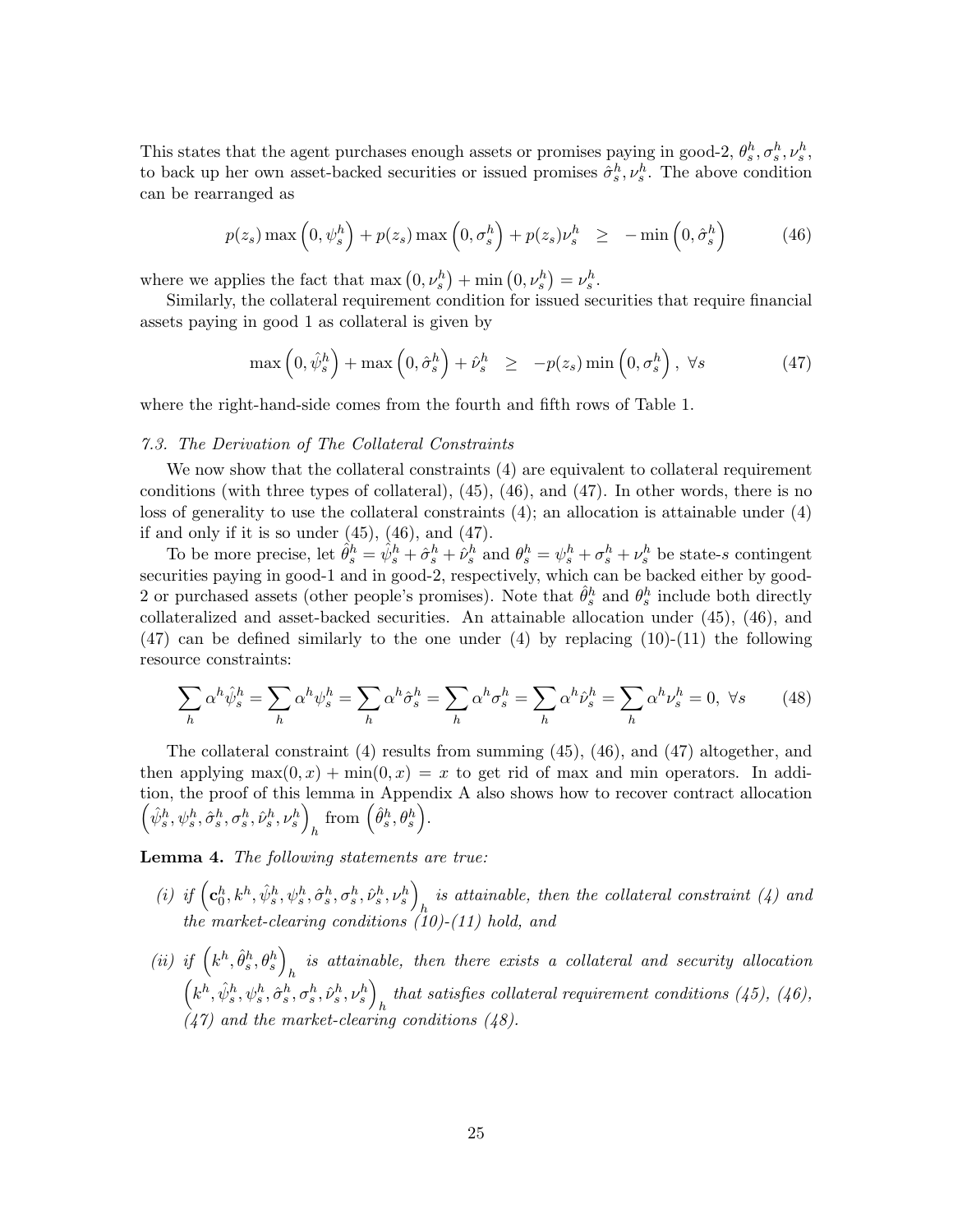#### 7.4. Ex-ante Contracting versus Ex-post Spot Trading

Thus far we implicitly shut down trade in the spot markets in each state. This section shows that the spot markets are redundant when all types of contracts are available (see Lemma 5 below). In other words, agents do not need to trade in spot markets, though they may well do so. Importantly, the spot markets are open and deliver the spot price  $p(z_s)$ . In addition, we also show that the asset-backed securities are not necessary when the spot markets are open and active (see Lemma 6 below). Put differently, agents simply are indifferent between trading in spot markets or ex-ante asset-backed securities. The proofs are similar to the proof of Lemma 4, and therefore they are put in the supplementary.

When the spot markets are open, each agent  $h$  can trade  $\hat{\tau}_s^h$  units of good 1 for  $\tau_s^h$  units of good 2 at a spot price  $p(z_s)$  according to the spot-trade constraint:

$$
\hat{\tau}_s^h + p(z_s)\tau_s^h = 0\tag{49}
$$

Recall that the spot price function,  $p(z_s)$ , is the price such that the spot markets for both goods clear:

$$
\sum_{h} \alpha^{h} \hat{\tau}_{s}^{h} = 0 \tag{50}
$$

$$
\sum_{h} \alpha^h \tau_s^h = 0 \tag{51}
$$

Hence, an attainable allocation with the spot markets is defined by adding the spot-trade constraint (49) and market-clearing constraints (50)-(51) to Definition 1.

To be more precise, an allocation is said to be equivalent to an attainable allocation if it is attainable and generates the same consumption allocation and market fundamental in each state s as the original attainable allocation.

**Lemma 5.** For any attainable allocation  $\left( \mathbf{c}_0^h, k^h, \hat{\theta}^h, \theta^h, \hat{\tau}^h, \tau^h \right)$  $_{h}$ , there exists an **equiva**lent allocation  $(c_0^h, k^h, \hat{\theta}^{\prime h}, \theta^{\prime h}, \hat{\tau}^{\prime h}, \tau^{\prime h})$ ℎ such that  $\hat{\tau}_s^{th} = \tau_s^{th} = 0, \forall s, h$ (52)

Condition (52) in Lemma 5 implies that the spot markets in period-1 are redundant when all securities are allowed; that is, anything that can be done through the spot markets and one set of securities is feasible under another set of securities without spot markets. Henceforth (and previously), the ex-post spot trade transfers will be (were) set to zero,  $(\hat{\tau}^h = 0, \tau^h = 0$  as in (52)) and the spot-trade constraints (49) will be (were) neglected, unless stated otherwise.

 ${\bf Lemma} ~ {\bf 6}. ~ For any attainable allocation \left( {\bf c}_0^h,k^h,{\hat \psi}_s^h,{\psi}_s^h,{\hat \sigma}_s^h,{\sigma}_s^h,{\hat \nu}_s^h,{\nu}_s^h,{\hat \tau}^h,{\tau}^h\right)$  $h$ , there exists an equivalent allocation  $(c_0^h, k^h, \hat{\psi}_s^{\prime h}, \psi_s^{\prime h}, \hat{\sigma}_s^{\prime h}, \hat{\nu}_s^{\prime h}, \psi_s^{\prime h}, \hat{\tau}^{\prime h}, \tau^{\prime h})$ ℎ such that

$$
\hat{\sigma}_s^{\prime h} = \sigma_s^{\prime h} = \hat{\nu}_s^{\prime h} = \nu_s^{\prime h} = 0, \forall s, h \tag{53}
$$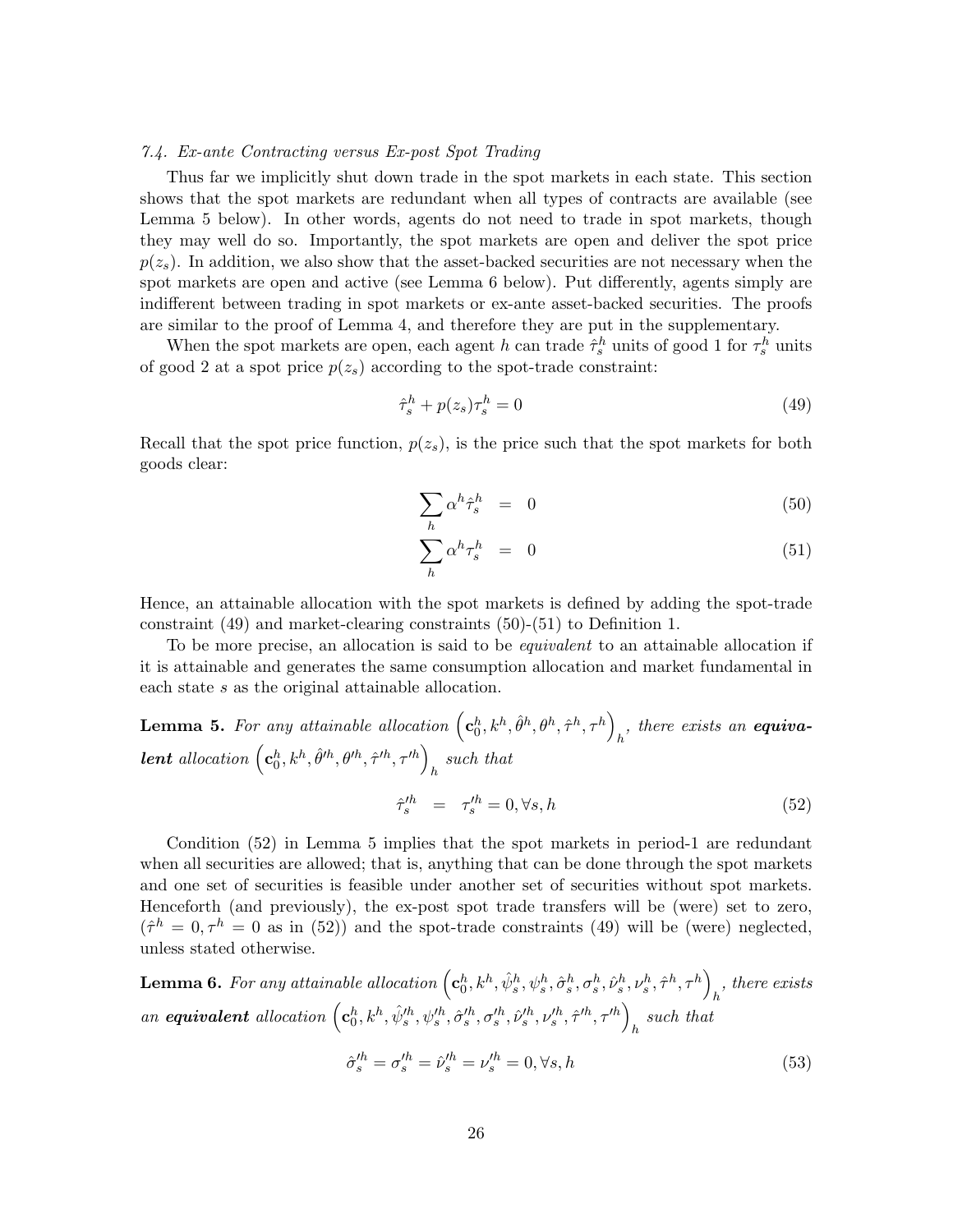It is worthy of emphasis that Lemma 5 and Lemma 6 imply that the asset-backed securities that we need in this model are the ones that replicate spot markets. In other words, the asset-backed securities in this model (with tranching) are simply substitutes for spot markets. Henceforth, we let asset-backed securities play this role and shut down active trade in spot markets. The result is summarized in the following corollary.

Corollary 1. Asset-backed securities and the spot markets are perfect substitute in this model.

# 8. Analysis of Prices

This section characterizes systematic relationships among equilibrium prices.

#### 8.1. Spot Markets and Contract Prices: No-Arbitrage Condition

The pyramiding mechanism puts a restriction on the prices of contracts traded within each price-island. The ratio of the equilibrium prices of the securities in island- $z_s$  in state s,  $P_a(z_s,\bar s)$  $\frac{F_a(z_s,s)}{\hat{P}_a(z_s,s)}$ , must be equal to the marginal rate of substitution or the spot price in the island,  $p(z_s)$ . Otherwise, there will be an arbitrage possibility (by keeping the collateral constraints satisfied with pyramiding). The result is summarized in the following lemma.

**Lemma 7.** In a competitive equilibrium, for each s and  $z_s$ ,

$$
P_a(z_s, s) = p(z_s) \tilde{P}_a(z_s, s) \tag{54}
$$

Using the no-arbitrage condition (54), the collateral constraints (4) can be rewritten as

$$
P(z_s, s) R_s k \ge -\widehat{P}_a(z_s, s)\widehat{\theta}_s - P(z_s, s) \theta_s, \ \forall s
$$
\n
$$
(55)
$$

These constraints state that the value in units of good 1 at  $t = 0$  of all ex ante securities held (RHS) cannot exceed the value of collateral held (LHS). These constraints are applicable when the spot markets are not available but the ex-ante asset-backed securities can be traded.

#### 8.2. Prices of the Right to Trade

Trading in price islands also imposes a restriction on collateral, contract and price-island prices,  $P_{20}, P_a(z_s, s), P_{\Delta}(z_s, s)$ . Even though collateral and securities are indeterminate (see Lemma 11 in the supplementary), holding collateral additionally impacts the spot price  $p(z_s)$ . Therefore, the equilibrium price of collateral must reflect the role of collateral on the spot price in each price island.

Again a no-arbitrage condition requires that the prices of two different bundles that result in the same consumption allocation for an agent  $h$  must have the same prices. Using the profit maximization condition of a broker-dealer (39) and some algebra, we can prove the following equation must hold.

$$
P_{20} + \sum_{s=1}^{S} P_{\Delta}(z_s, s) z_s R_s = \sum_{s=1}^{S} P_a(z_s, s) R_s
$$
 (56)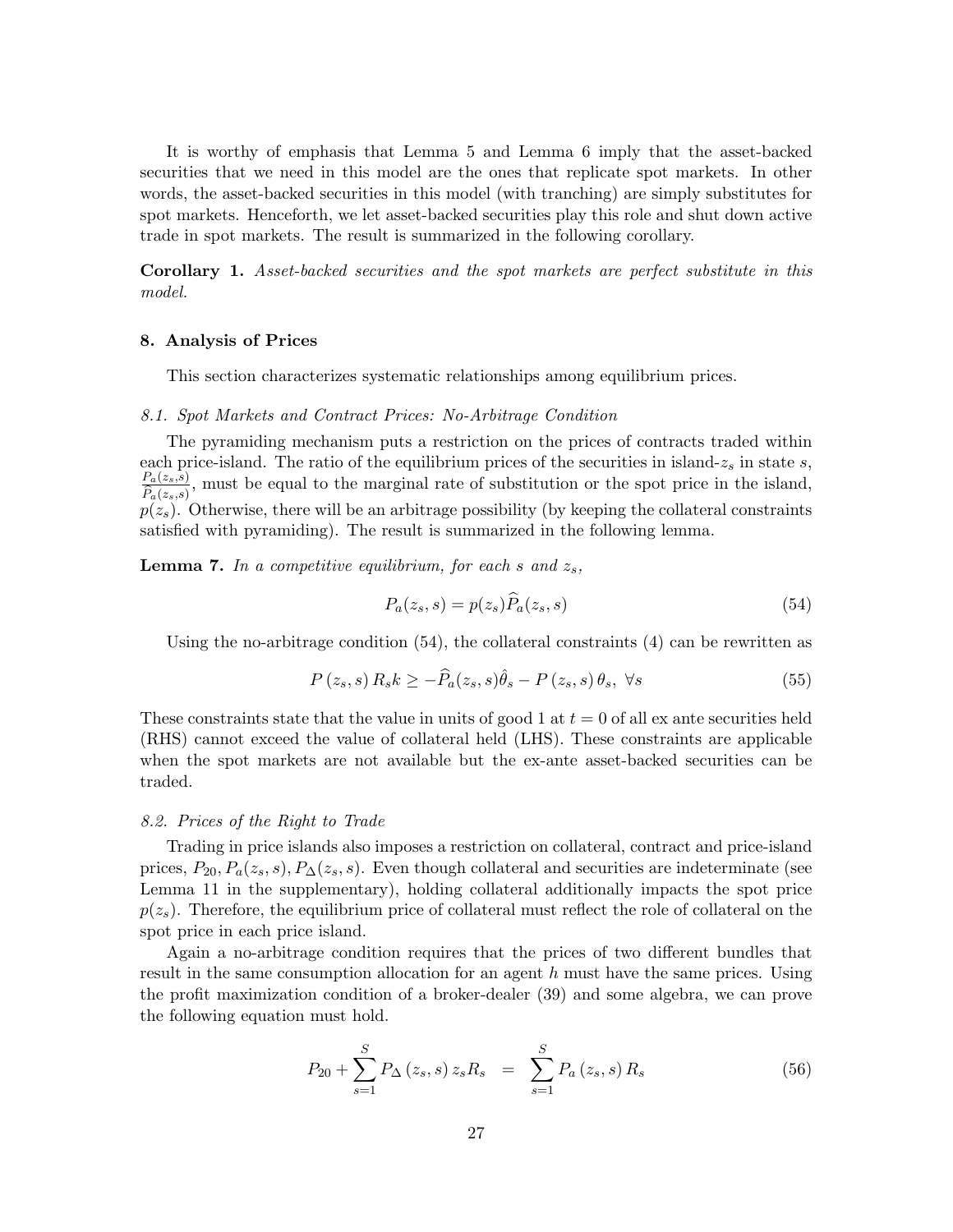The RHS is the price of contracts paying  $R_s$  units of good-2 in every state s. On the other hand, the LHS is the total cost of the same return, received by buying and holding a unit of collateral. The first term on the LHS is the price of the collateral good. The second term on the LHS comes from the fact that holding more a unit of good-2 increases  $\Delta$  in every state  $s$  by the amount  $z_s R_s$ . In particular, an agent holding an additional unit of collateral must pay for the marginal impact  $z_s R_s$  at price  $P_{\Delta}(z_s, s)$ . This term prices the impact of collateral on the market fundamental. In equilibrium, these two values must be the same.

**Lemma 8.** In a competitive equilibrium, for each set of islands  $\mathbf{z} = (z_s)_s$ , (56) holds.

#### 8.3. Trading in Price-Islands Generates Intertemporal Transfers

Trading in price-islands can generate additional intertemporal transfers. For example, a constrained agent would like to smooth consumption by issuing securities or borrowing to transfer future resources back to period-0 but cannot do so much because of the limited commitment. Trading in price-islands facilitates more consumption smoothing by generating period-0 transfer for a constrained agent.

For the sake of discussion, we will consider a case with two types of agents one of which is constrained, and without uncertainty (i.e.,  $S = 1$ ). In addition, as shown in the previous section, we assume that a constrained agent holds no collateral,  $k = 0$ . Using (18), (39), and  $(54)$ , an agent type h's budget constraint  $(31)$  can be rewritten as

$$
\sum_{b} x^{h}(b) [c_{10} + P_{20}c_{20}] \le e_{10}^{h} + P_{20}e_{20}^{h} + \sum_{b} x^{h}(b) \widehat{P}_{a}(z_{1}, 1) \left[ -\widehat{\theta}_{1} - p(z_{1})\theta_{1} \right] + \sum_{b} x^{h}(b) P_{\Delta}(z_{1}, 1) \left[ \frac{e_{11}^{h}}{e_{21}^{h}} - z_{1} \right] e_{21}^{h}
$$

The third term on the RHS is the revenue from borrowing via  $(\hat{\theta}_1, \theta_1)$ . Using the collateral constraint (20),  $p(z_1)R_1k + \hat{\theta}_1 + p(z_1)\theta_1 \geq 0$ . Since the constrained agent holds no collateral,  $k = 0$ , her collateral constraint becomes  $\hat{\theta}_1 + p(z_1)\theta_1 = 0$ . Of course, this constrained agent would like to go short on the contracts (i.e., having  $\theta_1 + p(z_1)\theta_1 < 0$ ) but cannot do so because she holds no collateral. In other words, with zero collateral, the agent cannot borrow from trading in contracts.

Of special interest, the last term on the RHS shows that the constrained agent could potentially receive positive period-0 wealth by trading in price-islands. In particular, a constrained agent could smooth consumption intertemporally by trading in price-islands in such a way that this term is positive, giving her more resources to purchase date zero consumption. For example, if  $P_{\Delta}(z_s, s) > 0$ , then the constrained agent will buy a price island- $z_s$  whose market fundamental is lower than her own endowment, i.e.,  $z_s < \frac{e_{1s}^h}{e_{2s}^h}$ , and vice versa (see also Examples in the next section).

On the other hand, an unconstrained agent will potentially hold strictly positive amount of collateral,  $k > 0$ . She will in fact transfer out period-0 wealth from trading in priceislands. For example, if a constrained agent has  $z_s < \frac{e_{1s}^h}{e_{2s}^h}$ , then the consistency constraint (28) implies that an unconstrained agent in island- $z_s$  must have  $z_s > \frac{e_{1s}^h}{R_s k + e_{2s}^h}$ . Hence, if  $P_{\Delta}(z_s, s) > 0$ , the last term on the RHS will be negative for an unconstrained agent.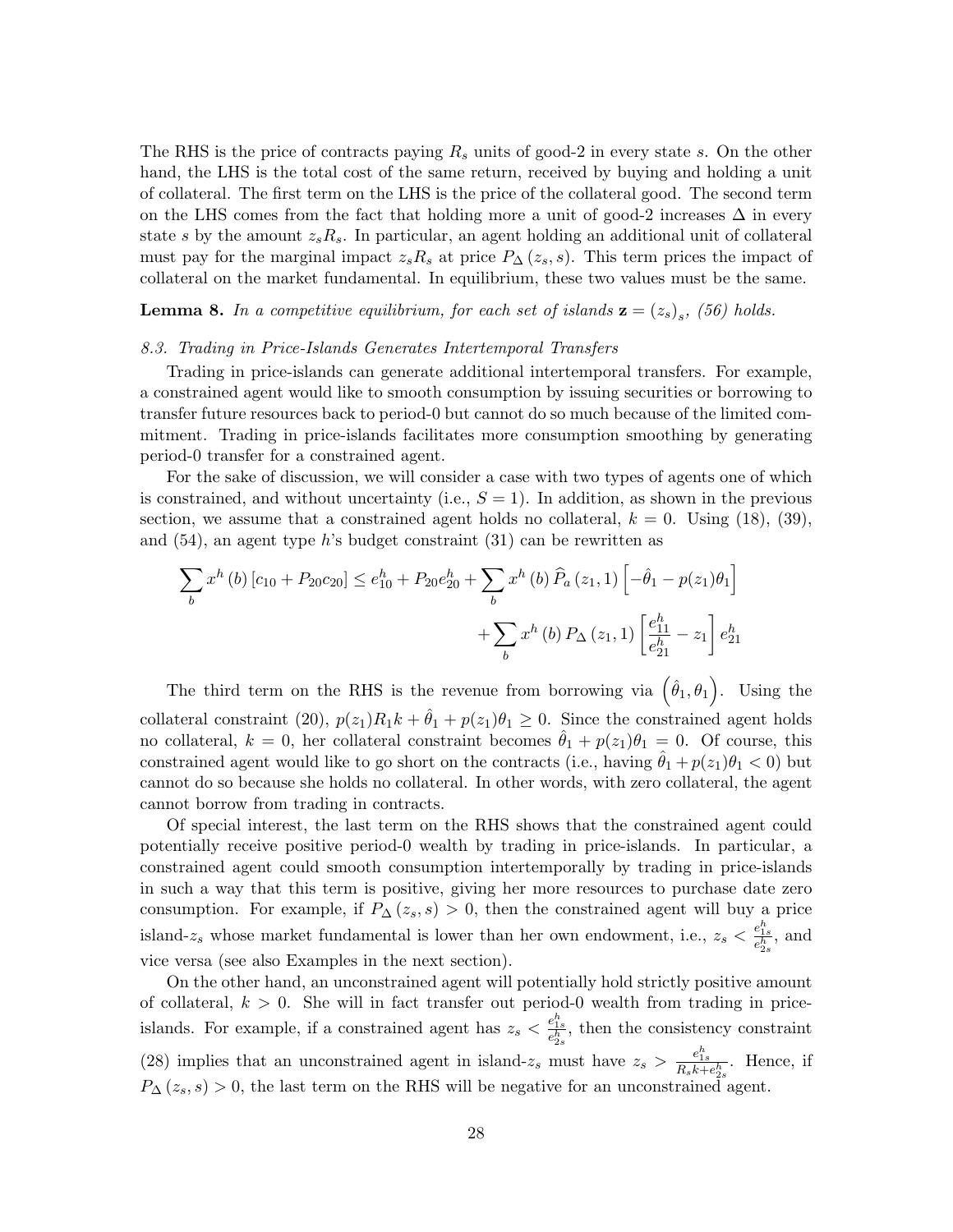#### 9. Numerical Examples

Two economies without uncertainty and one economy with uncertainty are discussed in this section. As formally shown in Lemma 11 in the supplementary, all equilibria presented here have constrained agents holding zero collateral,  $k = 0$ . For brevity, several details are omitted but available in the supplementary.

The first economy consists of two types of agents. A collateral equilibrium with an externality and a competitive equilibrium with price-islands (without externality) are both presented. We find naturally that the externality leads to a larger amount of aggregate saving (over all collateral) relative to the one in the competitive equilibrium with price-islands or segregated exchanges. Interestingly, the competitive equilibrium with price-islands has a *unique active price-island* even though all price-islands are available. This does not have to be true in general, however. In particular, the second environment with three types of agents illustrates a price-islands equilibrium with multiple active price-islands.

The effects of internalizing the externality on prices and allocations are discussed. We find that internalizing the externality could make (i) the price of good-2 fluctuates less over time relative to the collateral equilibrium, and (ii) someone is strictly better off and someone is strictly worse off than being in the collateral equilibrium. The first outcome suggests, again naturally enough, that the externality causes the collateral price to fluctuate too much. It is the good in short supply when there are borrowing constrained agents. The second outcome is a bit more surprising; trading in the price islands may generate a redistribution of wealth across agents. This is a general equilibrium effect of the model. See figure 3. Note that, as shown in example 3, the second statement may not be true in general. The redistribution of wealth could be very small or vanishing when the agents are quite similar. If so, internalizing the externality would lead to a Pareto improvement.



Figure 3: Bold curve: the Pareto frontier and collateral equilibrium without lotteries; Dash curve: the Pareto frontier and competitive equilibrium with lotteries.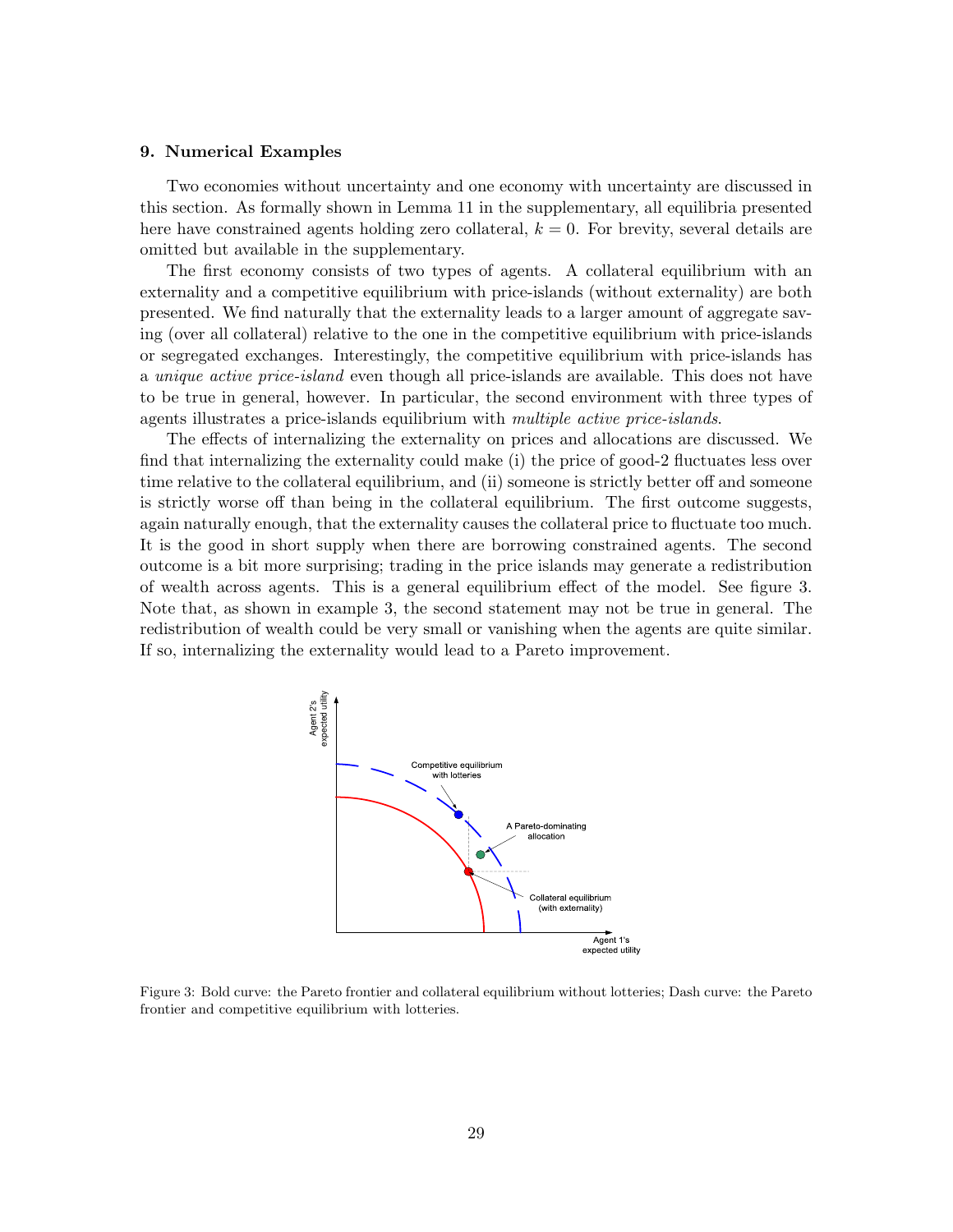**Environment 1.** There is a single state,  $S = 1$ , and two types of agents,  $H = 2$ , both of which have an identical constant relative risk aversion (CRRA) utility function

$$
U(c_1, c_2) = \frac{c_1^{1-\gamma}}{1-\gamma} + \frac{c_2^{1-\gamma}}{1-\gamma}, \quad \forall h \tag{57}
$$

where  $\gamma = 2$ . Each type consists of  $\frac{1}{2}$  fraction of the population, i.e.  $\alpha^h = \frac{1}{2}$  $\frac{1}{2}$ . In addition, the discount factor  $\beta = 1$ . The storage technology is given by  $R = 1$ . The endowment profiles of the agents are shown in Table 2 below. Recall that  $e_{it}^h$  is an agent h's endowment of good- $i$  in period  $t$ . Note that endowments for both agents are symmetric. In particular, an agent type 1 is well endowed with both goods in period-0 and vice versa for type 2.

| Table 2: Endowment profiles of the agents. |            |            |            |            |  |                        |            |  |                       |  |
|--------------------------------------------|------------|------------|------------|------------|--|------------------------|------------|--|-----------------------|--|
|                                            | endowments |            |            |            |  | first-best allocations |            |  |                       |  |
|                                            |            | $e_{20}^h$ | $e_{11}^h$ | $e_{21}^n$ |  | $k^h$                  | $c_{10}^h$ |  | $c_{20}^h$ $c_{11}^h$ |  |
| $h=1$                                      |            |            |            |            |  |                        |            |  |                       |  |
| $h=2$                                      |            |            |            |            |  |                        |            |  |                       |  |

The symmetry of endowments with  $\beta = 1$ , and of the utility function across goods implies that the first-best aggregate saving will be zero, and each agent gets the average 2 units of each good in each period (see Table 2). Accordingly, the first-best price of good-2 in period-0 is  $P_{20}^{fb} = 1$ , and the market fundamental is  $z = 1$ . Unfortunately, the first-best allocation is not attainable; that is, it violates the collateral constraints.

We now consider the economy with default and collateral (with an externality). The endowment profile and the first-best allocation suggest that agent 2 would like to move resources forward from  $t = 1$  to  $t = 0$ , and therefore will be constrained. Hence, we will assume that agents type 2 hold no collateral, i.e.  $k^1 = k$  and  $k^2 = 0$ . We will then solve for an equilibrium  $k$ .

As shown in the supplementary materials, the equilibrium collateral is  $k = 1.3595$ . As a result, the price of good-2 in period 0 is  $P_{20} = \left(\frac{4}{4-k}\right)$  $\big)^2 = 2.2948$ , and the market fundamental in period-1 is  $z = \frac{4}{4+k} = 0.7463$ , which implies that the spot price is  $p(z) =$  $z^{\gamma} = 0.5570$ . Note that the collateral price at  $t = 0$  is higher in the equilibrium with an externality, i.e.,  $P_{20}^{fb} = 1 < P_{20} = 2.2948$ . On the other hand, the spot price of good-2 in period-1 is lower in the equilibrium with an externality, i.e.,  $p^{fb}(z) = 1 > p(z) = 0.5570$ . In words, the collateral distortion makes the price of good-2 higher in the first period and lower in the second period relative to the first-best. Nevertheless, an agent type 1 is saving. This is because saving is the only way she can transfer resources to  $t = 1$ , given that a constrained agent holds zero collateral and cannot trade intertemporally.

Figure 4a illustrates period-0 equilibrium allocation with the externality. It shows that agent 1, the unconstrained agent, sells good 1 and buys good 2, and vice versa for agent 2. In addition, the allocation is on the budget line of constrained agent 2, which is the line passing through  $E_0^2$ . This implies that the unconstrained agent will effectively do all the saving,  $k^1 = 1.3595$ . Figure 4b illustrates period-1 equilibrium allocation with the externality, including security trades. Agent 1 buys  $\hat{\theta}^1 = 0.3252$  and sells  $\theta^1 = -0.5839$ , and vice versa for agent 2. Equivalently, we can actually dispense with securities: agent 1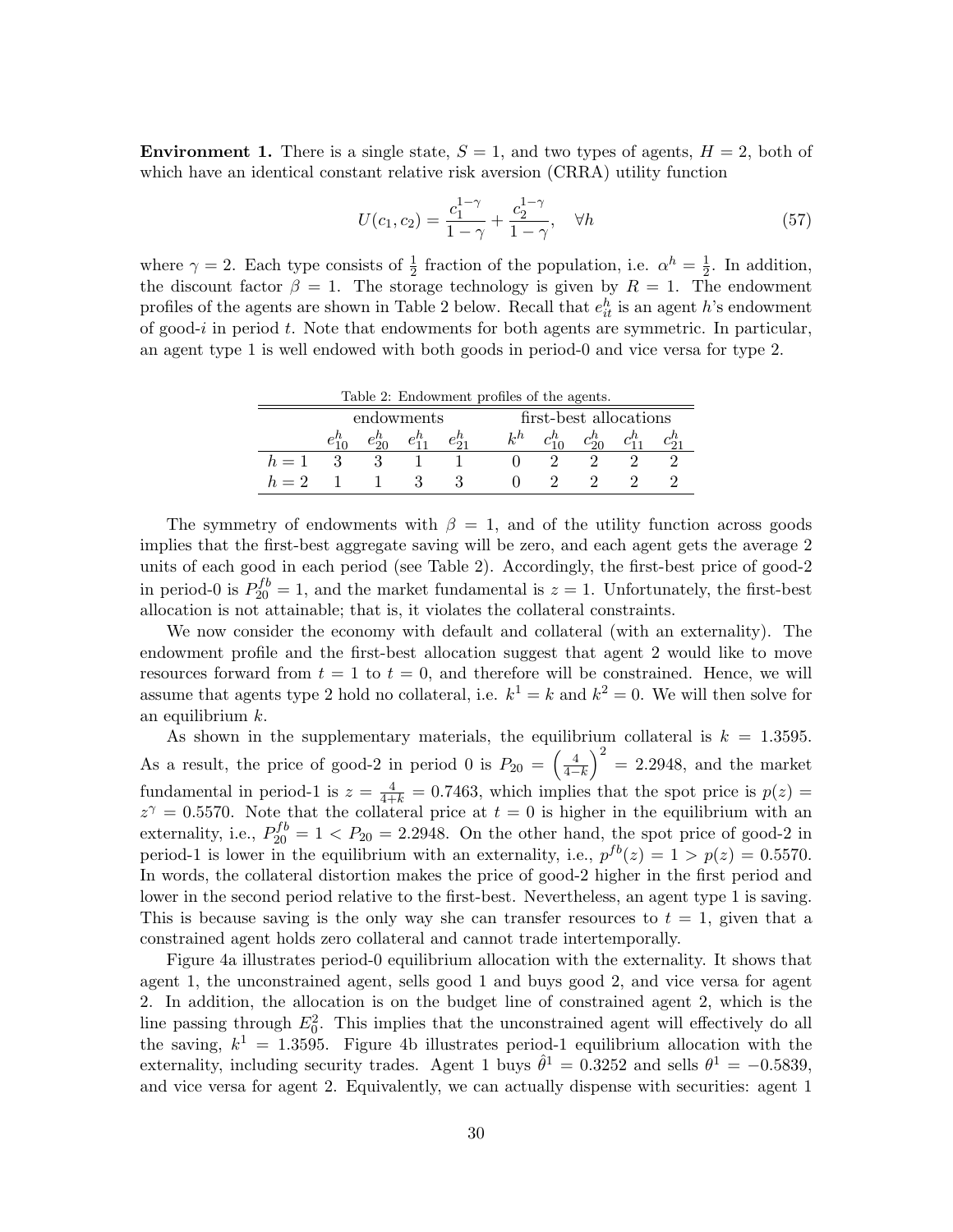buys 0.3252 units of good 1 and sells 0.5839 units of good 2 at price  $p(z) = 0.5570$  in spot markets, and vice versa. In other words, all security trades are equivalent to spot trades. In addition, the expected utility of an agent type 1 and type 2 are  $\mathcal{U}^1 = -2.2527$  and  $\mathcal{U}^2 = -2.5724$ , respectively. The unconstrained agent is better off.



Figure 4: The equilibrium (with externality) allocation. (a) Point A is period-0 equilibrium allocation with the externality where Agent 1 buys good-2, sells good-1, and saves good-2, and vice versa. (b) Point C is the period-1 equilibrium allocation with the externality where agent 1 buys good-1 and sells good-2, and vice versa.

We will now turn to a corresponding competitive equilibrium with price-islands. The equilibrium allocation reported in this paper is a numerical solution to the Pareto program  $(29)$  that corresponds to a competitive equilibrium (without transfers<sup>8</sup>).

There is only one active island,  $z = 0.7729$ , even though all price-islands are available for trade. We will now compare this equilibrium allocation without any externality to the one with an externality. The equilibrium average or per capita saving (without externality) is  $\sum_{h} \sum_{b} \alpha^{h} x^{h}(b) k = \frac{1.1753}{2} = 0.5877$ , which clearly smaller than the aggregate saving in the equilibrium with externality, though more than the first-best.

With lower aggregate saving, the price of good-2 in period 0 is lower ( $P_{20} = 2.0073 <$ 2.2948) but the spot price of good 2 is higher  $(p(z) = 0.5974 > 0.5570)$ , relative to the one in the equilibrium with the externality. Thus, the price of good-2 varies less over time when the externality is internalized. Equilibrium fees of price-islands, including the fees of inactive (out-of equilibrium) islands are summarized in Table 3 below.

Notice that the fees of price islands are increasing with the market fundamentals; that is, the larger the specified market fundamental of a price island, the higher the fee of the

<sup>&</sup>lt;sup>8</sup>The linearity of the problem again can potentially generate multiple equilibria; that is, there can be some configurations of Pareto weights that map a given endowment to different competitive equilibria with different prices and allocations (see the Working Paper version of Prescott and Townsend, 2006, for a similar discussion). In all of the examples, we search for a competitive equilibrium using Negishi's mapping method. The corresponding Pareto weight is  $\lambda^1 = 0.7780, \lambda^2 = 0.2220$ . It is computed using Matlab program on a personal computer with AMD Athlon 64X2 Dual Core Processor 3800+ 2.01 GHz, 3.87 GB RAM.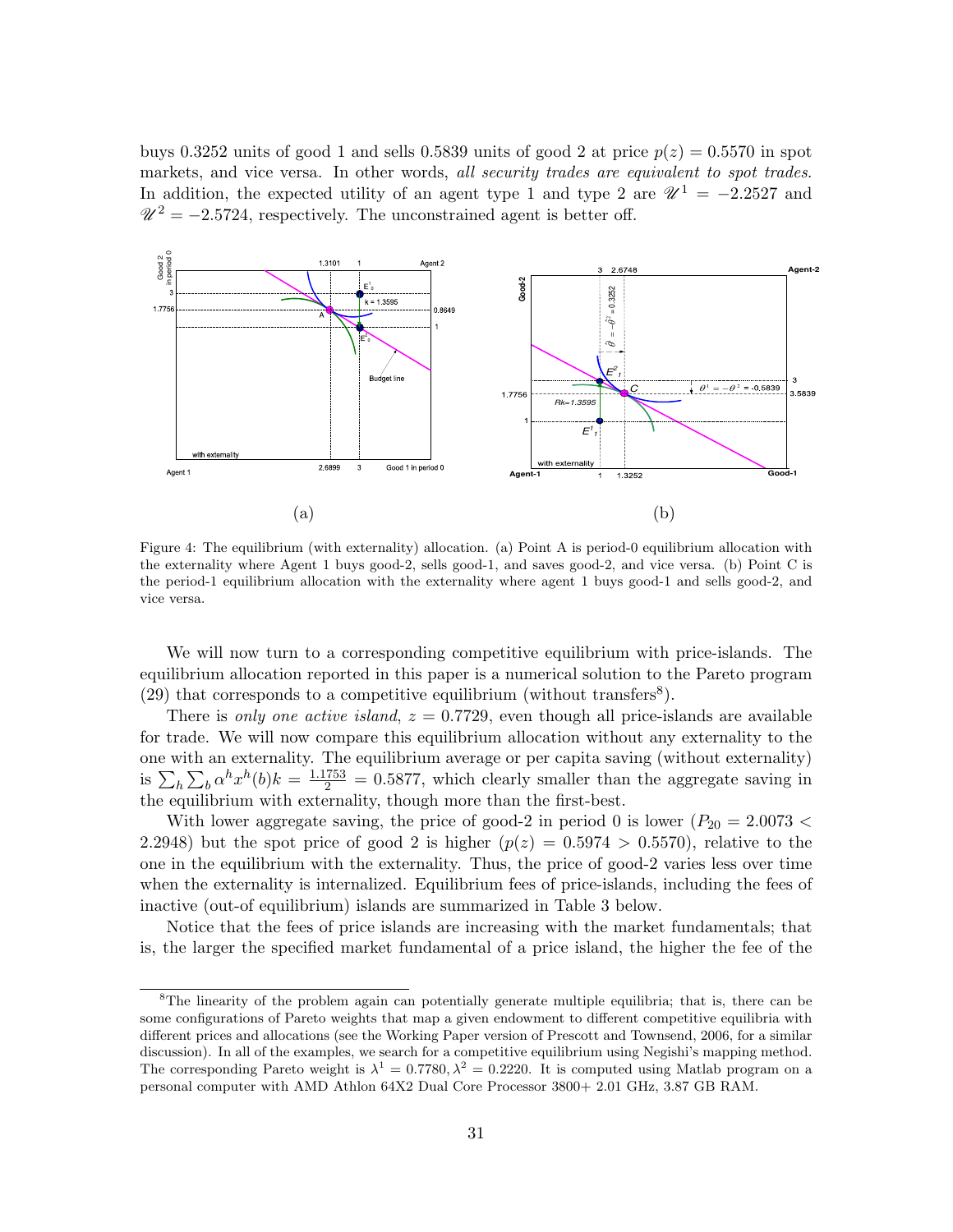Table 3: Equilibrium fees of price-islands. The bold numbers are (actively traded) equilibrium prices.

|            | $z = 0.7479$ | $z = 0.7729$ | $z = 0.7979$ |
|------------|--------------|--------------|--------------|
| $D.(\sim)$ | 4630         | 0.5375       |              |

price island will be. Intuitively, the larger the market fundamental, the larger the price of good 2 relative to good 1. Hence, an agent with a larger amount of good 2 relative to good 1 will benefit more from being in a higher price island. Hence, it is optimal to require the beneficiary agents to pay more for trading in a higher price island, as in the row  $P_{\Delta}(z)$ . Note also that the prices of out-of-equilibrium (non-active) islands are set to make broker-dealers break even, but at such prices consumers do not want to buy them.

Since the equilibrium fee  $P_{\Delta}(z) = 0.5375$  is positive in this example, agents with negative deviation from the fundamental (agent 2 in this case) must get paid for the access to the price island. In particular, a constrained agent  $(h = 2)$  with  $\Delta = -0.6813$ , is receiving transfer  $-P_{\Delta}(z)\Delta = 0.3662$  in period  $t = 0$  for being in the equilibrium price-island. Graphically, this shifts her budget line outward by  $T = 0.3662$ . See figure 1a. This implies how trading in price islands generates the redistribution of wealth in general equilibrium.



Figure 5: The equilibrium (without the externality) allocation. (a) Point B is the period-0 equilibrium allocation without the externality where Agent 1 receives wealth transfer,  $T = 0.366$ , from trading in priceislands. (b) Point D is the period-1 equilibrium allocation without the externality.

In addition, the expected utility of an agent type 1 and type 2 are  $\mathcal{U}^1 = -2.2936, \mathcal{U}^2 =$ −2.3905, respectively. Recall that the expected utility in the externality equilibrium of an agent type 1 and type 2 are  $\mathcal{U}^1 = -2.2527$  and  $\mathcal{U}^2 = -2.5724$ , respectively. This shows that internalizing the externality is beneficial to an agent type 2 (constrained agent) but harmful for an agent type 1. This is a (distributional) general equilibrium effect. Internalizing the externality not only improves efficiency of the economy, but also redistributes wealth. To induce welfare gain for all of agents, there must be lump sum transfers. All agents are benefit from the efficiency effect, which shifts the Pareto frontier outward as shown in figure 3. Some agents may be harmed by the distributional effect, however. Note also that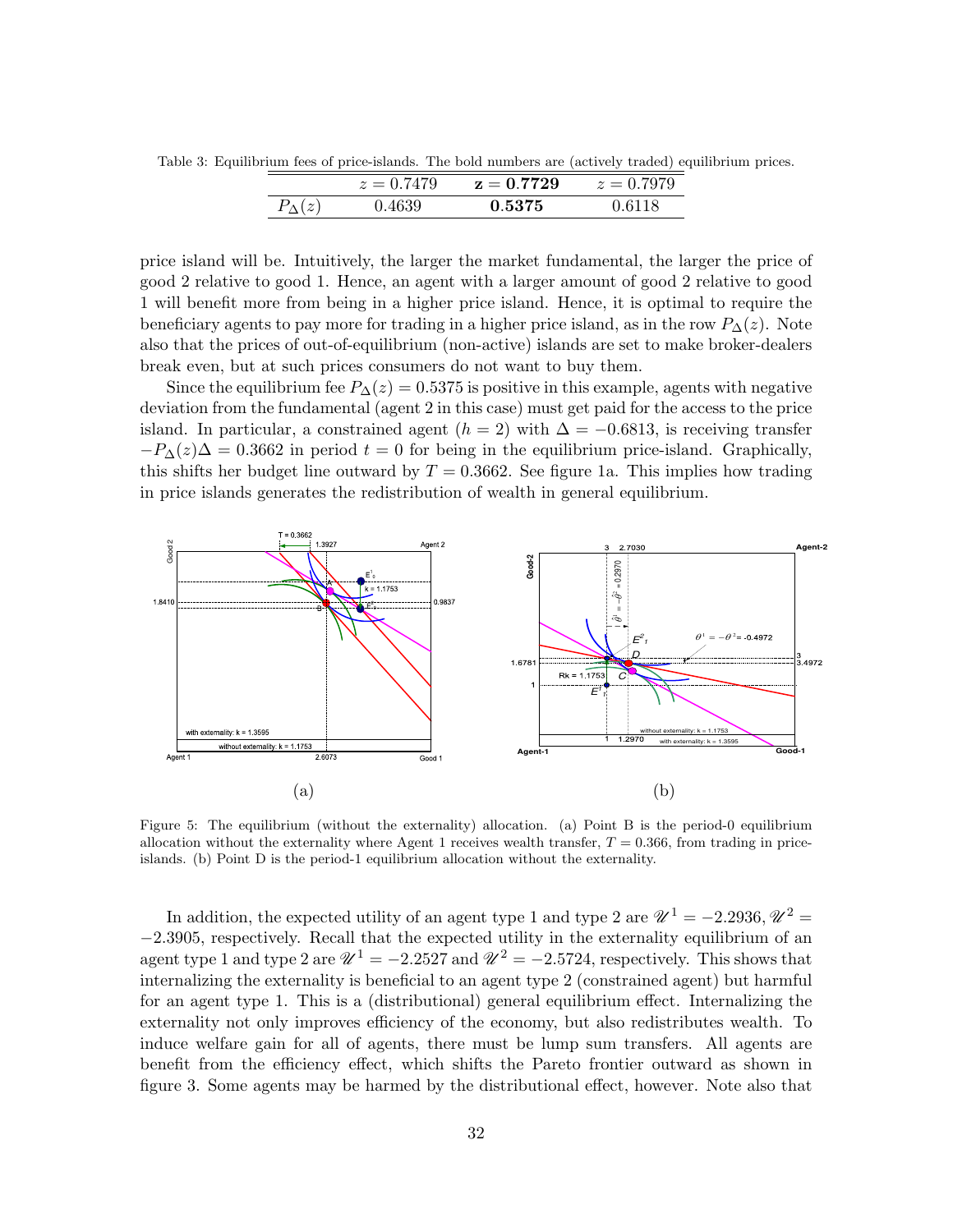similar to the collateral equilibrium, all security trades are equivalent to spot trades.

The next environment demonstrates that it is possible to have multiple active islands or segregated exchanges. In particular, with three types of agents, two of which are constrained, there are two distinct active price islands in equilibrium, each of which consists of different composition of agents. Each island, in fact, consists of one constrained type and one unconstrained type. The equilibrium allows discrimination among constrained types.

Environment 2. There are three types of agents, and a single state. Each agent is given the same utility function as in (57) with  $\gamma = 2$ . Each type consists of  $\frac{1}{3}$  fraction of the population, i.e.  $\alpha^h = \frac{1}{3}$  $\frac{1}{3}$ . Similar to the previous example,  $\beta = 1$ , and  $R = 1$ . The endowment profile is given in Table 4 below. Note that to conserve on space we do not present an equilibrium with externality of this economy.

| Table 4: Endowment profiles of the agents. |  |        |     |     |  |  |  |  |
|--------------------------------------------|--|--------|-----|-----|--|--|--|--|
| Type of Agents                             |  |        |     |     |  |  |  |  |
| $h=1$                                      |  | 11.5   | 0.5 | ).5 |  |  |  |  |
| $h=2$                                      |  | 0.5    |     |     |  |  |  |  |
| $h=3$                                      |  | - 11.5 |     |     |  |  |  |  |

With large endowments in  $t = 1$ , agent 2 and agent 3 want to move resources forward to  $t = 0$ . The scarcity of collateral then implies that both of them will be collateral constrained. In addition, type 2 has the larger ratio of period-1 endowment of good 1 to good 2  $\frac{e_{11}^h}{e_{21}^h}$  than type 3. As shown below, this difference suggests that agent 2 will be in a higher price-island than agent 3 in equilibrium. In addition, in a competitive equilibrium with price-islands, an agent type 2 is better off than an agent type 3. Intuitively, agent 2 holds lots of good 1 in period 1 when it is valuable while agent 3 holds lots of good 2 in period 1 when it is not so valuable.

A competitive equilibrium allocation with price-islands is presented in Table 5 below. Note that the equilibrium reported here is a competitive equilibrium without lump sum transfers<sup>9</sup>. Interestingly, there are two active price islands,  $z = 0.6028$  and  $z = 0.8167$ . The price island  $z = 0.6028$  consists of some fraction of agents type-1, and all of agents type-3 (a constrained type). On the other hand, the price island  $z = 0.8167$  consists of some fraction of agents type-1, and all of agents type-2 (a constrained type). Technically, lotteries are optimal because the collateral constraints create a non-convexity problem (see Lemma 3). In particular, a convex combination over both islands of the equilibrium allocations of Table 5 is not attainable.

Similar to the previous example, all security trades are equivalent to spot trades; that is, all of them can be replicated by trading in spot markets. In particular, agent 2 and agent 3 buy good 2 and sell good 1 in the spot markets, and vice versa for agent 1. In addition, agent 1's security trading varies across price-islands. This is because different islands have different spot prices. Notice also that there are more of agents type 1 in island  $z = 0.8167$ 

<sup>&</sup>lt;sup>9</sup>The Pareto weight for this particular equilibrium is given by  $\lambda^1 = 0.5571, \lambda^2 = 0.3511, \lambda^3 = 0.0918$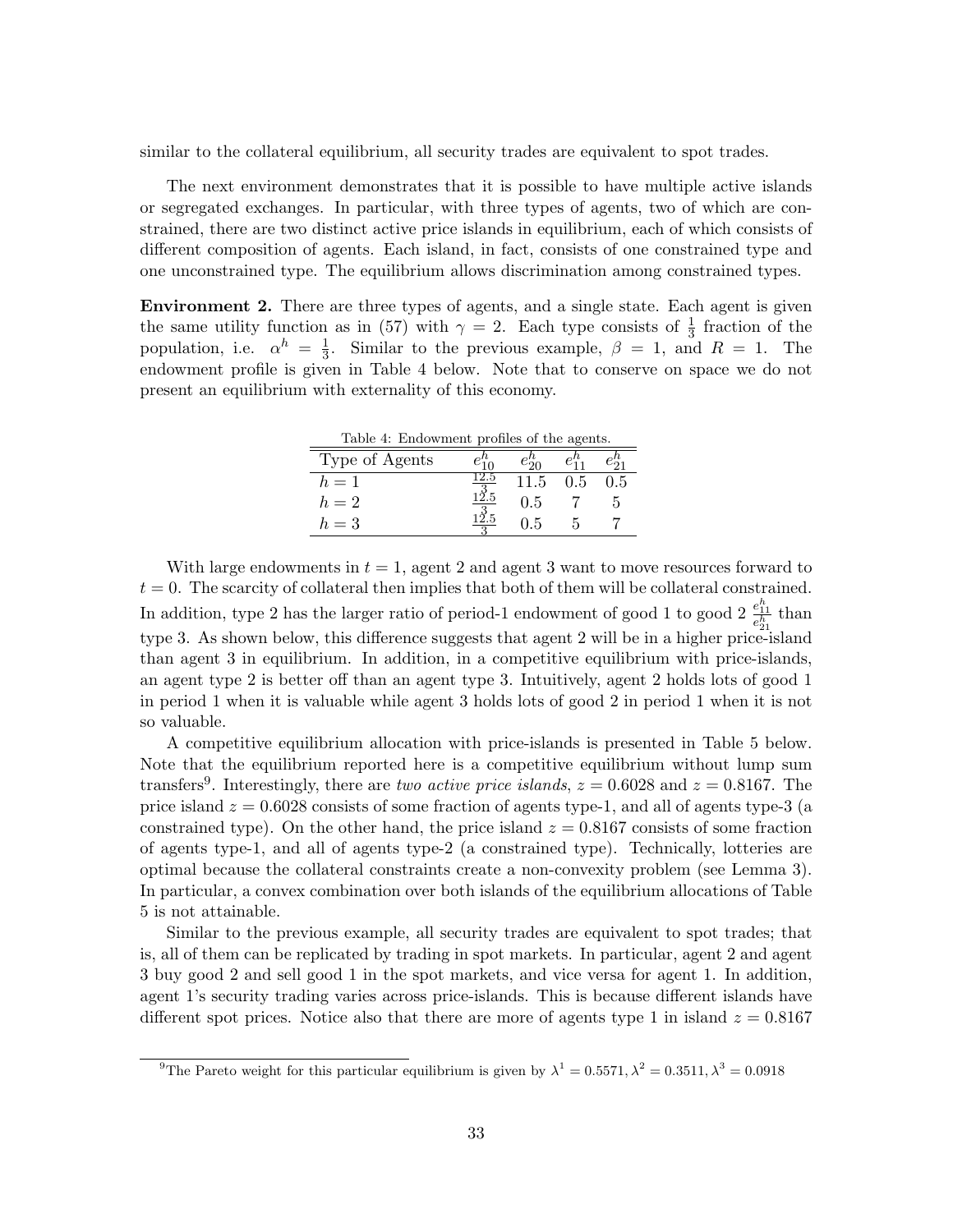|                  | $h=1$     |         | $h=2$     | $h=3$     |
|------------------|-----------|---------|-----------|-----------|
| $k^h$            | 6.5144    | 4.6287  | 0.0000    | 0.0000    |
| $\hat{\theta}^h$ | 1.4022    | 1.6582  | $-1.3111$ | $-0.2935$ |
| $\theta^h$       | $-3.8588$ | -2.4861 | 1.9657    | 0.8077    |
| $\tilde{z}$      | 0.6028    | 0.8167  | 0.8167    | 0.6028    |
| mass: $x^h(b)$   | 0.2093    | 0.7907  | 1.0000    | 1.0000    |

Table 5: Equilibrium allocation of (non-zero-mass) lotteries. There are multiple active price islands;  $z =$ 0.6028 and  $z = 0.8167$ .

than in island  $z = 0.6028$ . This follows from the consistency constraints; that is, the market fundamental in each island has to be equal to the specified level<sup>10</sup>.

Interestingly, agent 2 and agent 3 have different consumption allocations in period 0 even though they have the same endowment in period 0. This is because they trade in different price-islands, and thereby receive different wealth transfers. In particular, using the allocation in Table 5 and the prices in Table 6, agent 2 receives  $-P_{\Delta}(z=0.8167)\Delta =$  $-2.2098 \times (-2.9165) = 6.4449$  units of good 1 at  $t = 0$  while agent 3 receives  $-P_{\Delta}(z = 0.0165)$  $(0.6028)\Delta = -0.7651 \times (-0.7804) = 0.5971$  units of good 1 at  $t = 0$ .

Equilibrium fees of price-islands, including the fees of inactive (out-of equilibrium) islands are summarized in Table 3 below.

Table 6: Equilibrium fees of price-islands. The bold numbers are (actively traded) equilibrium prices. Note: they are not adjacent.

|                 | $z = 0.4500$ | $z = 0.6028$ | $z = 0.7028$ | $z = 0.7667$ | $\rm z=0.8167$ | $z = 0.8667$ |
|-----------------|--------------|--------------|--------------|--------------|----------------|--------------|
| $P_{\Delta}(z)$ | J.2717       | 0.7651       | .7619        | 1.8117       | 2.2098         | 2.7253       |

In addition, the expected utility of an agent type 1, type 2, and type 3 are  $\mathscr{U}^1$  =  $-1.3123, \mathcal{U}^2 = -0.9117, \mathcal{U}^3 = -1.4982$ , respectively. Agent 2 is significantly better off than agent 3. Note that they have the same period 0 endowment. The difference comes from two sources. The first one is the difference in their period 1 endowments, as discussed earlier. This part is true even in the collateral equilibrium with the externality<sup>11</sup>. The second one is the large difference in receiving transfers in period 0 from trading in price island  $(T_2 = 6.4449 > T_3 = 0.5971)$ . This part is only true in the competitive equilibrium with price-islands<sup>12</sup>. Notice also that a constrained agent type 2 is better off than being in the first-best world, where she will receive expected utility  $\mathcal{U}^2 = -0.9600$ . This implies that constrained does not necessary mean worse-off. This is the general equilibrium effect.

<sup>&</sup>lt;sup>10</sup>For instance, the average of good 1 in island  $z = 0.8167$  is  $0.7907 \times 0.5 + 1.000 \times 7 = 7.3953$ , and average of good 2 in island  $z = 0.8167$  is  $0.7907 \times (4.6287 + 0.5) + 1.000 \times 5 = 9.0553$ . Hence, the market fundamental in island  $z = 0.8167$  is  $\frac{7.3953}{9.0553} = 0.8167$ .

 $11$ The difference between agent 2 and agent 3 in the collateral equilibrium is not as large as in the competitive equilibrium with price-islands, i.e.,  $\mathcal{U}^2 = -1.6452, \mathcal{U}^3 = -1.9786$ . Though, both of them are strictly better off in the competitive equilibrium with price-islands. See the supplementary materials for the detailed derivation.

<sup>&</sup>lt;sup>12</sup>Note also that agent 2 benefits from the availability of the lotteries in that it allows her to be in a higher market fundamental island ( $z = 0.8167$ ), which means a larger transfer, than otherwise ( $z = 0.7133$ ).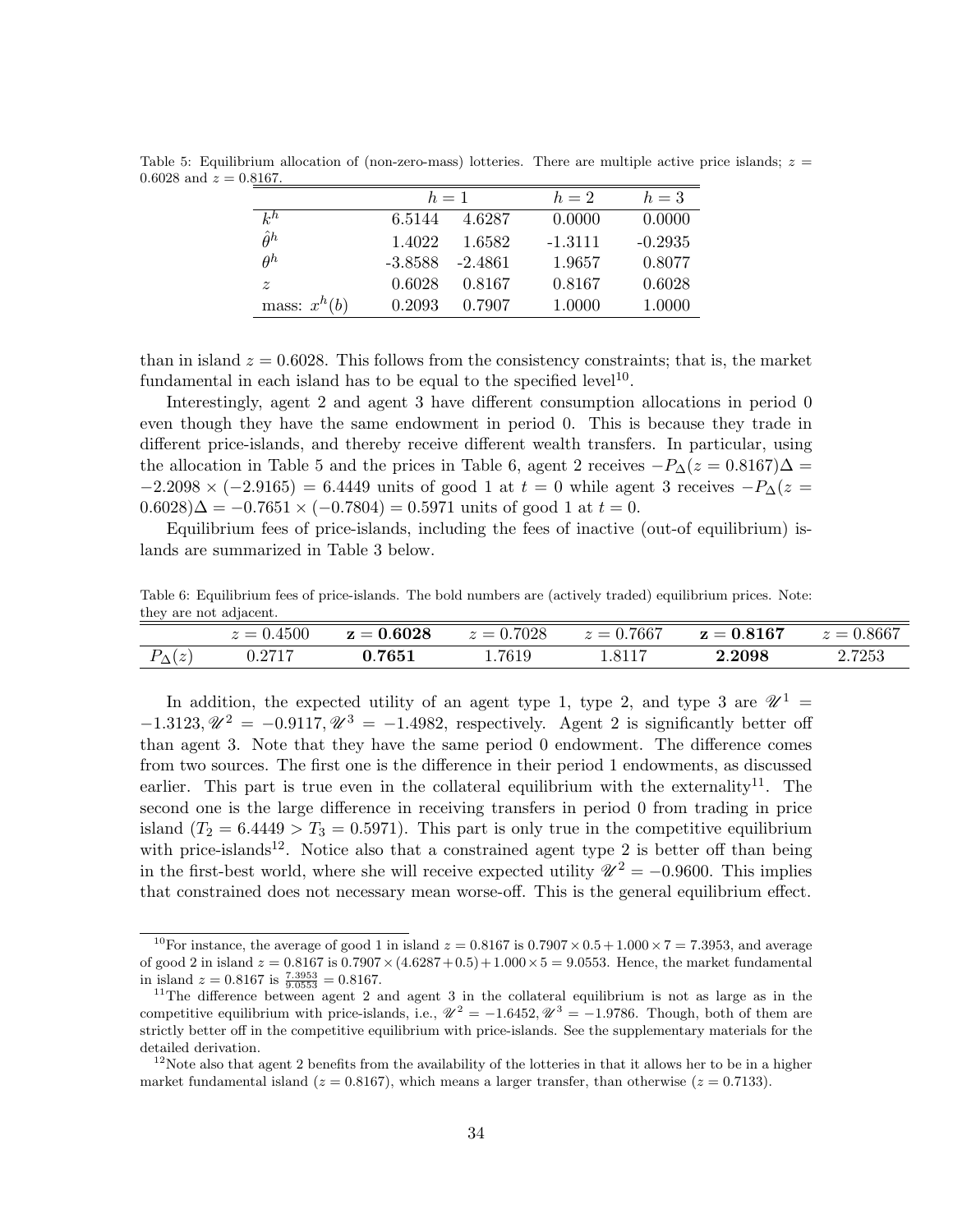The last economy illustrates an economy with uncertainty where directly collateralized securities,  $\psi$ , are actively traded. All agents are constrained, but at different states. In particular, an agent will be binding in a state where her endowment is large. This is because she would like to transfer a part of such a large amount of wealth forward to  $t = 0$ but cannot do so because of the collateral constraints.

Environment 3. The economy in this example is similar to the one in example 1, but there are two states,  $S = 2$ . There are two types of agents,  $H = 2$ , both of which have an identical constant relative risk aversion (CRRA) utility function (57) with  $\gamma = 2$ . Each type consists of  $\frac{1}{2}$  fraction of the population, i.e.  $\alpha^h = \frac{1}{2}$  $\frac{1}{2}$ . In addition, the discount factor  $\beta = 1$ . The storage technology is constant and given by  $R_s = 1$  for  $s = 1, 2$ . The endowment profile is presented in Table 7. Note that the agents are ex-ante identical. But agent type 1 has relative more of both goods in state  $s = 1$  than in state  $s = 2$  and vice versa for agent type 2.

| Table 7: Endowment profiles of the agents. |  |  |  |  |    |  |  |  |
|--------------------------------------------|--|--|--|--|----|--|--|--|
|                                            |  |  |  |  | 10 |  |  |  |
| $h=1$                                      |  |  |  |  |    |  |  |  |
| $n=2$                                      |  |  |  |  |    |  |  |  |

First, the symmetry of the endowments and preferences implies that period-0 allocation should be the same for all agents; that is,  $c_{10}^h = c_{10}$  and  $c_{20}^h = c_{20}$ , for all h. Further, the indeterminacy between  $k^h$  and  $\theta^h(s)$  implies that there is no loss of generality in considering the case with symmetric collateral allocation, i.e.  $k^h = k$ , for all h.

We will now solve for a competitive equilibrium with the externality. The detailed derivation is omitted and presented in the supplementary materials. The unique competitive equilibrium with the externality of this economy has  $k^h = k \approx 0.4603$ , for all h. Accordingly, the market fundamental and spot price are  $z_s = 0.8129$  and  $p(z_s) = 0.6608$ , respectively, for all s. The price of good-2 in period 0, prices of contracts are  $P_{20}^{ext} = 1.6872$ ,  $\hat{P}_{s}^{ext} =$ 1.2766,  $P_s^{ext} = 0.8436$ , respectively ("ext" stands for externality).

Recall that  $\hat{\theta}^h_s$  and  $\theta^h_s$  include directly-collateralized and asset-backed securities. Nevertheless, we now can recover the positions of each securities<sup>13</sup>. Of special interest, directlycollateralized securities (or borrowing contracts) are  $\hat{\psi}_1^1 = -\hat{\psi}_1^2 = -0.3042 = -\hat{\psi}_2^1 = \hat{\psi}_2^2$ . In words, an agent  $h = 1$  issues (borrows)  $\hat{\psi}_1^1 = -0.3042$  units of directly-collateralized security paying good 1 at  $s = 1$ , and vice versa for an agent  $h = 2$ . Figure 3a illustrates securities traded in equilibrium. Here, as discussed earlier, all asset-back securities are equivalent to spot trades<sup>14</sup>.

We now turn to the competitive equilibrium with price-islands. As mentioned earlier, the equilibrium allocation reported here is a numerical solution to the Pareto program (29) corresponding to a competitive equilibrium without transfers. Each type of agent holds the same amount of collateral good  $k^h = 0.4200 < 0.4603$  which is less than the one in

<sup>&</sup>lt;sup>13</sup>This can be done using equations  $(77)-(80)$  in the proof of Lemma 4

<sup>&</sup>lt;sup>14</sup>Here agents trade only securities paying good 1. Though, as in the proof of Lemma 6, there is an equivalent allocation at which only securities paying good 2 are traded.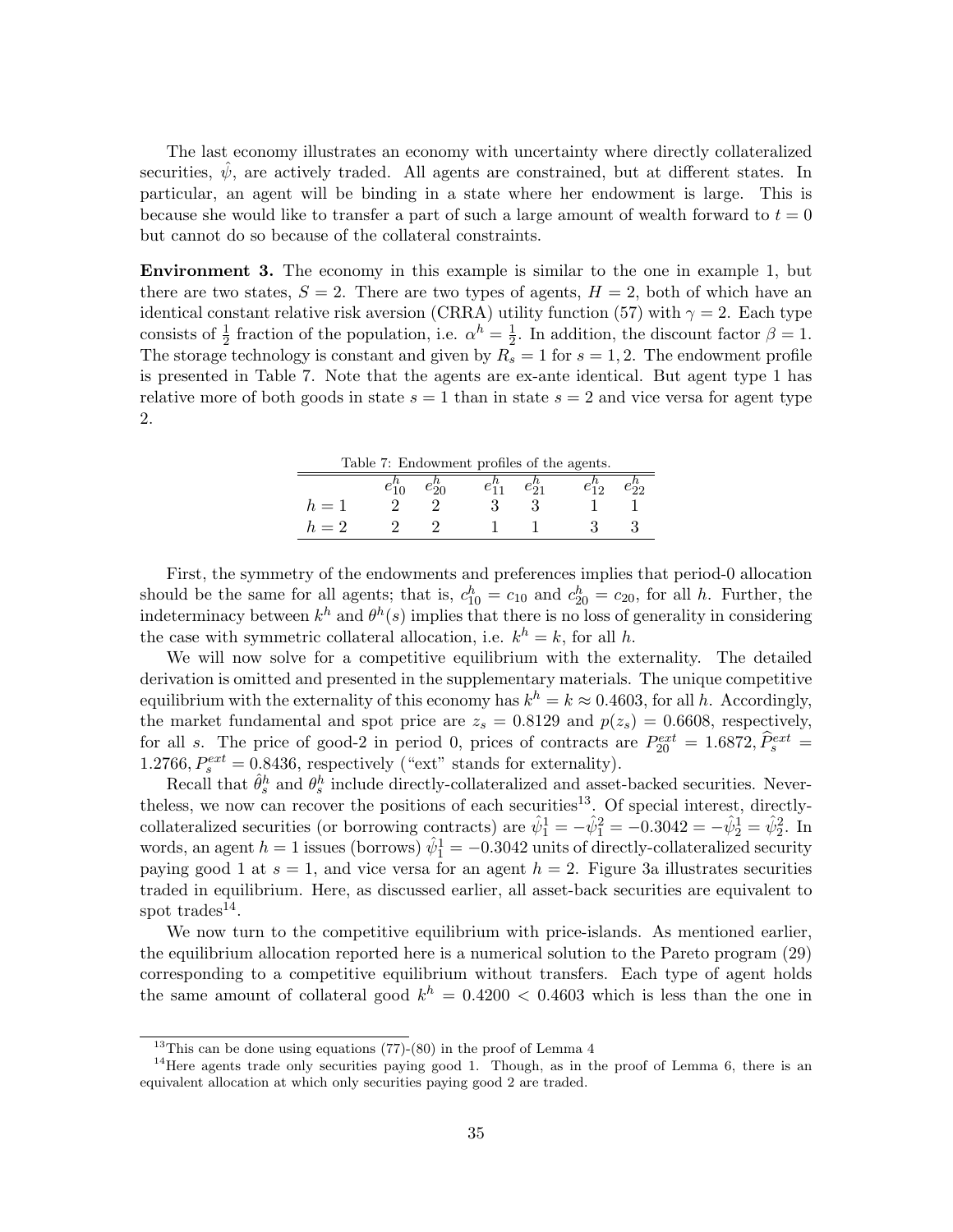

Figure 6: (a) Point C is the period-1 equilibrium allocation with the externality. (b) Point D is the period-1 equilibrium allocation without the externality.

competitive equilibrium with the externality. As a result, the market fundamental and the spot price of good 2 in each state s is higher here, i.e.,  $z_s = 0.8285 > 0.8129$  and  $p(z_s) = 0.6864 > 0.6608$ . In addition, the price of good-2 in period 0 is  $P_{20} = 1.5903 <$  $P_{20}^{ext} = 1.6872$ , which is again lower than the one in the competitive equilibrium with the externality.

We can recover the positions of each security using the same approach as in the competitive equilibrium with the externality. Directly-collateralized securities (or borrowing contracts) are  $\hat{\psi}_1^1 = -\hat{\psi}_1^2 = -0.2872 = -\hat{\psi}_2^1 = \hat{\psi}_2^2$ . In words, an agent  $h = 1$  issues (borrows)  $\hat{\psi}_1^1 = -0.2872$  units of directly-collateralized security paying good 1 at  $s = 1$  in an island  $z_1 = 0.8285$  at a unit price  $\hat{P}_a(z_1, 1) = 1.2936$ , and vice versa for an agent  $h = 2$ . Again, all asset-back securities are equivalent to spot trades. The equilibrium without the externality is also illustrated in figure 3b. Note that agents trade less securities relative to the equilibrium with the externality. This is because the agents save less, and are issuing fewer securities. That is, the externality generates too much borrowing.

#### 10. Concluding Remarks

As we write this, the world financial markets are in much turmoil. Needless to say we do not attempt here to model all possible problems and corresponding solutions. Rather we use theory to try to pinpoint one important aspect of what is going on: default, the consequent use of collateral which moves intertemporal endowments, and endogenous spot prices at the time of repayment decisions all interact to create an externality. It is in this sense that in our model markets do not function efficiently. Essentially all traders take spot prices as given when deciding what claims to buy and issue, and those that issue in the initial securities market need to back their promises with collateral, which determines subsequent spot market prices. This simultaneity happens in complete market set ups without frictions as well, but in our model the set of feasible trades for each agents depends on equilibrium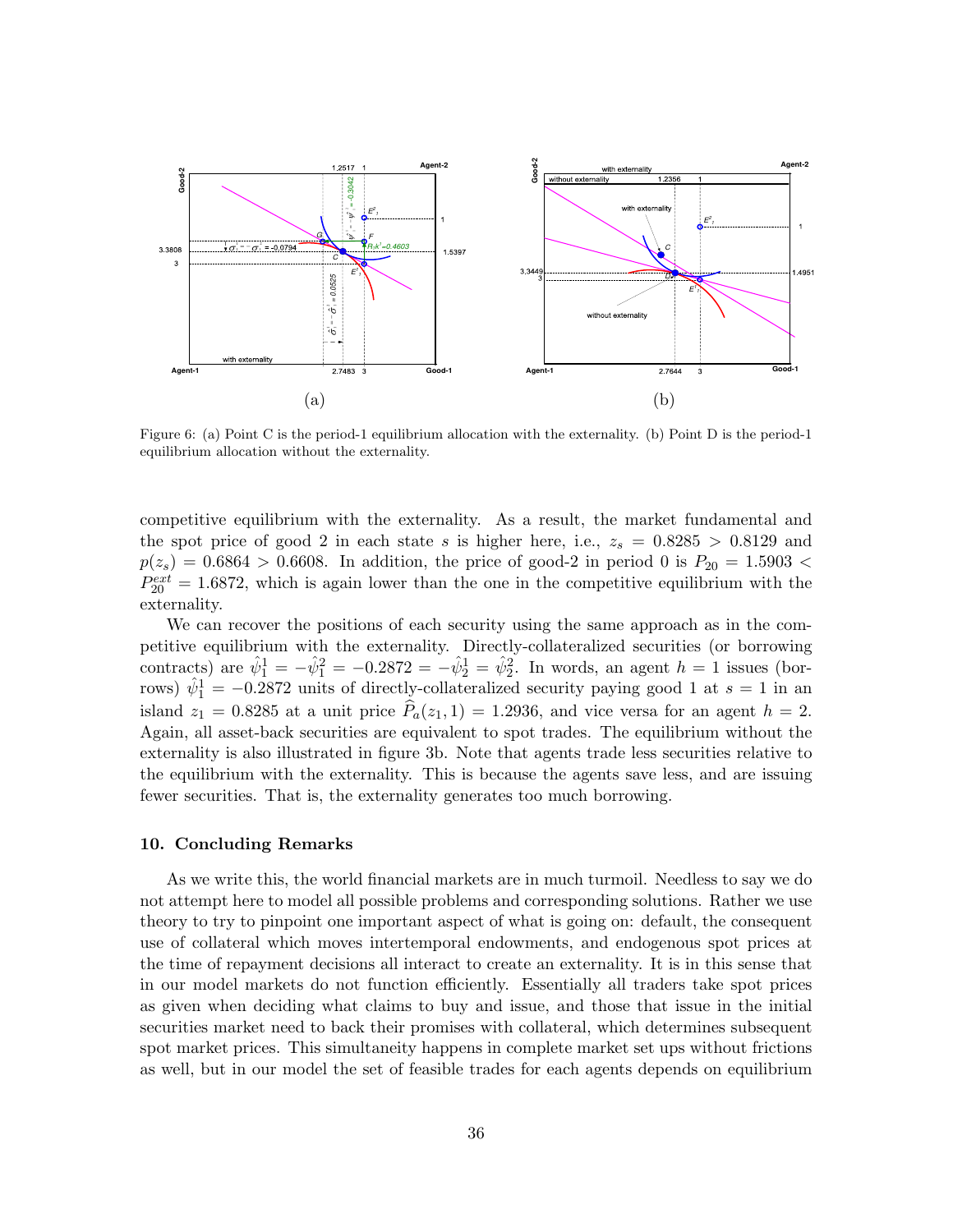spot market prices, so agents are imposing an externality on one another when they each make their own decisions.

Our solution to this problem is equally intuitive: create a market in the spot market price itself, that is allow agents to contract on what price they will unwind their contract commitments, over and above contracting on intertemporal or state-contingent exchange. Of course that price is still endogenous and the contract price must equal the spot market price at which supply equals demand, taking into account exogenous endowments, saving, and contract positions and who is in the market. So when agents contract on the spot price they essentially are counting on having the requisite number and types of traders around to support that contract spot price. No agent cares specifically about the identity or name of other traders, but they do care about the composition of traders (or in our set up with homotheticity, the ratio of pre-trade endowments). So the new market mechanism needs to track who people are and what commitments they have made, in a certain well defined sense. Importantly, the formation of exchanges is determined by the market, so the government or a planner is not directing traffic. Specifically, to support the new constrained efficient allocation, there must be an ex ante market for ex post spot markets, with prices (fees and receipts) paid ex ante at the time of contracting for participation in these ex post exchanges, depending on each agents type (his/her pre trade endowment inclusive of savings to support securities). Agents are in effecting buying and selling their rights to trade in clubs, the set of agents with whom they will execute their promises and unwind positions (but we do not use the word club in a pejorative sense, as each club has a continuum of price taking agents).

In order to visualize more clearly the mechanics of our proposed market structure, we try to place it in a contemporary setting. We imagine that there are two commodities, money (good 1) and treasury obligations (good 2, the collateral good). Even though money and treasuries can not be consumed directly, as can the commodities of our model, each participant (financial institutions, e.g., banks, insurance companies, hedge funds) derives an indirect utility from holding them today and also from holding them tomorrow (due to reasons that we do not model here). But the utility is less from treasuries when they used as collateral backing promises to pay. In the initial date these financial players borrow and lend in securities markets and buy insurance obligations, with loans and insurance contracts dominated in money. The market fundamental in future spot markets then is determined by the relative ratio of money to treasuries, equivalently the interest rate at that time. In addition, some market participants buy for cash one among a range of market exchange certificates designating the future spot price of treasures. Other participants are paid to hold one of a range market exchange certificates. (In some instances certificates are issued at random, after the price is paid). This arrangement is essentially offers insurance against the uncertain spot price of treasuries, but the market in the certificates in effect restricts the set of traders with whom there is a trade today and unwinding of positions tomorrow, in such a way that the contracted insured price is the market clearing spot price. Broker-dealers will clear all the markets for securities and markets of certificates. Of course these institutional arrangements will require an excellent registration, to keep track of which exchange market traders are allowed to use (and hence the securities which are held). It is important to ensure that agents cannot participate across markets where they do not have the right to buy and sell and unwind trades, to forestall the obvious arbitrage when multiple exchanges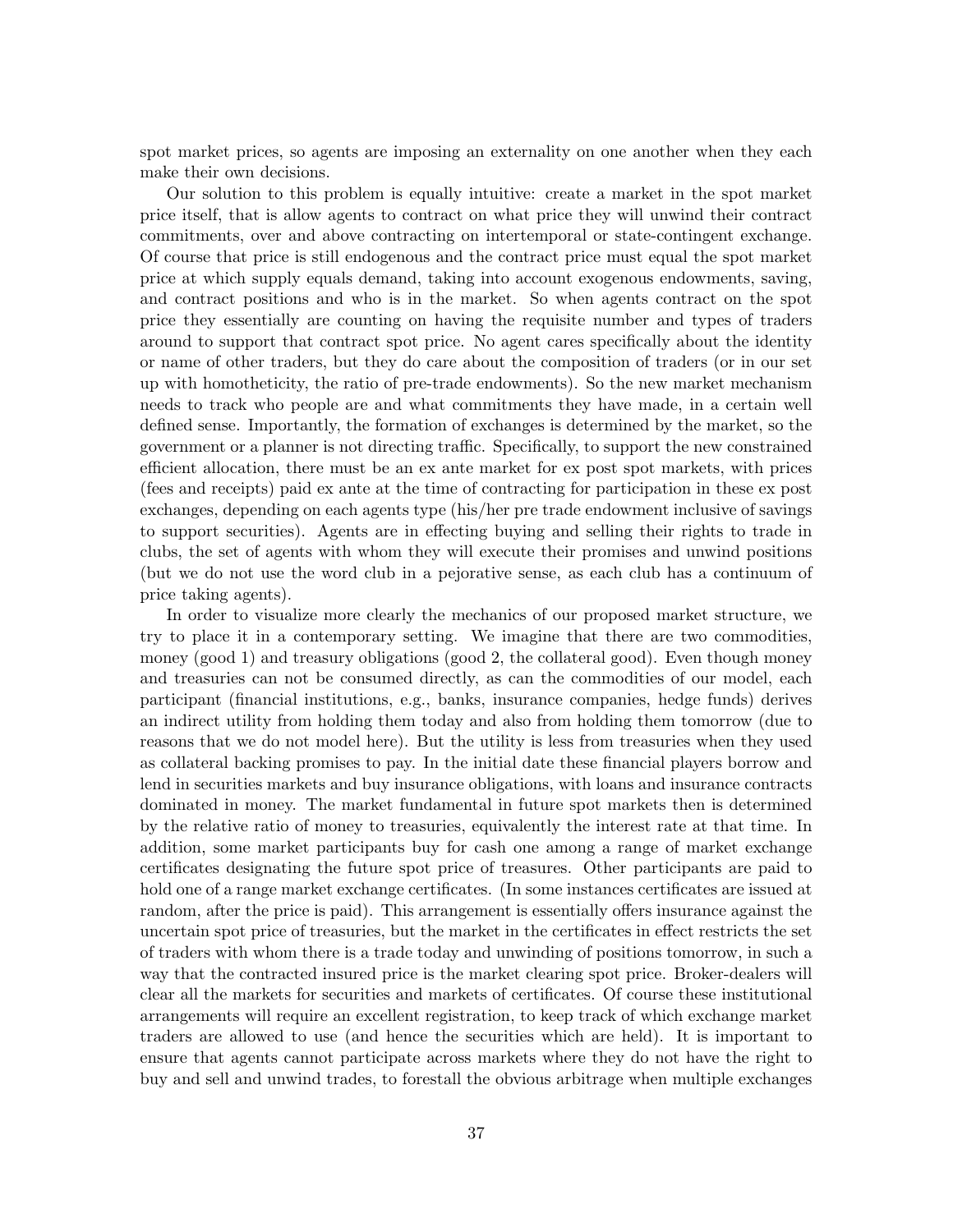emerge in equilibrium.

Asset-backed securities are allowed in our set up and do not cause a problem. Neither are they essential here in that various combinations of securities and markets are equivalent. Essentially asset back security trades mimic spot market trade, and are an essentially part of the set up if and only if spot market exchange is for some reason more limited. As a result, all arguments stated in terms of spot markets can be restated using asset back securities. In particular, we can solve the externality problem by creating segregated exchanges where agents can trade ex ante collateralized and asset backed securities indexed by the market fundamental.

Our methods extend to other set ups in which spot market exchange is desirable or cannot be limited a priori. First, this model can be readily extended to incorporate the contract-specific collateralization without pyramiding and tranching as in Geanakoplos (2003), among others. In this case, spot trades will be necessary and cannot be substituted by ex-ante contracting. Second, this model can also be extended to general preferences and dynamic environments. This extended version will be used to study equilibrium cascades. This is again closely related to Geanakoplos (2003). Third, we can use our approach to study retrading or anonymous trading in spot markets under moral hazard environments. This is related to Acemoglu and Simsek (2008).

#### References

- Acemoglu, D. and A. Simsek (2008): "Moral Hazard and Efficiency in General Equilibrium with Anonymous Trading," Working Paper.
- Acemoglu, D. and F. Zilibotti (1997): "Was Prometheus Unbound by Chance? Risk, Diversification, and Growth," Journal of political economy, 105, 709–751.
- AGHION, P., A. BANERJEE, AND T. PIKETTY (1999): "Dualism and Macroeconomic Volatility," Quarterly Journal of Economics, 114, 1359–1397.
- Allen, F. and D. Gale (2004): "Financial Intermediaries and Markets," Econometrica, 1023–1061.
- Alvarez, F. and U. Jermann (2000): "Efficiency, Equilibrium, and Asset Pricing with Risk of Default," Econometrica, 68, 775–797.
- Bernanke, B. and M. Gertler (1989): "Agency Costs, Net Worth, and Business Fluctuations," The American Economic Review, 14–31.
- BERNANKE, B., M. GERTLER, AND S. GILCHRIST (1996): "The Financial Accelerator and the Flight to Quality," The Review of Economics and Statistics, 1–15.
- Bewley, T. (1986): "Stationary Monetary Equilibrium with a Continuum of Independently Fluctuating Consumers," Contributions to Mathematical Economics in Honor of Gérard Debreu, 79.
- Bisin, A., J. Geanakoplos, P. Gottardi, E. Minelli, and H. Polemarchakis (2001): "Markets and Contracts," Journal of Mathematical Economics.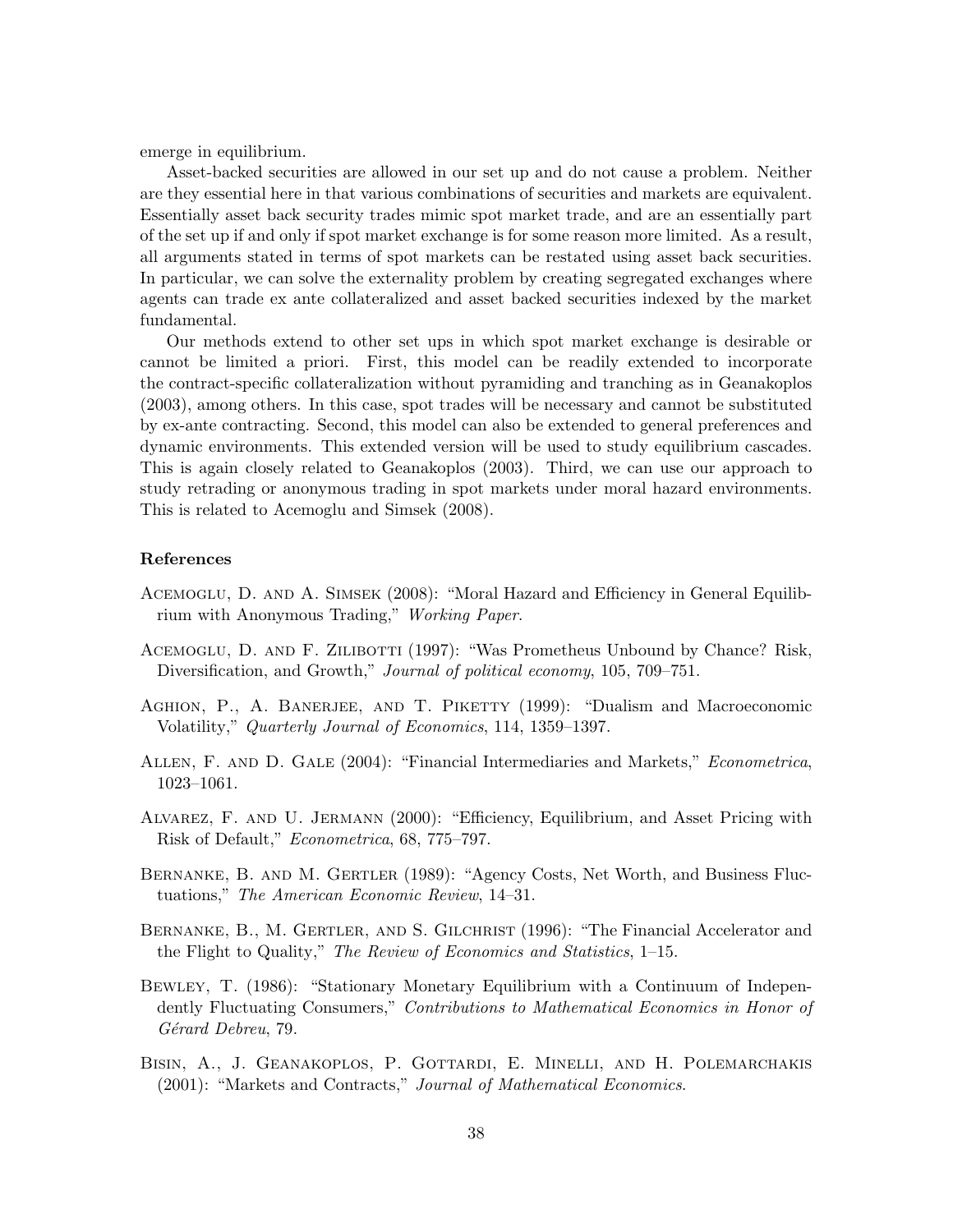- BISIN, A. AND P. GOTTARDI (2006): "Efficient Competitive Equilibria with Adverse Selection," Journal of Political Economy, 114, 485–516.
- Caballero, R. and A. Krishnamurthy (2001): "International and Domestic Collateral Constraints in a Model of Emerging Market Crises," Journal of Monetary Economics, 48, 513–548.
- $-(2004)$ : "Smoothing Sudden Stops," Journal of Economic Theory, 119, 104–127.
- Cooley, T., R. Marimon, and V. Quadrini (2004): "Aggregate Consequences of Limited Contract Enforceability," Journal of Political Economy, 112, 817–847.
- DEBREU, G. (1954): "Valuation Equilibrium and Pareto Optimum," Proceedings of the National Academy of Sciences of the United States of America, 40, 588.
- Farhi, E., M. Golosov, and A. Tsyvinski (2009): "A Theory of Liquidity and Regulation of Financial Intermediation," Review of Economic Studies, 76, 973–992.
- Geanakoplos, J. (1997): "Promises Promises," in Santa Fe Institute Studies in the Sciences of Complexity, Addison-Wesley Publishing Co, vol. 27, 285–320.
- $-(2003)$ : "Liquidity, Default, and Crashes," Advances in Economics and Econometrics: Theory and Applications: Eighth World Congress.
- Geanakoplos, J. and H. Polemarchakis (1986): "Existence, Regularity and Constrained Suboptimality of Competitive Allocations when the Asset Market is Incomplete," Uncertainty, Information and Communication: Essays in Honor of KJ Arrow, 3, 65–96.
- Geanakoplos, J. and W. Zame (2002): "Collateral and the Enforcement of Intertemporal Contracts," Tech. rep., UCLA Working Paper.
- Golosov, M. and A. Tsyvinski (2007): "Optimal Taxation With Endogenous Insurance Markets," The Quarterly Journal of Economics, 122, 487–534.
- GREENWALD, B. AND J. STIGLITZ (1986): "Externalities in Economies with Imperfect Information and Incomplete Markets," Quarterly Journal of Economics, 101, 229–264.
- HANSEN, G. (1985): "Indivisible Labor and the Business Cycle," *Journal of Monetary* Economics, 16, 309–327.
- Jacklin, C. (1987): "Demand Deposits, Trading Restrictions, and Risk Sharing," Contractual Arrangements for Intertemporal Trade, 26–47.
- Kehoe, T. and D. Levine (1993): "Debt-Constrained Asset Markets," Review of Economic Studies, 60, 865–888.
- Kilenthong, W. T. (2008): "Collateral Premia and Risk Sharing under Limited Commitment," Working Paper.
- KIYOTAKI, N. AND J. MOORE (1997): "Credit Cycles," *Journal of Political Economy*, 105, 211–248.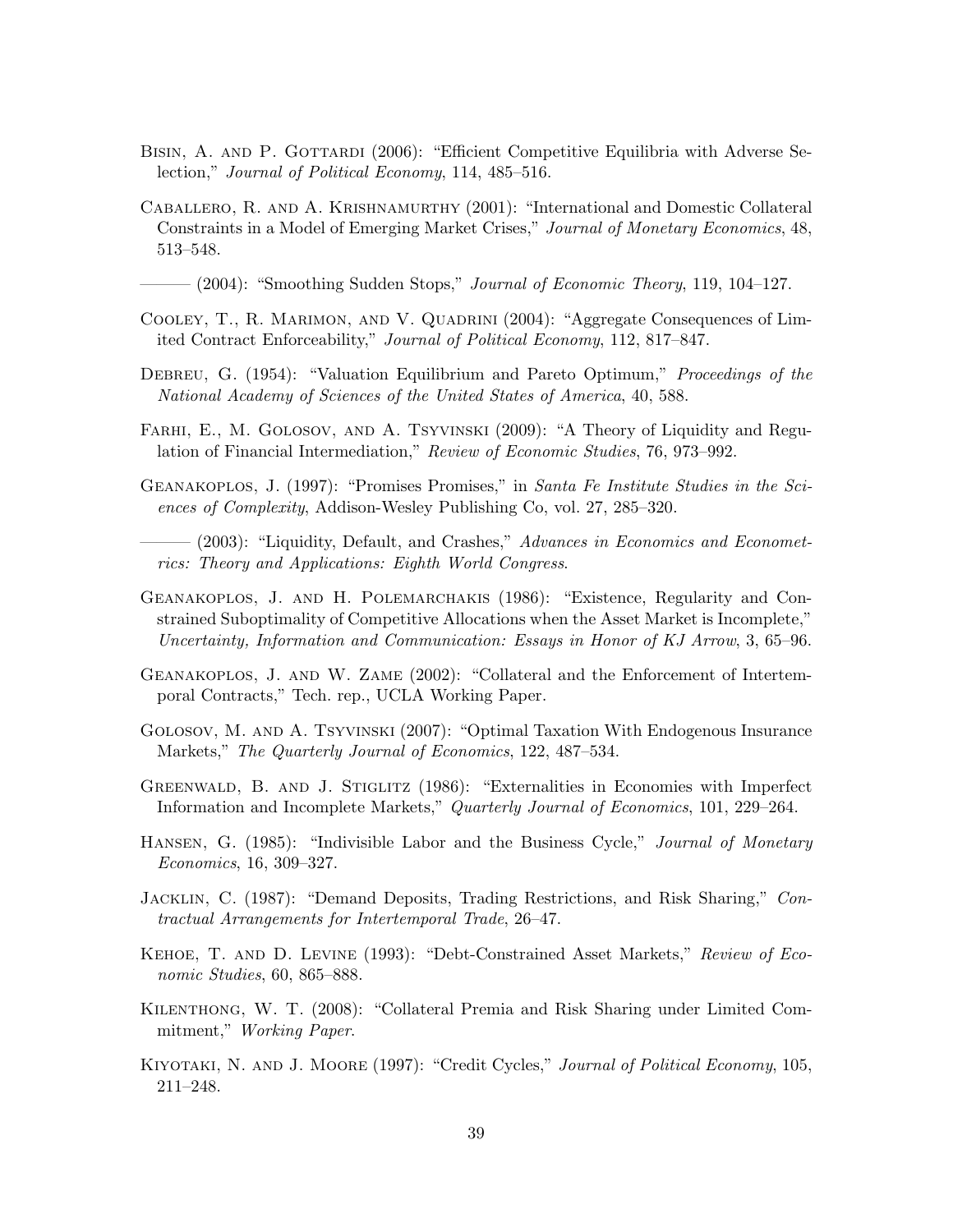- KOCHERLAKOTA, N. R. (1996): "Implications of Efficient Risk Sharing without Commitment," Review of Economic Studies, 63, 595–609.
- Krishnamurthy, A. (2003): "Collateral Constraints and the Amplification Mechanism," Journal of Economic Theory, 111, 277–292.
- Lamont, O. (1995): "Corporate-Debt Overhang and Macroeconomic Expectations," The American Economic Review, 1106–1117.
- LORENZONI, G. (2008): "Inefficient Credit Booms," Review of Economic Studies, 75, 809– 833.
- Lustig, H. (2007): "The Market Price of Aggregate Risk and the Wealth Distribution," UCLA Working Paper.
- Makowski, L. (1980): "Perfect Competition, the Profit Criterion, and the Organization of Economic Activity," Journal of Economic Theory, 22, 222–242.
- Negishi, T. (1960): "Welfare Economics and Existence of an Equilibrium for a Competitive Economy," Metroeconomica, 12, 92–97.
- PESENDORFER, W. (1995): "Financial Innovation in a General Equilibrium Model," Journal of Economic Theory, 65, 79–116.
- PRESCOTT, E. C. AND R. M. TOWNSEND (1984a): "General Competitive Analysis in an Economy with Private Information," International Economic Review, 25, 1–20.
- (1984b): "Pareto Optima and Competitive Equilibria with Adverse Selection and Moral Hazard," Econometrica, 52, 21–45.
- PRESCOTT, E. S. AND R. M. TOWNSEND (2005): "Firms as Clubs in Walrasian Markets with Private Information: Technical Appendix," mimeo Federal Reserve Bank of Richmond.
- $-$  (2006): "Firms as Clubs in Walrasian Markets with Private Information," *Journal* of Political Economy, 114, 644–671.
- RAMPINI, A. (2004): "Entrepreneurial Activity, Risk, and the Business Cycle," Journal of Monetary Economics, 51, 555–573.
- Ranciere, R., A. Tornell, and F. Westermann (2008): "Systemic Crises and Growth," Quarterly Journal of Economics, 123, 359–406.
- ROGERSON, R. (1988): "Indivisible Labor, Lotteries and Equilibrium," Journal of Monetary Economics, 21, 3–16.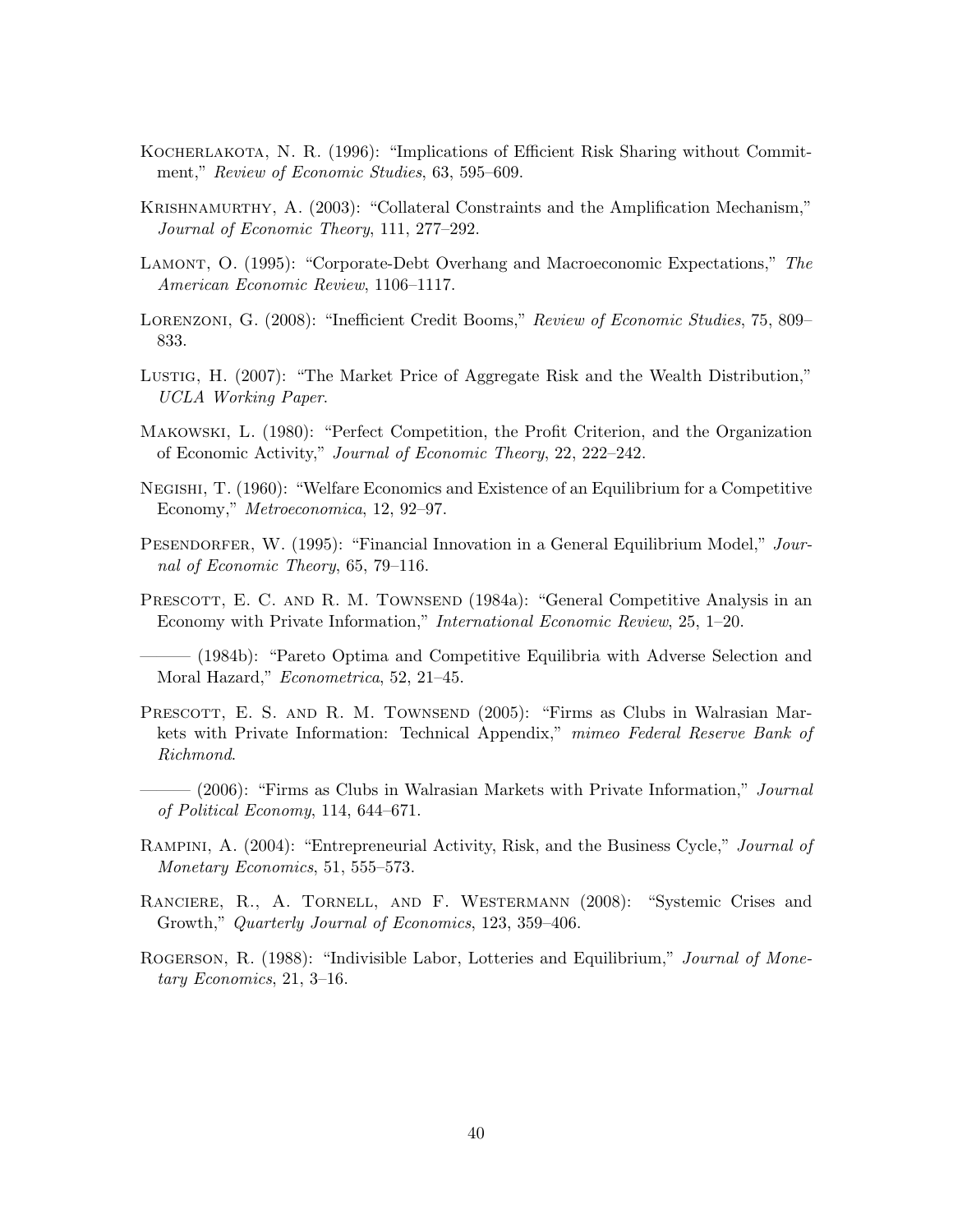#### A. More Results and Proofs

#### A.1. Pooling Collateral versus Tranching

This section shows that the markets economize on collateral; that is, there is no gain from pooling collateral across agents type h. Let the collateral constraints with pooling be:

$$
p(z_s)R_sK \ge -\sum_h \alpha^h p(z_s) \min\left\{0, \psi_s^h\right\} - \sum_h \alpha^h \min\left\{0, \hat{\psi}_s^h\right\} \tag{58}
$$

where the average collateral  $K = \sum_h \alpha^h k^h$ . We then show that the group collateral constraint is equivalent to individuals collateral constraints (4).

**Lemma 9.** For any allocation  $(k^h, \psi^h_s, \tau^h_s, \hat{\tau}^h_s)$  satisfying the collateral constraints (58), then there exists there exists an equivalent allocation  $(k'^h, \psi'^h_s, \tau^h_s, \hat{\tau}^h_s)$  with

$$
k^{\prime 1} = \frac{\sum_{h} \alpha^{h} k_{s}^{h}}{\alpha^{1}}, \text{ and } k^{\prime h} = 0 \text{ for } h \neq 1
$$
 (59)

$$
\psi_s^{\prime h} = \left( R_s k_s^h + \psi_s^h \right) - R_s k^{\prime h} \tag{60}
$$

where  $k_s^h = \frac{-p(z_s)\min(0,\psi_s^h)-\min(0,\hat{\psi}_s^h)}{p(z_s)R_s}$  $\frac{\sqrt{0.95} \sin \left(\frac{0.06}{10.5}\right)}{p(z_s)R_s}, \forall s.$ 

Proof. This result can be proved in two steps: (i) show that the collateral constraints (58) hold if and only if there exists  $k_s^h$  such that (4) hold, (ii) then show that any allocation with state-contingent collateral,  $k_s^h$ , can be replicated by an allocation with fixed collateral allocation  $k^h$ .

**Step I:**  $\implies$  Suppose that collateral constraints (58) hold. Now consider an alternative allocation with

$$
k_s^h = \frac{-p(z_s)\min\left(0, \psi_s^h\right) - \min\left(0, \hat{\psi}_s^h\right)}{p(z_s)R_s}, \forall s
$$
\n
$$
(61)
$$

This clearly implies no default. We then only need to show that the average collateral needed  $\sum_h \alpha^h k_s^h$  is no larger than K. Summing the above equation over h with weight  $\alpha^h$ gives, for each  $s$ ,

$$
\sum_{h} \alpha^{h} k_s^{h} = \sum_{h} \alpha^{h} \frac{-p(z_s) \min(0, \psi_s^h) - \min(0, \hat{\psi}_s^h)}{p(z_s) R_s}
$$
(62)

$$
\leq K \tag{63}
$$

where the last inequality follows from the group collateral constraints (58).

⇐= This can be done by summing over the individuals collateral constraints with weight  $\alpha^h.$ 

Step II: Let  $(k_s^h, \psi_s^h, \tau_s^h, \hat{\tau}_s^h)$  be an attainable allocation with contingent collateral; that is, it satisfies the collateral constraint for each  $h$  and  $s$ :

$$
R_s k_s^h \ge -\min\left(0, \psi_s^h\right) \tag{64}
$$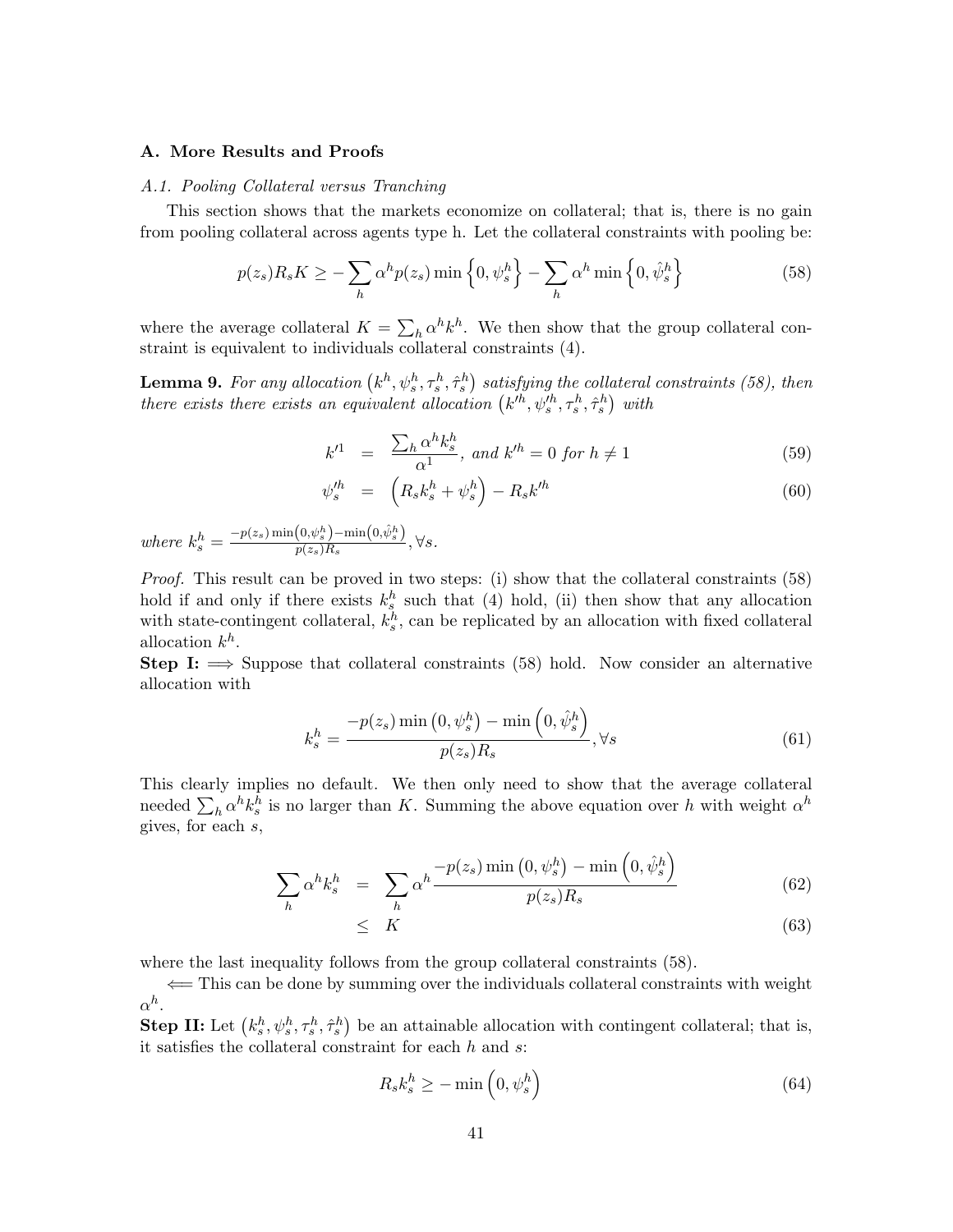and the average collateral is the same in every state;  $K = \sum_h \alpha^h k_s^h$  for all s. In addition, the consumption allocation of agent  $h$  in state  $s$  is given by

$$
c_{1s}^h = e_{1s}^h + \hat{\tau}_s^h \tag{65}
$$

$$
c_{2s}^h = e_{2s}^h + \left(R_s k_s^h + \psi_s^h\right) + \tau_s^h \tag{66}
$$

where the spot trade satisfies:

$$
\hat{\tau}_s^h + p(z_s)\tau_s^h = 0\tag{67}
$$

Now consider a candidate allocation  $(k'^h, \psi_s'^h, \tau_s'^h, \hat{\tau}_s'^h)$  with

$$
k'^1 = \frac{K}{\alpha^1}, \text{ and } k'^h = 0 \text{ for } h \neq 1 \tag{68}
$$

$$
\psi_s^{\prime h} = \left( R_s k_s^h + \psi_s^h \right) - R_s k^{\prime h} \tag{69}
$$

$$
\hat{\tau}_s^{\prime h} = \hat{\tau}_s^h, \text{ and } \tau_s^{\prime h} = \tau_s^h \tag{70}
$$

Using (68), we can write the securities as

$$
\psi_s^{\prime 1} = (R_s k_s^1 + \psi_s^1) - k^{\prime 1} \tag{71}
$$

$$
\psi'^h = R_s k_s^h + \psi_s^h \text{ for } h \neq 1 \tag{72}
$$

Using the collateral constraint (64) we can show that for each  $h \neq 1$ :

$$
\psi_s^{\prime h} = R_s k_s^h + \psi_s^h \ge R_s k_s^h + \min\left\{0, \psi_s^h\right\} \ge 0 \tag{73}
$$

where the last inequality follows from the collateral constraint (64). This,  $\psi_s^{\prime h} \geq 0$ , implies that the collateral constraint for any  $h \neq 1$  holds (since he does not issue securities at all).

We hence only need to show that the collateral constraint also holds for  $h = 1$ . We can rewrite (71) as

$$
k'^1 = \left(R_s k_s^1 + \psi_s^1\right) - \psi_s'^1 \ge -\psi_s'^1 \tag{74}
$$

where the last inequality follows from the collateral constraint (64) for  $h = 1$ . This shows that the collateral constraint also holds for  $h = 1$ .

Given that  $\sum_h \alpha^h k_s^{th} = K = \sum_h \alpha^h k_s^h$ , the market fundamentals are the same for every state. With the same market fundamental,  $z_s$ , the spot trade is satisfied, using (70).

Now we will show that the consumption allocations ar also the same.

$$
c_{1s}^{\prime h} = e_{1s}^h + \hat{\tau}_s^{\prime h} = e_{1s}^h + \hat{\tau}_s^h = c_{1s}^h \tag{75}
$$

where the second equality follows from (70), and the last one follows from (65). Similarly,

$$
c_{2s}^{\prime h} = e_{2s}^{h} + \left(R_{s}k_{s}^{\prime h} + \psi_{s}^{\prime h}\right) + \tau_{s}^{\prime h} = e_{2s}^{h} + \left(R_{s}k_{s}^{\prime h} + \left(R_{s}k_{s}^{h} + \psi_{s}^{h} - R_{s}k^{\prime h}\right)\right) + \tau_{s}^{h}
$$
  
=  $e_{2s}^{h} + \left(R_{s}k_{s}^{h} + \psi_{s}^{h}\right) + \tau_{s}^{h} = c_{2s}^{h}$  (76)

where the second equality follows from  $(69)$  and  $(70)$ , and the last one follows from  $(66)$ . Q.E.D.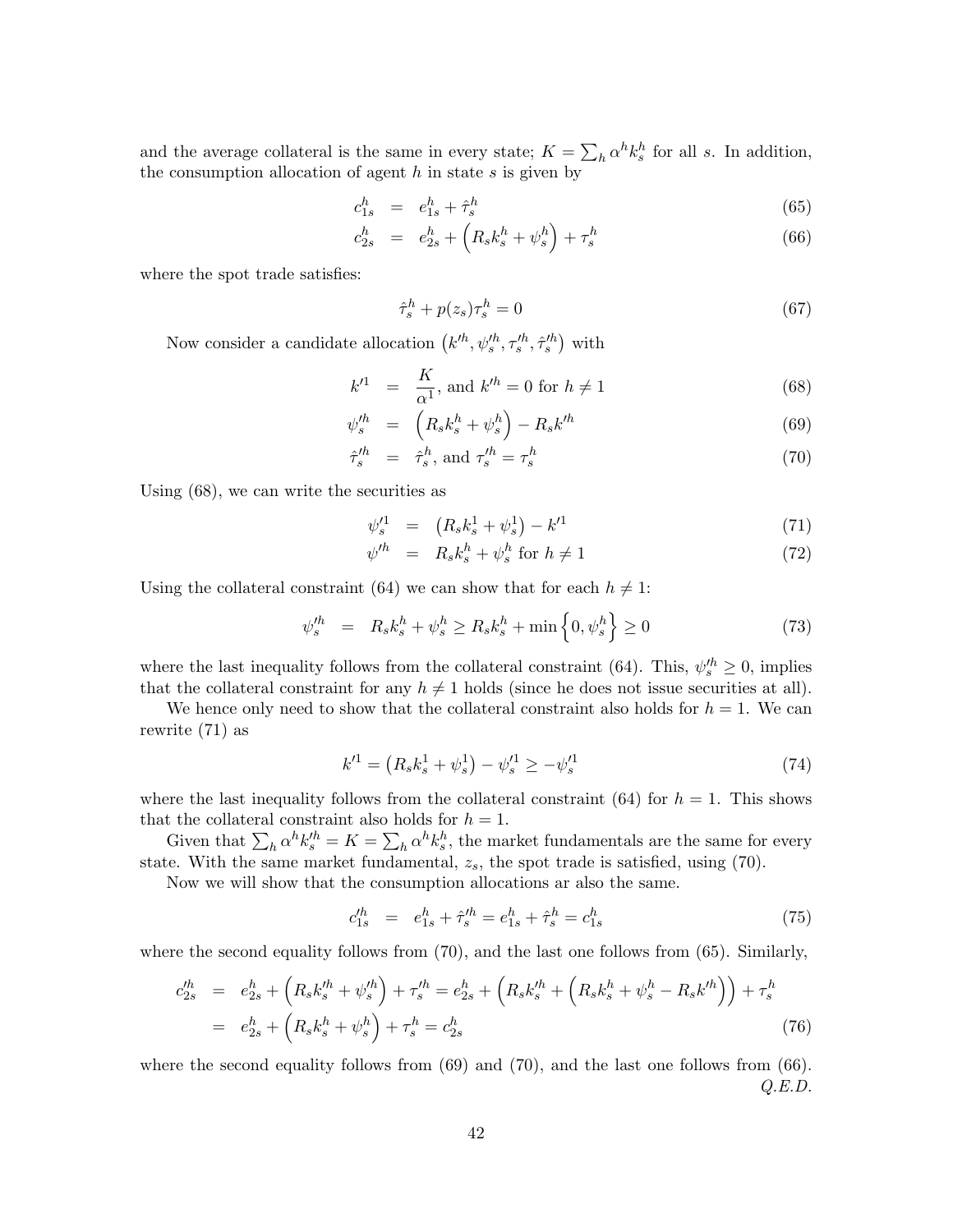Proof of Lemma 4. The first statement can be proved as follows. First, it is clear that conditions  $(48)$  imply  $(10)-(11)$ . We now only need to show that  $(45)$ ,  $(46)$ , and  $(47)$  imply (4). Summing up all collateral requirement conditions, (45), (46), and (47), and using the fact that max  $(0, x) + \min(0, x) = x$  give, for an agent h in state s,

$$
p(z_s)R_sk^h + \left[\hat{\psi}_s^h + \hat{\sigma}_s^h + \hat{\nu}_s^h\right] + p(z_s)\left[\psi_s^h + \sigma_s^h + \nu_s^h\right] \geq 0
$$

which is the collateral constraint for an agent h in state s where  $\hat{\theta}^h_s = \hat{\psi}^h_s + \hat{\sigma}^h_s + \hat{\nu}^h_s$  and  $\theta_s^h = \psi_s^h + \sigma_s^h + \nu_s^h.$ 

The second statement is proved as follows. Consider an allocation  $(k^h, \hat{\theta}_s^h, \theta_s^h)$ that satisfies (4) and (10)-(11). We will now choose a corresponding allocation  $(k^h, \hat{\psi}_s^h, \hat{\psi}_s^h, \hat{\sigma}_s^h, \sigma_s^h, \hat{\nu}_s^h, \nu_s^h)$  $\boldsymbol{h}$ that satisfies  $\hat{\theta}_{s}^{h} = \hat{\psi}_{s}^{h} + \hat{\sigma}_{s}^{h} + \hat{\nu}_{s}^{h}$ ,  $\theta_{s}^{h} = \psi_{s}^{h} + \sigma_{s}^{h} + \nu_{s}^{h}$ , the collateral requirement conditions (45), (46), (47), and the market-clearing conditions (48). Consider the following candidate allocation:

$$
\hat{\psi}_s^h = \hat{\theta}_s^h + p(z_s)\theta_s^h \tag{77}
$$

$$
\psi_s^h = \dot{\nu}_s^h = \nu_s^h = 0 \tag{78}
$$

$$
\hat{\sigma}_s^h = \hat{\theta}_s^h - \hat{\psi}_s^h = -p(z_s)\theta_s^h \tag{79}
$$

$$
\sigma_s^h = \theta_s^h \tag{80}
$$

(78) implies that agents hold no  $\psi_s^h, \hat{\nu}_s^h, \nu_s^h$ ; they will borrow or lend through directly collateralized contract paying in good-1  $\tilde{\psi}_s^h$  only.

It is straightforward to show that resource constraints (48) hold. Since the resource constraints are satisfied and the collateral allocations  $k^h$  are the same, the market fundamentals are the same. We now would like to show that collateral requirement conditions  $(45)$ ,  $(46)$ ,  $(47)$  also hold. First, we will show that  $(46)$  and  $(47)$  hold. There are two cases to consider; (i)  $\theta_s^h > 0$ , (ii)  $\theta_s^h < 0$ . Case I: Suppose that  $\theta_s^h > 0$ . Using (80), this implies that  $\sigma_s^h > 0$ , which in turn leads to min  $(0, \sigma_s^h) = 0$ . On the other hand, it is true that

$$
\max\left(0, \hat{\psi}_s^h\right) + \max\left(0, \hat{\sigma}_s^h\right) = \max\left(0, \hat{\psi}_s^h\right) + \max\left(0, \hat{\sigma}_s^h\right) + \hat{\nu}_s^h \ge 0
$$

where the first equality follows from (78). Since  $\min(0, \sigma_s^h) = 0$ , we have

$$
\max\left(0, \hat{\psi}_s^h\right) + \max\left(0, \hat{\sigma}_s^h\right) = \max\left(0, \hat{\psi}_s^h\right) + \max\left(0, \hat{\sigma}_s^h\right) + \hat{\nu}_s^h \ge -p(z_s) \min\left(0, \sigma_s^h\right)
$$

which is (47). On the other hand, (79) implies that  $\hat{\sigma}_s^h < 0$  when  $\theta_s^h > 0$ . As a result,  $\min(0, \hat{\sigma}_s^h) = \hat{\sigma}_s^h$ . Using (78), (79), (80), we then can show that

$$
p(z_s) \max\left(0, \psi_s^h\right) + p(z_s) \max\left(0, \sigma_s^h\right) + p(z_s)\nu_s^h + \min\left(0, \hat{\sigma}_s^h\right)
$$

$$
= 0 + p(z_s)\sigma_s^h + 0 + \hat{\sigma}_s^h = p(z_s)\theta_s^h - p(z_s)\theta_s^h = 0
$$

where the second equality follows from  $(79)$  and  $(80)$ . This shows that  $(46)$  holds.